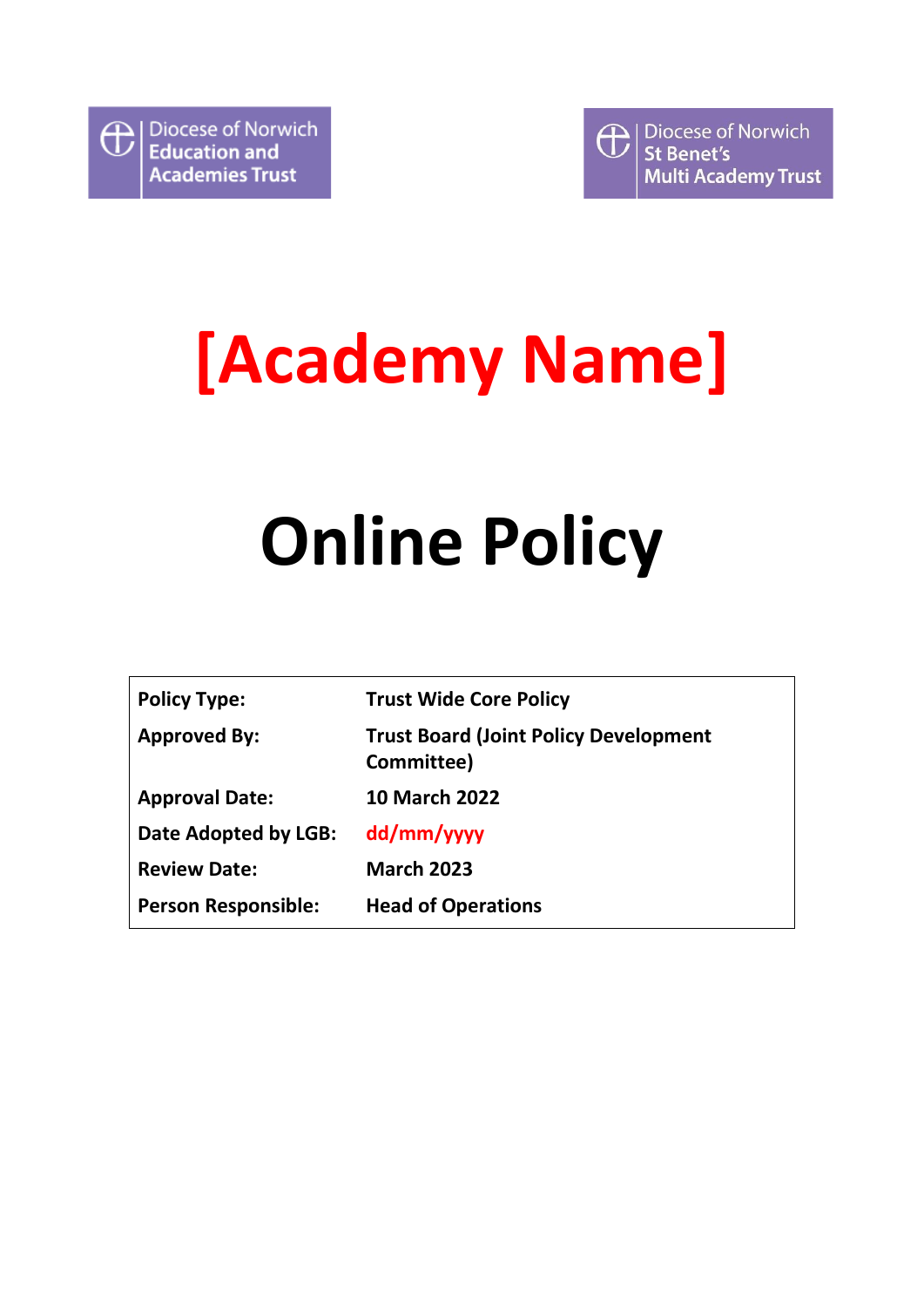# **Summary of Changes**

The model policy has been revised to reflect these changes to the statutory guidance as outlined below.

| Page | <b>Section</b>           | <b>Amendment</b>                                  | Date of           |
|------|--------------------------|---------------------------------------------------|-------------------|
| Ref. |                          |                                                   | Change            |
| 5    | Schedule for monitoring  | Clarification of online safety lead role may form | Feb 21            |
|      | and review               | part of DSL or Business Manager role and online   |                   |
|      |                          | group may be part of DSL meetings.                |                   |
|      |                          | Updated list of external reporting bodies         |                   |
| 14   | Technical-               | Use of mobile data management system              | Sep 21            |
|      | infrastructure /         | Use of Trend AV across the Trust                  | Feb 22            |
|      | equipment, filtering and |                                                   |                   |
|      | monitoring               |                                                   |                   |
|      | Data Protection          | Updated in line with UK Data Protection laws to   | Feb 21            |
| 17   |                          | included personal data stored on mobile           |                   |
|      |                          | devices/removable media                           |                   |
|      | Data Protection          | Staff section updated to include recognition of   | Feb 21            |
| 18   |                          | possible breach                                   |                   |
| 22   | Unsuitable/inappropriate | Table updated to include Computer Misuse Act      | Feb <sub>21</sub> |
|      | activities               |                                                   |                   |
| 24   | Illegal incidents        | Flow chart updated                                | Feb 21            |
| 28   | Links to Other Policies  | Updated Safeguarding Policy 2021                  | July 21           |
|      | Throughout               | E-safety renamed online safety in line with Dfe   | <b>Nov 21</b>     |
|      |                          | guidance                                          |                   |
| 53   | DNEAT/RM Unify           | Addition of DNEAT/RM Unify Password Policy        | May 21            |
|      | Password Policy          | Appendix 9 DNEAT ACADEMIES ONLY                   |                   |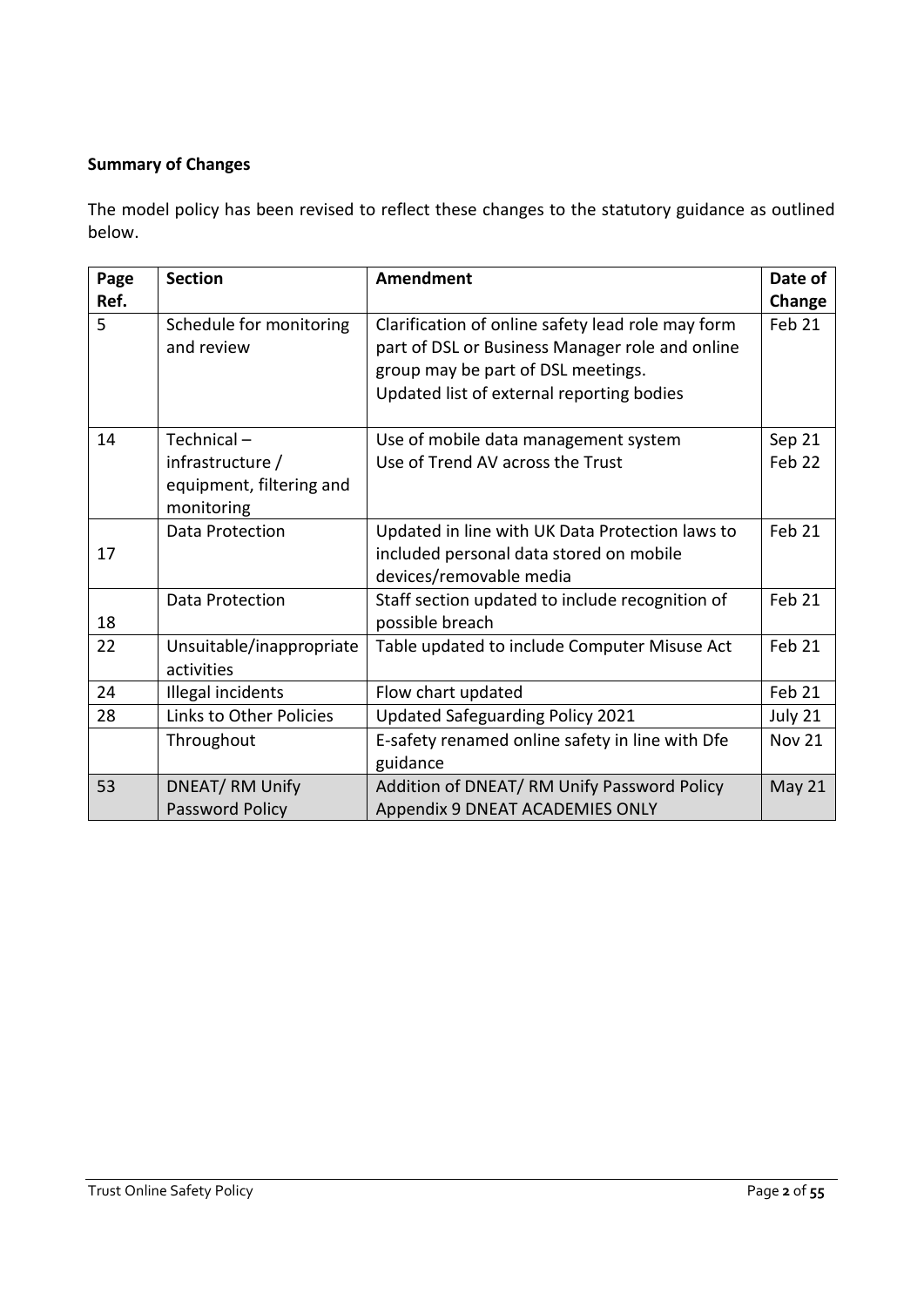# **Roles and Accountabilities**

| <b>Index</b>                                                     |                    |
|------------------------------------------------------------------|--------------------|
| <b>Topic</b>                                                     | <b>Page Number</b> |
| Introduction                                                     | 5                  |
| <b>Schedule for Development/Monitoring/Review</b>                | 5                  |
| <b>Scope of the Policy</b>                                       | 6                  |
| <b>Roles and Responsibility</b>                                  | 6                  |
| - Headteacher/Principal and Senior Leaders                       | 6                  |
| - Online safety Coordinator/Officer                              | 7                  |
| - Network Manager/Technical Staff                                | 7                  |
| - Teaching and Support Staff                                     | 8                  |
| - Designated Safeguarding Lead/Child Protection Officer          | 8                  |
| - Online safety Group                                            | 8                  |
| - Pupils/Students                                                | 9                  |
| - Parents/Carers                                                 | 9                  |
| -Community Users                                                 | 9                  |
| <b>Policy Statements</b>                                         | 10                 |
| Education $-$ students / pupils                                  | 10                 |
| Education - parents / carers                                     | 10                 |
| <b>Education - The Wider Community</b>                           | 11                 |
| <b>Education &amp; Training - Staff / Volunteers</b>             | 11                 |
| <b>Training - Governors</b>                                      | 11                 |
| <b>Use of Digital Imaging Technologies</b>                       | 12                 |
| Technical – infrastructure / equipment, filtering and monitoring | 13                 |
| <b>Mobile Technologies (BYOD/BYOT)</b>                           | 14                 |
| <b>Data Protection</b>                                           | 16                 |
| <b>Communications</b>                                            | 17                 |
| <b>Social Media - Protecting Professional Identity</b>           | 19                 |
| -Personal use                                                    | 19                 |
| -Monitoring Social Media                                         | 20                 |
| Unsuitable / inappropriate activities                            | 20                 |
| <b>Responding to incidents of misuse</b>                         | 23                 |
| <b>Illegal Incidents</b>                                         | 23                 |
| Other incidents                                                  | 24                 |
| <b>Academy Actions &amp; Sanctions</b>                           | 24                 |
| <b>Trust Online Safety Policy</b>                                | Page 3 of 55       |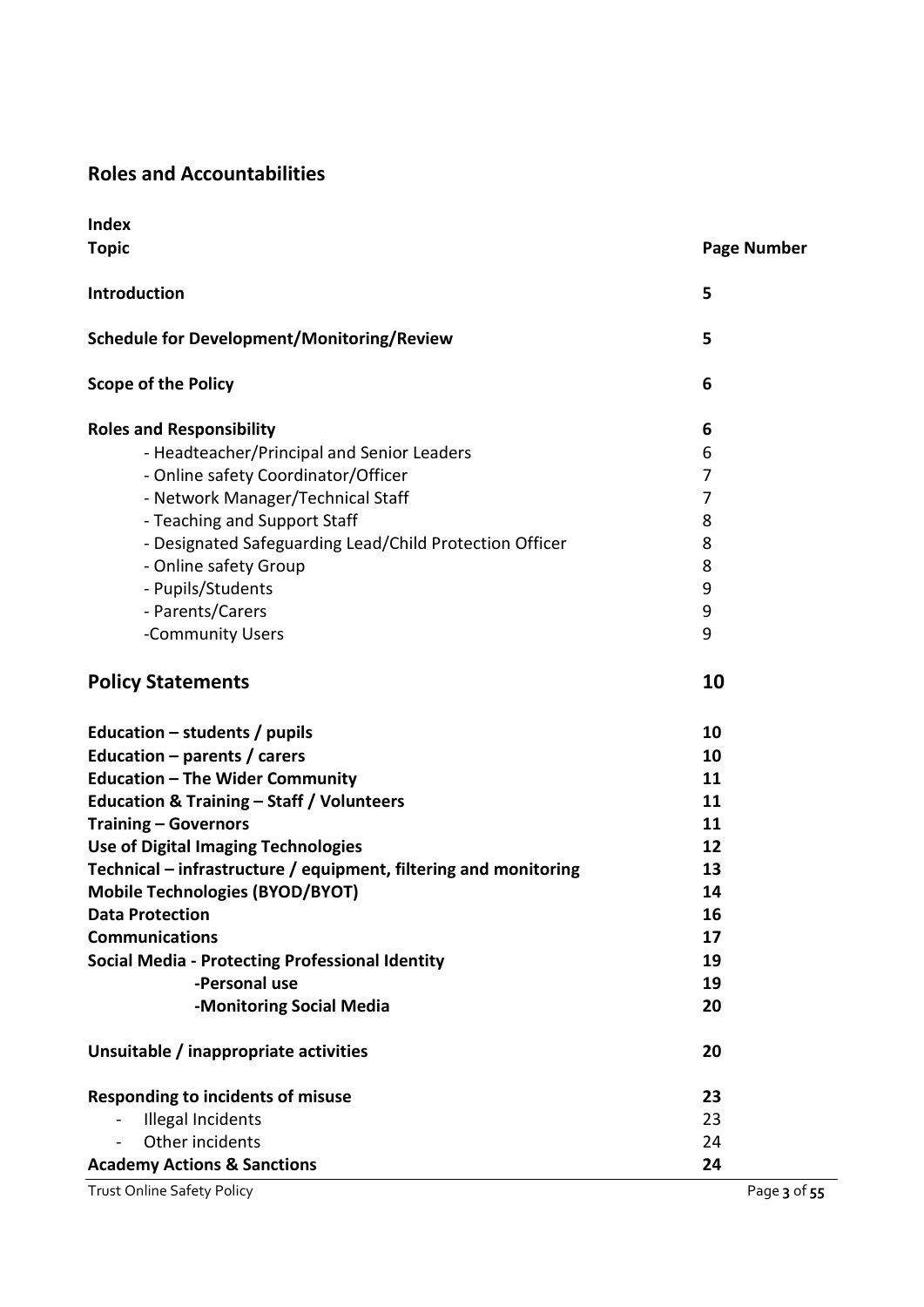| -Students/Pupils<br>-Staff                                                                 | 25<br>26 |
|--------------------------------------------------------------------------------------------|----------|
| <b>Signature and date</b>                                                                  | 28       |
| Links to other policies                                                                    | 28       |
| <b>Appendix 1</b><br>Staff (and volunteers) Online safety and ICT Acceptable Use Agreement | 29       |
| <b>Appendix 2</b><br>Online safety and ICT Acceptable Use Agreement for Parents/Carers     | 32       |
| <b>Appendix 3</b><br><b>Cloud Systems Permission</b>                                       | 33       |
| <b>Appendix 4</b><br>Student/Pupil Acceptable use template for older students              | 34       |
| <b>Appendix 5</b><br>Pupil Acceptable use template for younger pupils (Foundation/KS1)     | 37       |
| <b>Appendix 6</b><br>Community Users Acceptable use agreement                              | 38       |
| <b>Appendix 7</b><br>Academy Policy Template Electronic Devices - Searching and Deleting   | 40       |
| <b>Appendix 8</b><br>Social Media Policy Template                                          | 45       |
| <b>Appendix 9</b><br>DNEAT / RM password policy                                            | 53       |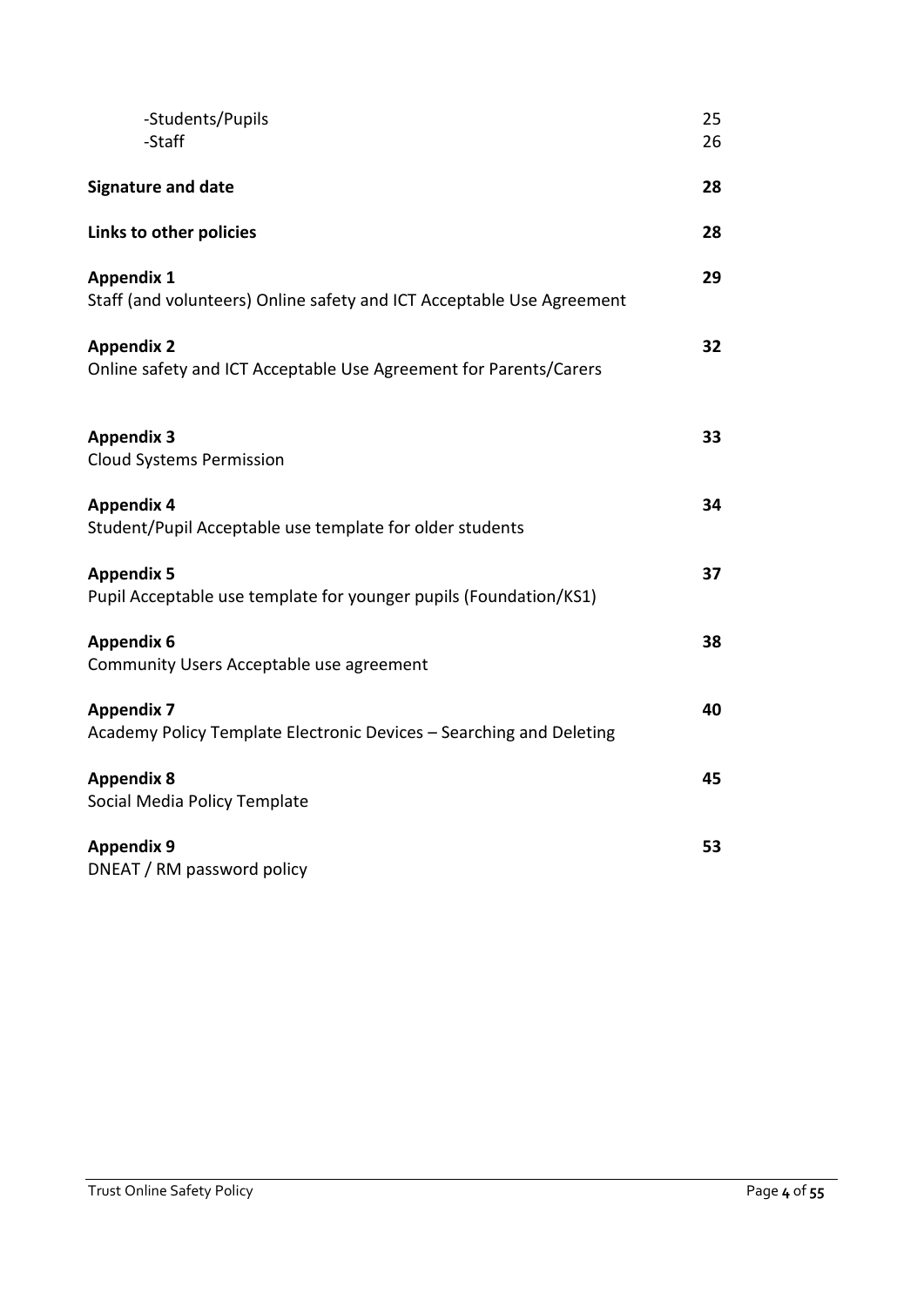#### **Introduction**

The Multi Academy Trust is accountable for all policies across its Academies. All policies whether relating to an individual academy or the whole Trust will be written and implemented in line with our ethos and values as articulated in our prospectus. We are committed to the provision of highquality education in the context of the Christian values of service, thankfulness, and humility where individuals are valued, aspirations are high, hope is nurtured, and talents released.

A Scheme of Delegation for each academy sets out the responsibilities of the Local Governing Body and Principal / Head Teacher. The Principal / Head Teacher of each academy is responsible for the implementation of all policies of the Academy Trust.

All employees of the Academy Trust are subject to the Trust's policies.

(Insert name) has an overview of online safety.

Our Online Safety Policy is based on national educational trust guidelines. It has been agreed by the Leadership Team and approved by the Local Governing Body.

#### **Schedule for Development/Monitoring/Review**

The implementation of this online safety and ICT Acceptable Use policy will be monitored by the Safeguarding and Health and Safety Lead Officer/ LGB Safeguarding Governors (insert name/s)

Monitoring will take place at regular intervals or at least.

The Trustees/LGB will receive a report on the implementation of the online safety policy generated by the monitoring group (which will include anonymous details of online safety incidents) at regular intervals (annually mid year)

The online safety policy will be reviewed annually or more regularly in the light of any significant new developments in the use of the technologies, new threats to online safety or incidents that have taken place. The anticipated review date will be: November 2022.

Should serious online safety incidents take place, the following external persons/agencies be informed (Trust Safeguarding & Health and Safety Lead &Data Protection Officer/ Police/ ICT Network team/RM Unify)

The academy will monitor the impact of the policy using (delete/add as relevant)

- Logs of reported incidents
- Monitoring logs of internet activity (including sites visited)
- Internal monitoring data for network activity
- Surveys/questionnaires of -Pupils/students -Parents/carers -Staff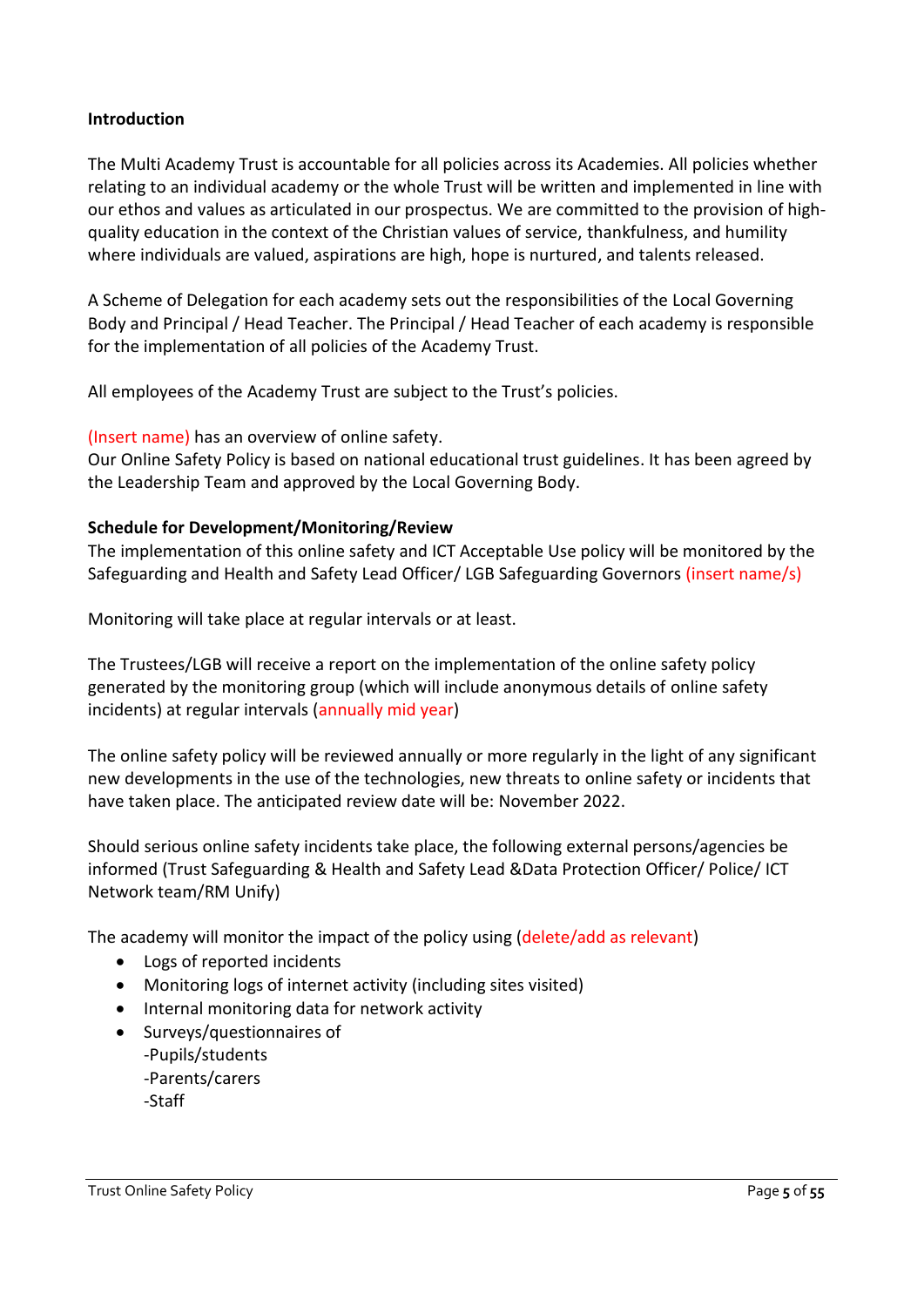## **Scope of the Policy**

This policy applies to all members of the academy community (including staff, pupils, volunteers, parents/carers, visitors, community users) who have access to and are users of academy digital technology systems, both in and out of the academy

The Education and Inspections Act (2006) empowers Headteachers/Principals to such an extent as is reasonable, to regulate the behaviour of pupils/students when they are off the academy site and empowers members of staff to impose disciplinary penalties for inappropriate behaviour. This is pertinent to incidents of cyber-bullying, or other online safety incidents covered by this policy, which may take place outside of the academy, but is linked to membership of the academy and the Trust. The 2011 Education Act increased these powers with regard to the searching for and of electronic devices and the deletion of data (See Appendix 7). In the case of both acts, action can only be taken over issues covered by the academy Behaviour Policy.

The academy will deal with such incidents within this policy and associated behaviour and antibullying policies and will, where known, inform parents/carers of incidents of inappropriate online safety behaviour that take place out of the academy.

## **Roles and Responsibilities**

The Board of Trustee are responsible for the approval of the online safety policy and with the (insert name of Academy LGB) are responsible for reviewing the effectiveness of the policy. This will be carried out by the Trustees/LGB receiving regular information about online safety incidents and monitoring reports. A member of the LGB has taken on the role of online safety Governor and the role includes:

- regular meetings with the online safety Co-ordinator/Officer this may form part of the Designated Safeguarding Lead role and/or Business Manager
- regular monitoring of online safety incident logs
- regular monitoring of filtering/change control logs
- reporting to relevant LGB/Trust Board/Committee/ meeting

## **Headteacher/Principal and Senior Leaders**

- The Headteacher/Principal has a duty of care for ensuring the safety (including online safety) of members of the academy community, though the day-to-day responsibility for online safety will be delegated to the online safety lead.
- The Headteacher and (at least) another member of the Senior Leadership/Senior Management Team should be aware of the procedures to be followed in the event of a serious online safety allegation being made against a member of staff
- The Headteacher/Principal/Senior Leaders are responsible for ensuring that the online safety Coordinator/Officer and other relevant staff receive suitable training to enable them to carry out their online safety roles and to train other colleagues, as relevant.
- The Headteacher/Principal/Senior Leaders will ensure that there is a system in place to allow for monitoring and support of those in the academy who carry out the internal online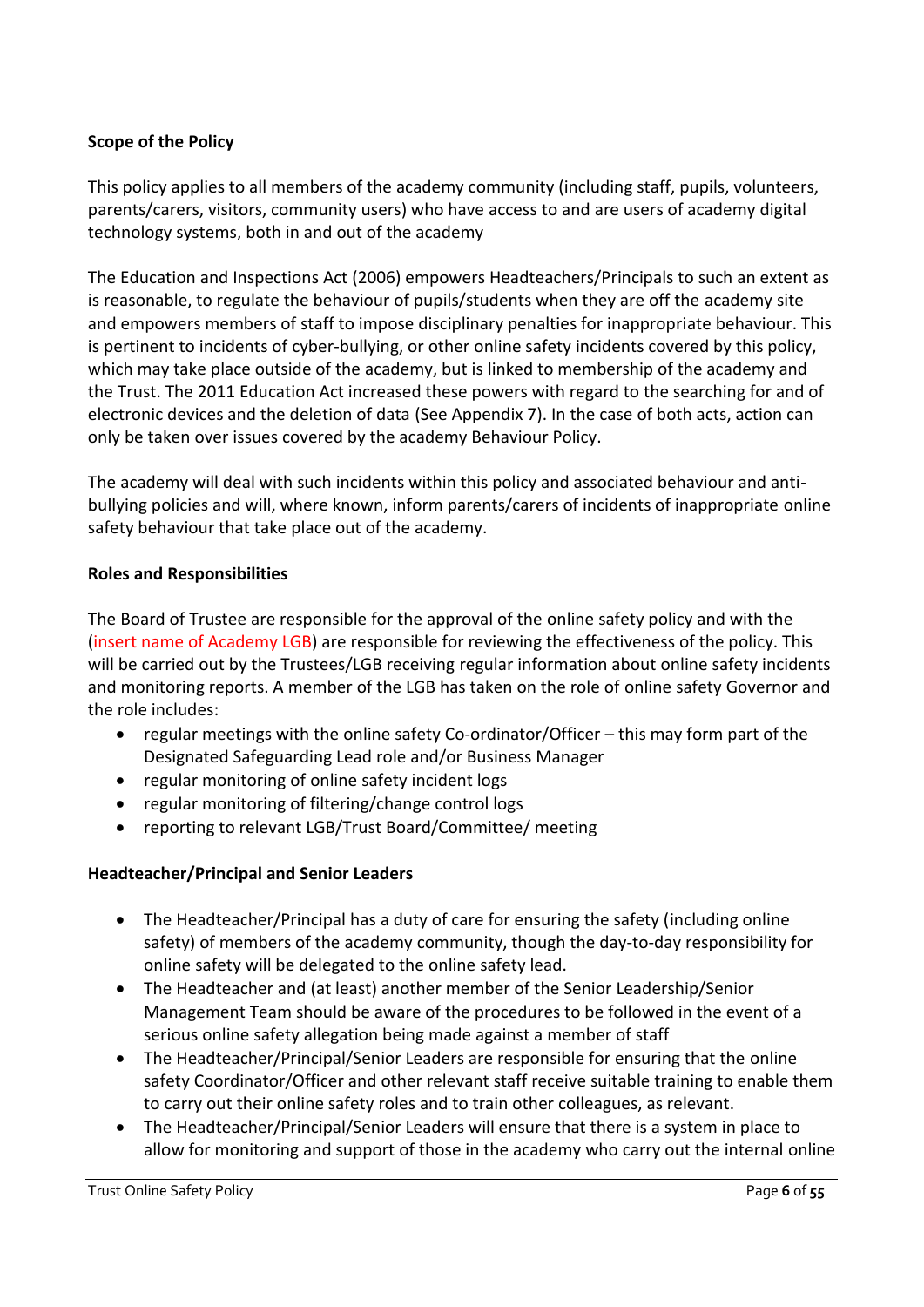safety monitoring role. This is to provide a safety net and also support those colleagues who take on important monitoring roles.

• The Senior Leadership Team/Senior Management Team will receive regular monitoring reports from the online safety Lead

# **Online safety lead**

- Leads the online safety group (this may be combined with Child Protection/Safeguarding Officer role and the DSL meetings)
- Takes day to day responsibility for online safety issues and has a leading role in establishing and review the academy online safety policies/documents
- Ensures that all staff are aware of the procedures that need to be followed in the event of an online safety incident taking place.
- Provides training and advice for staff
- Liaises with the Trust Safeguarding Lead/ relevant body
- Liaises with academy technical staff
- Receives reports of online safety incidents and creates a log of incidents to inform future online safety developments.
- Meets regularly with online safety Governor to discuss current issues. Review incident logs and filtering/change control logs
- Attends relevant meeting/committee of LGB
- Reports regularly to Senior Leadership Team

## **Network Manager/Technical Staff**

For academies who have a managed ICT service provided by an outside contractor it is the responsibility of the academy to ensure the managed service provider carries out all online safety measures as outlined below and that the managed service provider is fully aware of the academy online safety policy and procedures.

The Network Manager/Technical Staff/ICT Coordinator is responsible for ensuring

- That the academy's technical infrastructure is secure and is not open to misuse or malicious attack
- that the academy meets required online safety technical requirements and any Trust / other relevant body Online safety Policy / Guidance that may apply.
- That users may only access the networks and devices through a properly enforced password protection policy.
- the filtering policy is applied and updated on a regular basis and that its implementation is not the sole responsibility of any single person
- That they keep up to date with online safety technical information in order to effectively carry out their online safety role and to inform and update others as relevant
- That the use of the network / internet / Virtual Learning Environment / remote access / email is regularly monitored in order that any misuse / attempted misuse can be reported to the Headteacher / Principal / Senior Leader; Online safety Coordinator / Officer (insert others as relevant) for investigation / action / sanction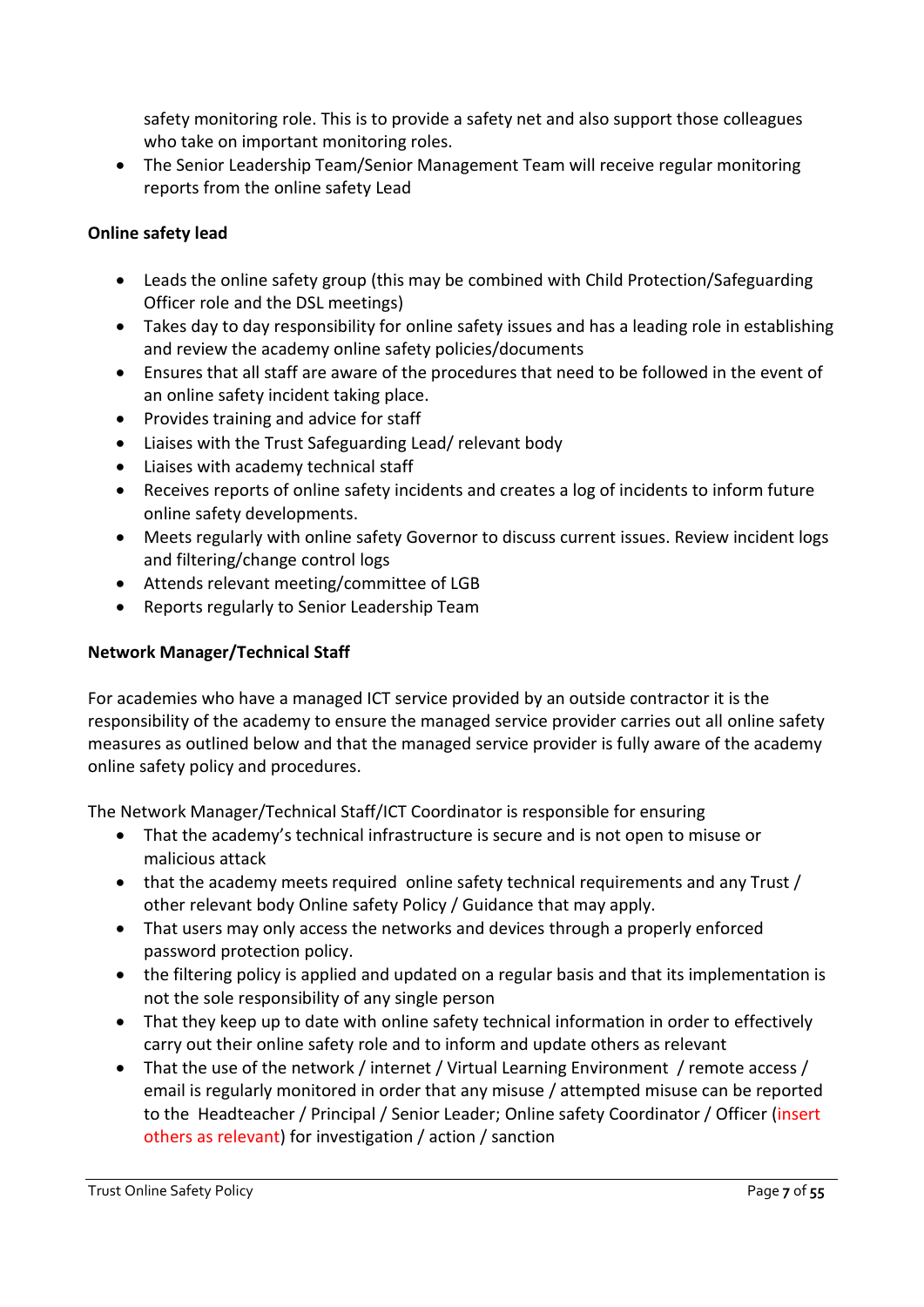• That monitoring software / systems are implemented and updated as agreed in academy policies

# **Teaching and Support Staff**

Are responsible for ensuring that:

- they have an up-to-date awareness of online safety matters and of the current academy online safety policy and practices
- they have read, understood and signed the Staff Acceptable Use Policy / Agreement (AUP)
- They report any suspected misuse or problem to the Headteacher / Principal / Senior Leader ; Online safety Coordinator / Officer (insert others as relevant) for investigation / action / sanction
- All digital communications with students / pupils / parents / carers should be on a professional level and only carried out using official academy systems
- online safety issues are embedded in all aspects of the curriculum and other activities
- Pupils/students understand and follow the online safety and acceptable use policies
- Pupils/students have a good understanding of research skills and the need to avoid plagiarism and uphold copyright regulations
- They monitor the use of digital technologies, mobile devices, cameras etc. in lessons and other academy activities (where allowed) and implement current policies with regard to these devices
- In lessons where internet use is pre-planned pupils/students should be guided to sites checked as suitable for their use and that processes are in place for dealing with any unsuitable material that is found in internet searches

# **Designated Safeguarding Lead / Child Protection Officer**

Should be trained in online safety issues and be aware of the potential for serious child protection / safeguarding issues to arise from:

- sharing of personal data
- access to illegal / inappropriate materials
- inappropriate on-line contact with adults / strangers
- potential or actual incidents of grooming
- cyber-bullying

Some academies may choose to combine the role of online safety Officer with Safeguarding role

## **Online safety Group**

The Online safety Group provides a consultative group that has wide representation from the academy community, with responsibility for issues regarding online safety and the monitoring the online safety policy including the impact of initiatives. Depending on the size or structure of the academy this committee may be part of the DSL safeguarding group. The group will also be responsible for regular reporting to the LGB and then to the Trust Board.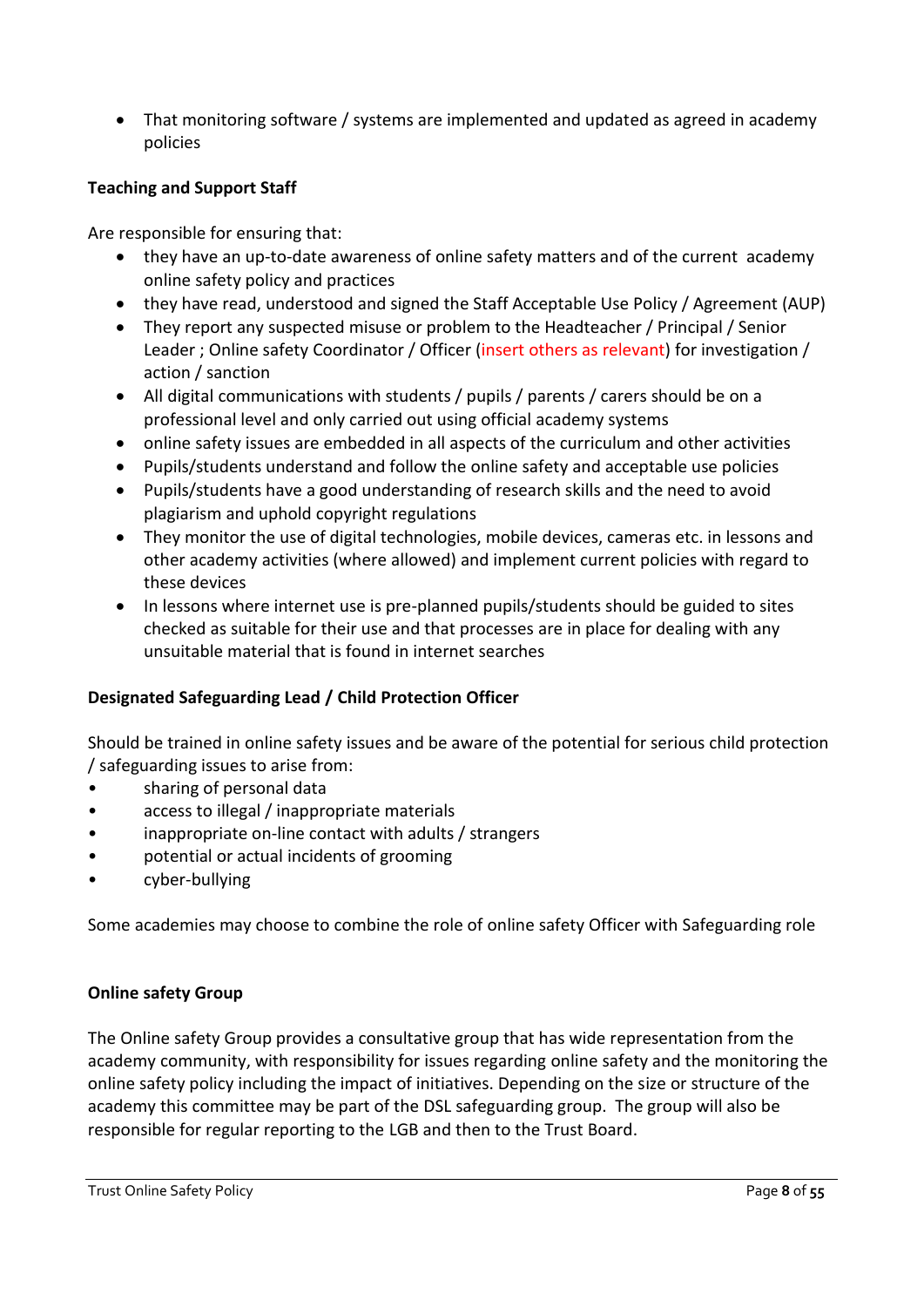Members of the Online safety Group (or other relevant group) will assist the Online safety Coordinator / Officer (or other relevant person, as above) with:

- The production / review / monitoring of the academy online safety policy / documents.
- The production / review / monitoring of the academy filtering policy (if the academy chooses to have one) and requests for filtering changes.
- Mapping and reviewing the online safety digital literacy curricular provision ensuring relevance, breadth and progression
- Monitoring network / internet / incident logs
- Consulting stakeholders including parents / carers and the students / pupils about the online safety provision
- Monitoring improvement actions identified

# **Pupils/Students:**

• Are responsible for using the academy digital technology systems in accordance with the Student / Pupil Acceptable Use Agreement

• Have a good understanding of research skills and the need to avoid plagiarism and uphold copyright regulations

Need to understand the importance of reporting abuse, misuse or access to inappropriate materials and know how to do so

• Will be expected to know and understand policies on the use of mobile devices and digital cameras. They should also know and understand policies on the taking / use of images and on cyber-bullying.

• Should understand the importance of adopting good online safety practice when using digital technologies out of academy and realise that the academy's Online safety Policy covers their actions out of the academy, if related to their membership of the academy

# **Parents / Carers**

Parents / Carers play a crucial role in ensuring that their children understand the need to use the internet / mobile devices in an appropriate way. The academy will take every opportunity to help parents understand these issues through parents' evenings, newsletters, letters, website / VLE and information about national / local online safety campaigns / literature. Parents and carers will be encouraged to support the academy in promoting good online safety practice and to follow guidelines on the appropriate use of:

• digital and video images taken at academy events (see Use of Digital Images and Videos policy guidelines below)

- access to parents' sections of the website / VLE and on-line student / pupil records
- their children's personal devices in the academy (where this is allowed)

# **Community Users**

Community Users who access academy systems/website/Learning platform as part of the wider academy provision will be expected to sign a Community User Acceptable Use Agreement before being provided with access to academy systems (See appendix 6)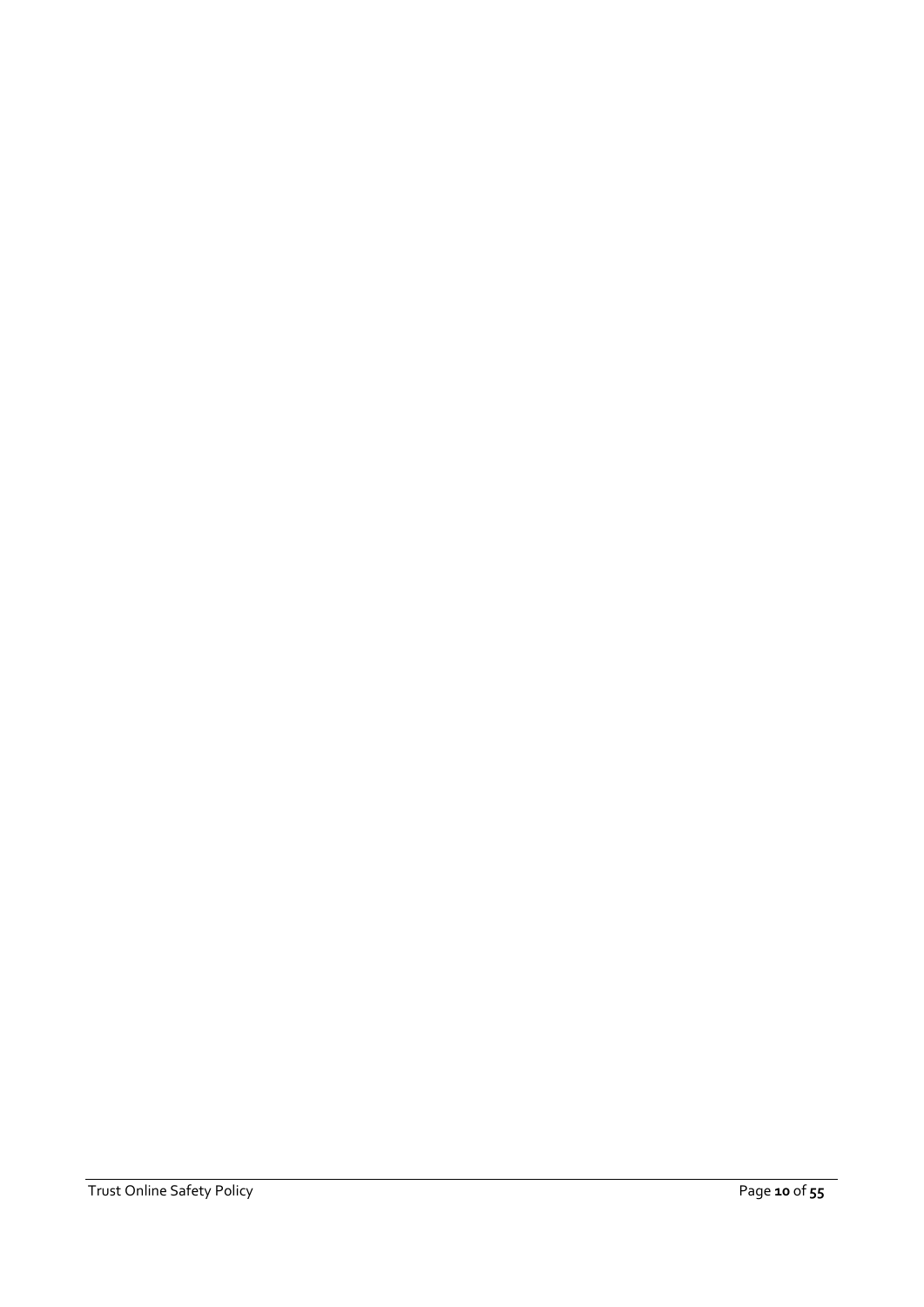# **Policy Statements**

#### **Education – students / pupils**

Whilst regulation and technical solutions are very important, their use must be balanced by educating students / pupils to take a responsible approach. The education of students / pupils in online safety is therefore an essential part of the academy's online safety provision. Children and young people need the help and support of the academy to recognise and avoid online safety risks and build their resilience.

Online safety should be a focus in all areas of the curriculum and staff should reinforce online safety messages across the curriculum. The online safety curriculum should be broad, relevant and provide progression, with opportunities for creative activities and will be provided in the following ways: (statements will need to be adapted, depending on academy / academy structure and the age of the students / pupils)

- A planned online safety curriculum should be provided as part of Computing / PHSE / other lessons and should be regularly revisited
- Key online safety messages should be reinforced as part of a planned programme of assemblies and tutorial / pastoral activities
- Students / pupils should be taught in all lessons to be critically aware of the materials / content they access on-line and be guided to validate the accuracy of information.
- Students / pupils should be taught to acknowledge the source of information used and to respect copyright when using material accessed on the internet
- Students / pupils should be supported in building resilience to radicalisation by providing a safe environment for debating controversial issues and helping them to understand how they can influence and participate in decision-making.
- Students / pupils should be helped to understand the need for the student / pupil Acceptable Use Agreement and encouraged to adopt safe and responsible use both within and outside academy
- Staff should act as good role models in their use of digital technologies, the internet and mobile devices
- in lessons where internet use is pre-planned, it is best practice that students / pupils should be guided to sites checked as suitable for their use and that processes are in place for dealing with any unsuitable material that is found in internet searches.
- Where students / pupils are allowed to freely search the internet, staff should be vigilant in monitoring the content of the websites the young people visit.
- It is accepted that from time to time, for good educational reasons, students may need to research topics (e.g. racism, drugs, and discrimination) that would normally result in internet searches being blocked. In such a situation, staff can request that the Technical Staff (or other relevant designated person) can temporarily remove those sites from the filtered list for the period of study. Any request to do so, should be auditable, with clear reasons for the need.

## **Education – parents / carers**

Many parents and carers have only a limited understanding of online safety risks and issues, yet they play an essential role in the education of their children and in the monitoring / regulation of the children's on-line behaviours. Parents may underestimate how often children and young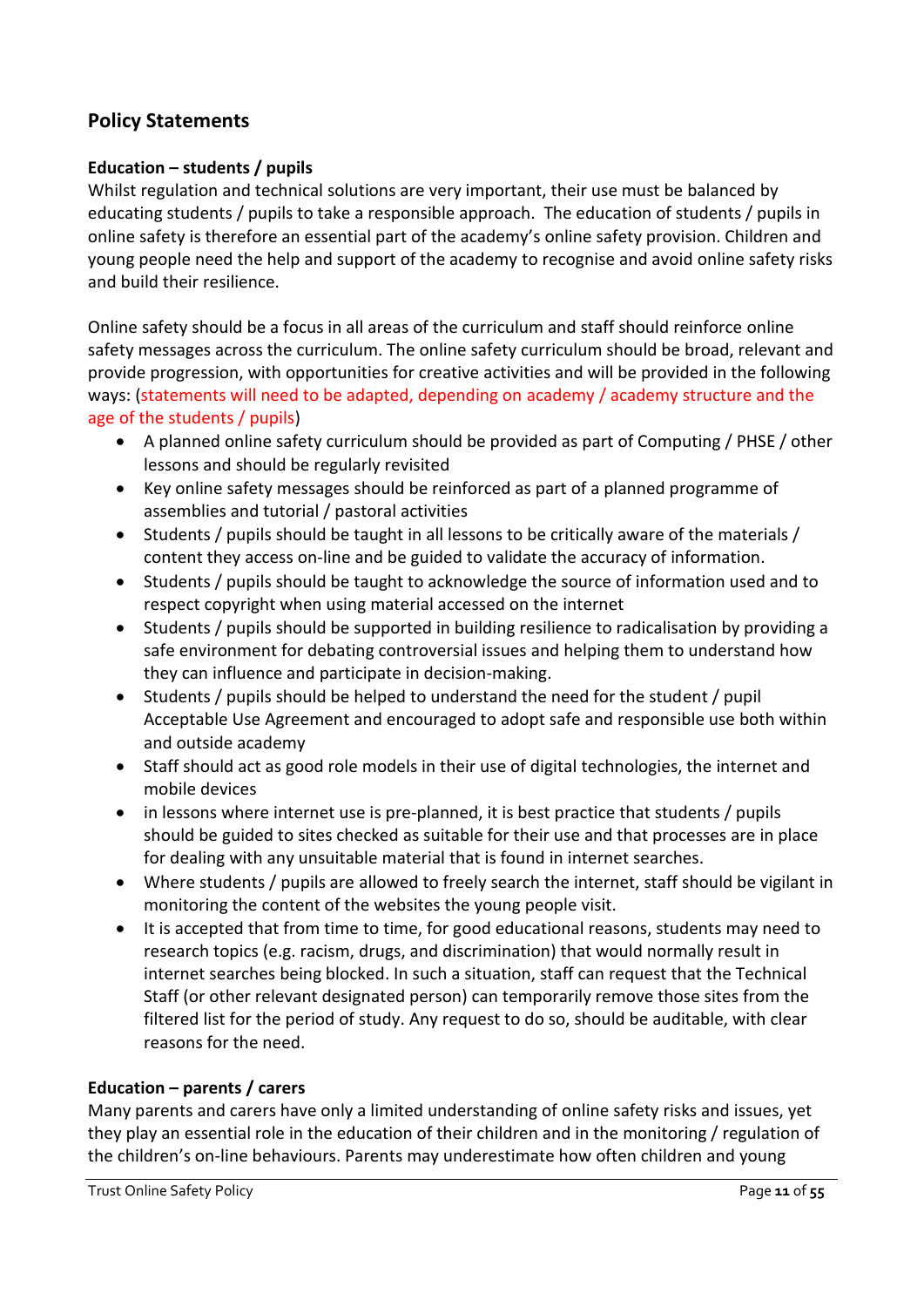people come across potentially harmful and inappropriate material on the internet and may be unsure about how to respond.

The academy will therefore seek to provide information and awareness to parents and carers through: (select / delete as appropriate)

- Curriculum activities
- Letters, newsletters, web site, VLE
- Parents / Carers evenings / sessions
- High profile events / campaigns e.g. Safer Internet Day
- Reference to the relevant web sites / publications

www.saferinternet.org.uk/ http://www.childnet.com/parents-and-carers ThinkUknow

#### **Education – The Wider Community**

The academy will provide opportunities for local community groups / members of the community to gain from the academy's online safety knowledge and experience. This may be offered through the following:

- Providing family learning courses in use of new digital technologies, digital literacy and online safety
- Online safety messages targeted towards grandparents and other relatives as well as parents.
- The academy website will provide online safety information for the wider community
- Supporting community groups e.g. Early Years Settings, Childminders, youth / sports / voluntary groups to enhance their online safety provision

## **Education & Training – Staff / Volunteers**

It is essential that all staff receive online safety training and understand their responsibilities, as outlined in this policy. Training will be offered as follows: (select / delete as appropriate)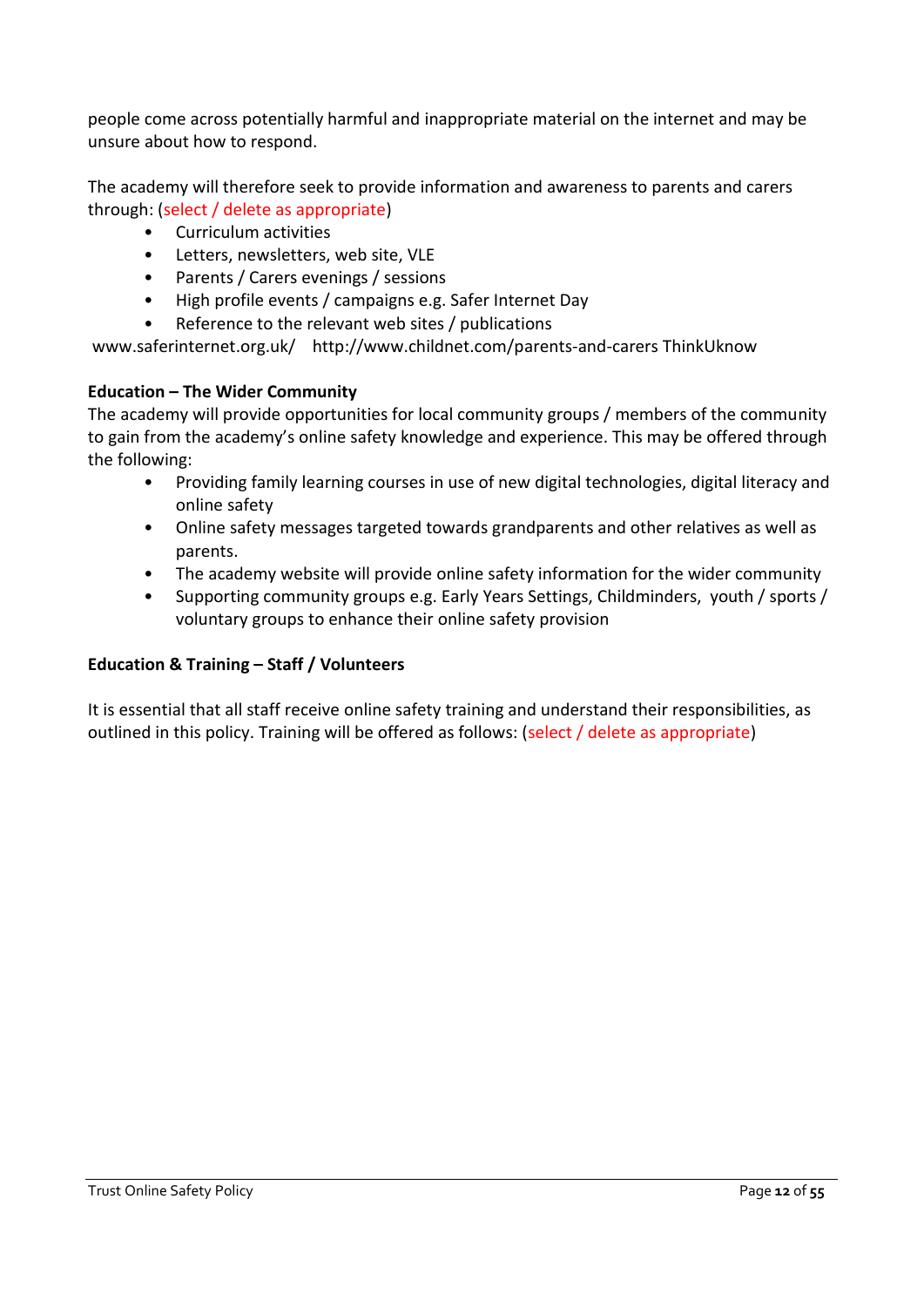- A planned programme of formal online safety training will be made available to staff. This will be regularly updated and reinforced. An audit of the online safety training needs of all staff will be carried out regularly. It is expected that some staff will identify online safety as a training need within the performance management process.
- All new staff should receive online safety training as part of their induction programme, ensuring that they fully understand the academy online safety policy and Acceptable Use Agreements. .
- The Online safety Coordinator / Officer (or other nominated person) will receive regular updates through attendance at external training events and by reviewing guidance documents released by relevant organisations.
- This Online safety policy and its updates will be presented to and discussed by staff in staff / team meetings / INSET days.
- The Online safety Coordinator / Officer (or other nominated person) will provide advice / guidance / training to individuals as required.

# **Training – Governors**

Governors should take part in online safety training / awareness sessions, with particular importance for those who are members of any subcommittee / group involved in technology / online safety / health and safety / child protection. This may be offered in a number of ways:

- Attendance at training provided by the Trust/NGA / National Governors Association / or other relevant organisation.
- Participation in academy training / information sessions for staff or parents (this may include attendance at assemblies / lessons).

# **Use of Digital Imaging Technologies**

The development of digital imaging technologies has created significant benefits to learning allowing staff and students/pupils instant use of images that they have recorded themselves of or downloaded from the internet. Images may also be used to celebrate success through their publication in newsletters, on the academy website and occasionally in the public media, However, staff, parents, carers and pupils/students need to be aware of the risks associated with publishing digital images on the internet. Such images may provide avenues for cyberbullying to take place. Digital images may remain available on the internet forever and may cause harm or embarrassment to individuals in the short or longer term. It is common for employers to carry out internet searches for information about potential and existing employees. The academy will inform and educate users about these risks and will implement policies to reduce the likelihood of the potential for harm:

- When using digital images, staff should inform and educate students / pupils about the risks associated with the taking, use, sharing, publication and distribution of images. In particular they should recognise the risks attached to publishing their own images on the internet e.g. on social networking sites.
- Written permission from parents or carers will be obtained before photographs of students / pupils are published on the academy website / social media / local press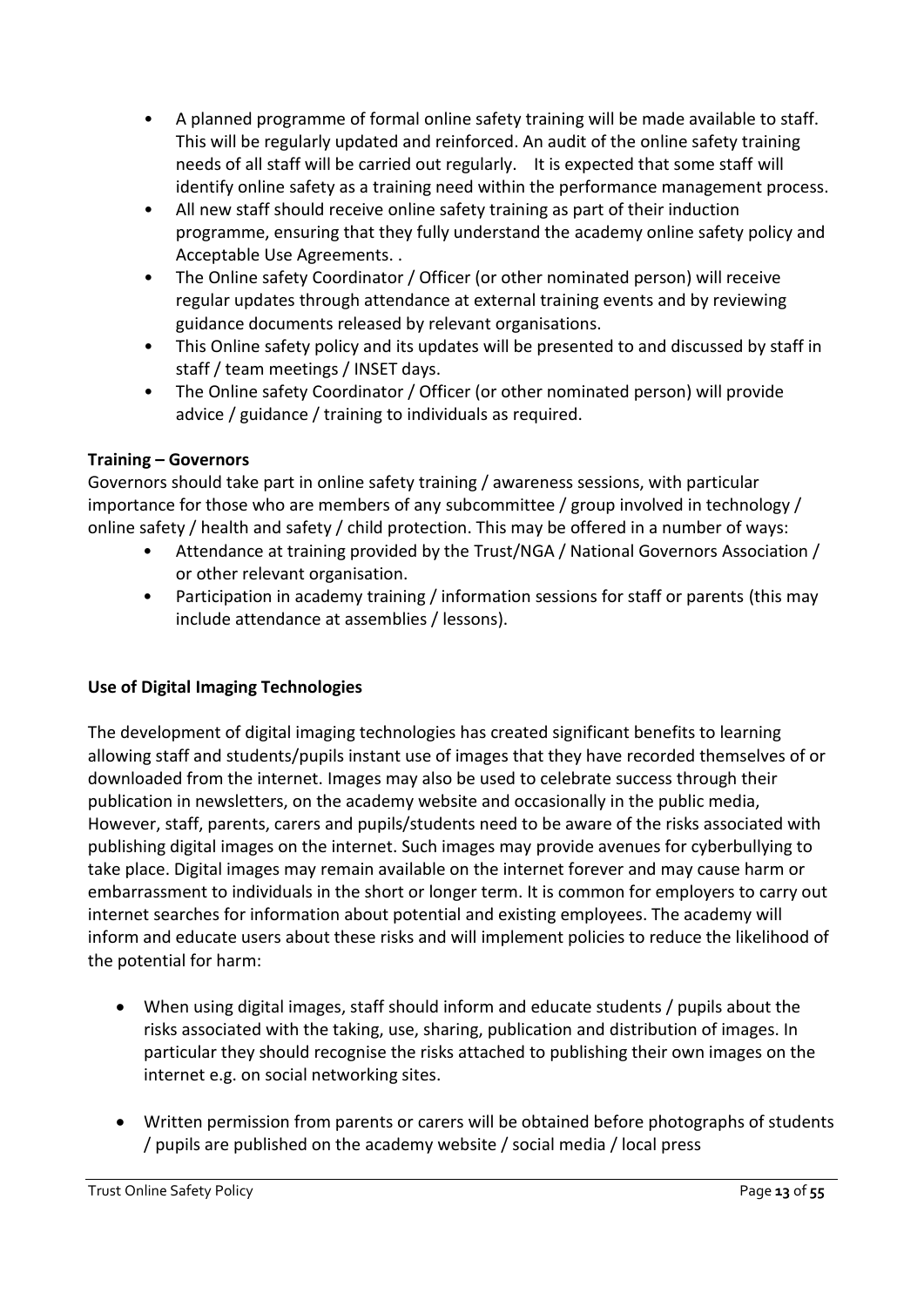In accordance with guidance from the Information Commissioner's Office, parents / carers are welcome to take videos and digital images of their children at academy events for their own personal use (as such use in not covered by the General Data Protection Regulations). To respect everyone's privacy and in some cases protection, these images should not be published / made publicly available on social networking sites, nor should parents / carers comment on any activities involving other pupils in the digital / video images.

Staff and volunteers are allowed to take digital / video images to support educational aims, but must follow academy policies concerning the sharing, distribution and publication of those images. Those images should only be taken on academy equipment, the personal equipment of staff should not be used for such purposes.

Care should be taken when taking digital / video images that students / pupils are appropriately dressed and are not participating in activities that might bring the individuals or the academy into disrepute.

Students / pupils must not take, use, share, publish or distribute images of others without their permission

Photographs published on the website, or elsewhere that include students / pupils will be selected carefully and will comply with good practice guidance on the use of such images. Students' / Pupils' full names will not be used anywhere on a website or blog, particularly in association with photographs.

Student's / Pupil's work can only be published with the permission of the student / pupil and parents or carers.

Parents / carers will be required to sign a relevant permission form to allow the academy to take and use images of their children and for the parents / carers to agree

# **Technical – infrastructure / equipment, filtering and monitoring**

For those academies using the Trust managed ICT service provider RM Unify or ERGO, they undertake to ensure all relevant online safety measures are in place around network, cloud hosting and infrastructure. The Trust will ensure the managed ICT service provider is fully aware of the Trust-wide online safety and acceptable use of ICT policy and agreements. Password control will be in line with the Trust and ICT Service provider password policy (Appendix 9). Trend AV is deployed across the Trust's devices. Each machine that is enrolled into the Intune system has Trend installed automatically. Trend will automatically get any AV package updates direct from Trend as soon as they are released and will install without input from the user. The machine themselves are also set to connect to Microsoft to check for updates and if any are found these are downloaded and also installed without input from the user.

Trust owned mobile devices are required to be kept up to date with vendor updates and app patches. The Trust will use mobile device management tools to ensure enforcement and control.

#### Otherwise: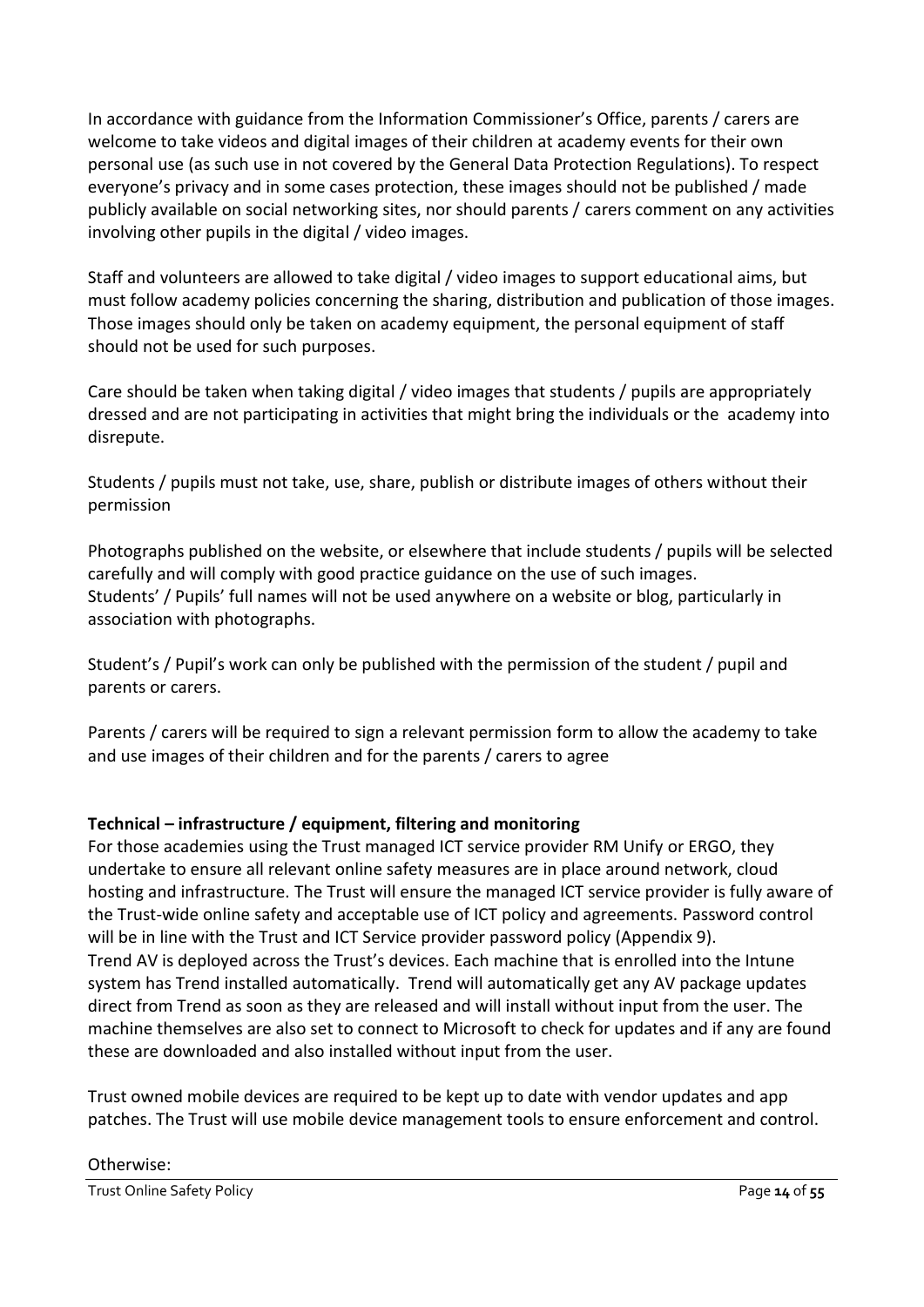The academy will be responsible for ensuring that the academy infrastructure / network is as safe and secure as is reasonably possible and that policies and procedures approved within this policy are implemented. It will also need to ensure that the relevant people named in the above sections will be effective in carrying out their online safety responsibilities:

- Academy technical systems will be managed in ways that ensure that the academy meets recommended technical requirements (these may be outlined in Trust wide/ other relevant body policy and guidance)
- There will be regular reviews and audits of the safety and security of academy technical systems
- Servers, wireless systems and cabling must be securely located and physical access restricted
- All users will have clearly defined access rights to academy technical systems and devices.
- All users (at KS2 and above) will be provided with a username and secure password by (insert name or title) who will keep an up-to-date record of users and their usernames. Users are responsible for the security of their username and password and will be required to change their password every (insert period). (Academies may choose to use group or class log-on and passwords for KS1 and below, but need to be aware of the associated risks )
- The "master / administrator" passwords for the academy ICT system, used by the Network Manager (or other person) must also be available to the Headteacher / Principal or other nominated senior leader and kept in a secure place (e.g. academy safe)
- (Insert name or role) is responsible for ensuring that software licence logs are accurate and up to date and that regular checks are made to reconcile the number of licences purchased against the number of software installations (Inadequate licencing could cause the academy to breach the Copyright Act which could result in fines or unexpected licensing costs)
- Internet access is filtered for all users. Illegal content (child sexual abuse images) is filtered by the broadband or filtering provider by actively employing the Internet Watch Foundation CAIC list. Content lists are regularly updated and internet use is logged and regularly monitored. There is a clear process in place to deal with requests for filtering changes.
- Internet filtering should ensure that children are safe from terrorist and extremist material when accessing the internet.
- The academy has provided enhanced / differentiated user-level filtering (allowing different filtering levels for different ages / stages and different groups of users – staff / pupils / students etc.)
- Academy technical staff regularly monitors and record the activity of users on the academy technical systems and users are made aware of this in the Acceptable Use Agreement. (Academy's may wish to add details of the monitoring programmes that are used).
- An appropriate system is in place (to be described) for users to report any actual / potential technical incident / security breach to the relevant person, as agreed).
- Appropriate security measures are in place (academies may wish to provide more detail) to protect the servers, firewalls, routers, wireless systems, work stations, mobile devices etc. from accidental or malicious attempts which might threaten the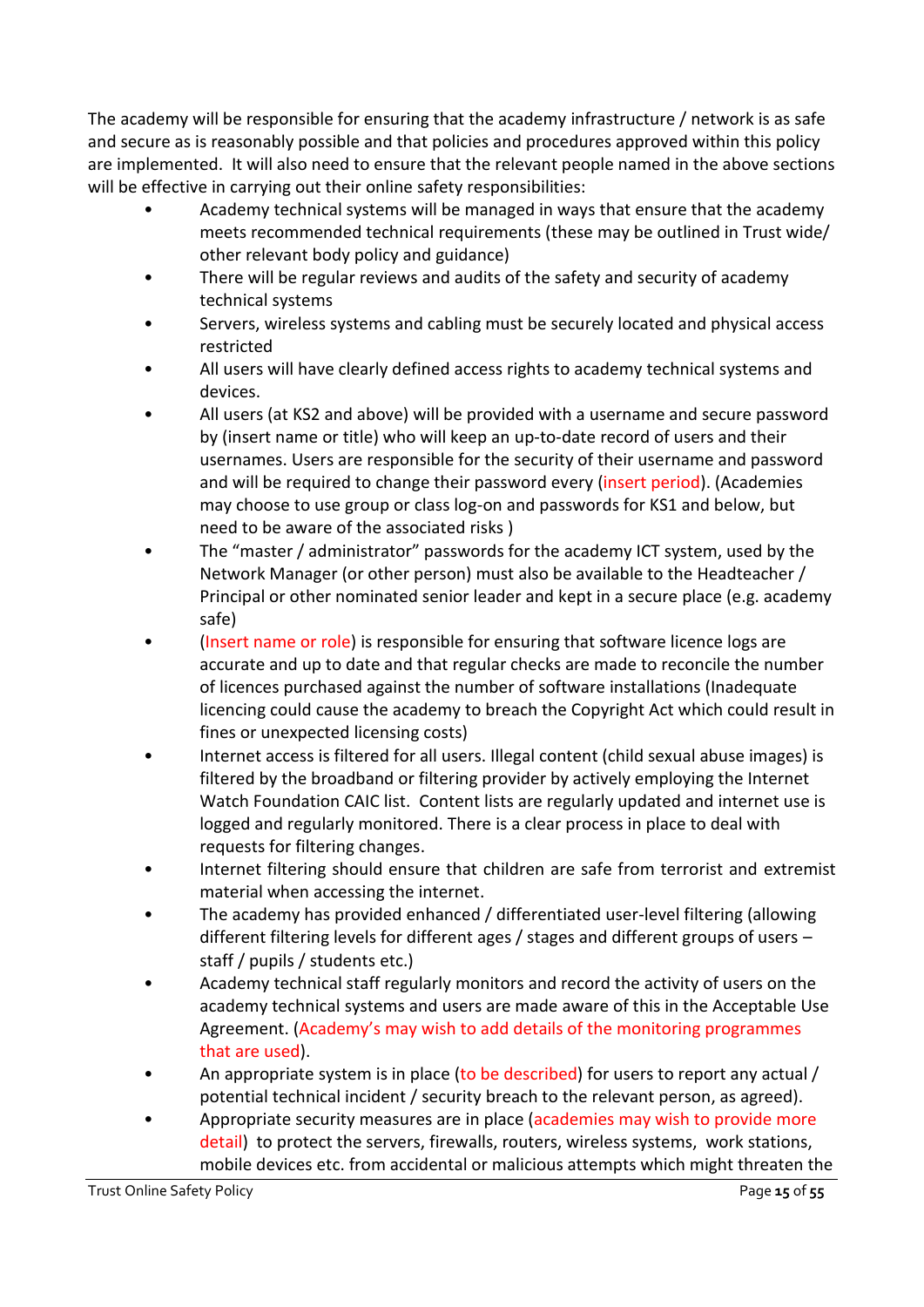security of the academy systems and data. These are tested regularly. The academy infrastructure and individual workstations are protected by up to date virus software.

- An agreed policy is in place (to be described) for the provision of temporary access of "guests" (e.g. trainee teachers, supply teachers, visitors) onto the academy systems.
- An agreed policy is in place (to be described) regarding the extent of personal use that users (staff / students / pupils / community users) and their family members are allowed on academy devices that may be used out of the academy.
- An agreed policy is in place (to be described) that allows staff to / forbids staff from downloading executable files and installing programmes on academy devices.
- An agreed policy is in place (to be described) regarding the use of removable media (e.g. memory sticks / CDs / DVDs) by users on academy devices. Personal data cannot be sent over the internet or taken off the academy site unless safely encrypted or otherwise secured (refer to Trust wide Data Protection &FOI Policy).

# **Mobile Technologies (including Bring Your Own Device BYOD/ Technology BYOT)**

Mobile technology devices may be academy owned/provided or personally owned and and might include: smartphone, tablet, notebook / laptop or other technology that usually has the capability of utilising the academy's wireless network. The device then has access to the wider internet which may include the academy's learning platform and other cloud-based services such as email and data storage.

All users should understand that the primary purpose of the use mobile / personal devices in a academy context is educational. The mobile technologies policy should be consistent with and interrelated to other relevant academy polices including but not limited to the Safeguarding Policy, Behaviour Policy, Bullying Policy, Data Protection & FOI Policy, and policies around theft or malicious damage. Teaching about the safe and appropriate use of mobile technologies should be an integral part of the academy's Online Safety education programme.

- The academy Acceptable Use Agreements for staff, pupils/students and parents/carers gives consideration to the use of mobile technologies
- The academy allows**:** ( complete the table below to indicate which devices are allowed and define their access to academy systems)

|                                     | <b>Academy Devices</b>                 |                                          | <b>Personal Devices</b> |                       |                         |
|-------------------------------------|----------------------------------------|------------------------------------------|-------------------------|-----------------------|-------------------------|
| Academy<br>owned for<br>single user | Academy<br>owned for<br>multiple users | <b>Authorised</b><br>device <sup>1</sup> | <b>Student</b><br>owned | <b>Staff</b><br>owned | <b>Visitor</b><br>owned |

<sup>&</sup>lt;sup>1</sup> Authorised device – purchased by the pupil/family through a academy-organised scheme. This device may be given full access to the network as if it were owned by the academy.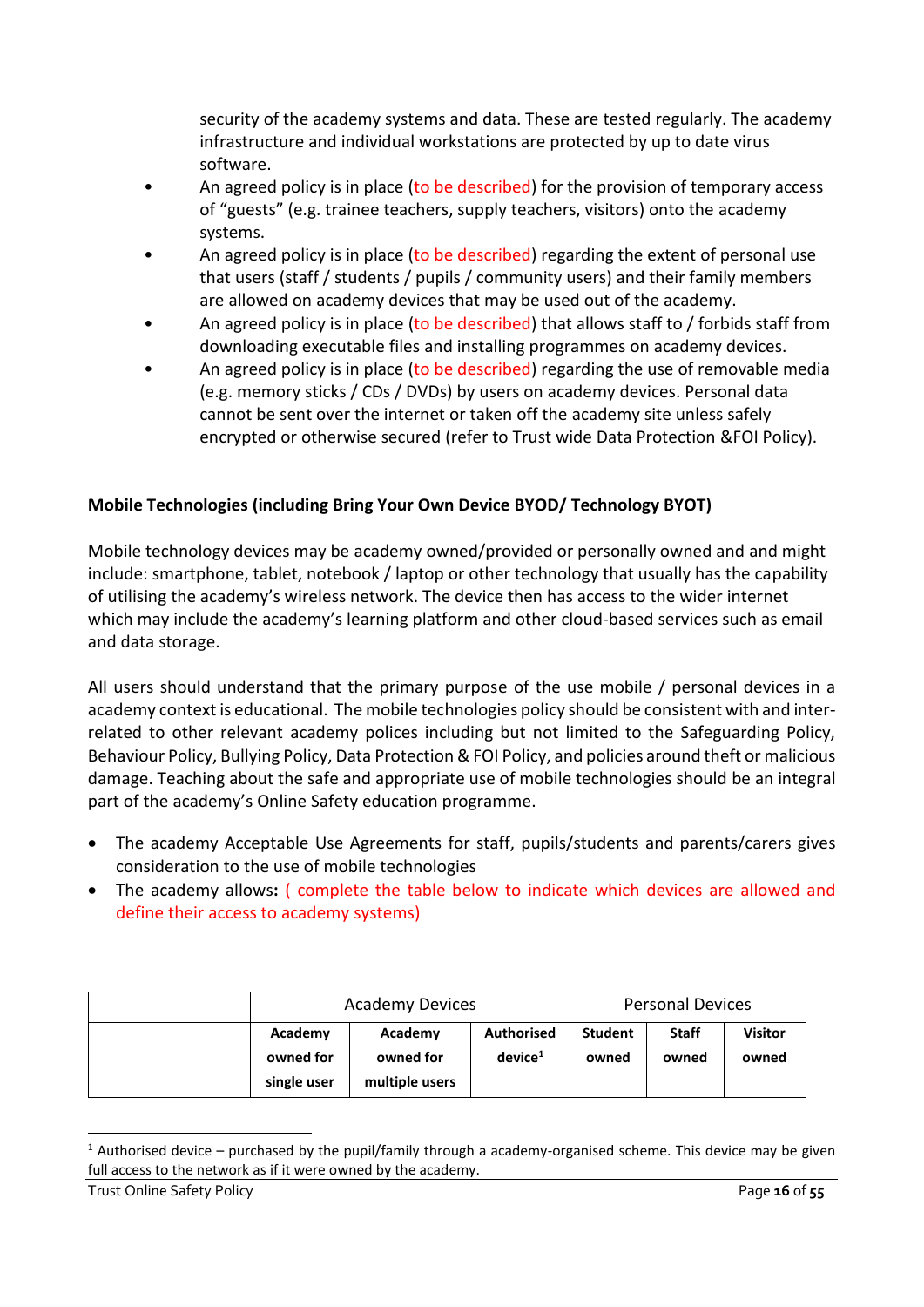<span id="page-16-0"></span>

| Allowed in        | Yes | Yes | Yes | Yes/No | Yes/No | Yes/No <sup>2</sup> |
|-------------------|-----|-----|-----|--------|--------|---------------------|
| academy           |     |     |     | 2      | 2      |                     |
| Full network      | Yes | Yes | Yes |        |        |                     |
| access            |     |     |     |        |        |                     |
| Internet only     |     |     |     |        |        |                     |
|                   |     |     |     |        |        |                     |
| No network access |     |     |     |        |        |                     |
|                   |     |     |     |        |        |                     |

- The academy has a set of clear expectations and responsibilities for all users
- The academy adheres to the General Data Protection Regulation principles
- All users are provided with and accept the Acceptable Use Agreement
- All network systems are secure and access for users is differentiated
- Where possible these devices will be covered by the academy's normal filtering systems, while being used on the premises
- All users will use their username and password and keep this safe
- Mandatory training is undertaken for all staff
- Students / Pupils receive training and guidance on the use of personal devices
- Regular audits and monitoring of usage will take place to ensure compliance
- Any device loss, theft, change of ownership of the device will be reported as in the BYOD policy
- Any user leaving the academy will follow the process outlined within the BYOD policy

Trust Online Safety Policy **Page 17** of 55 <sup>2</sup> The academy should add below any specific requirements about the use of mobile / personal devices in school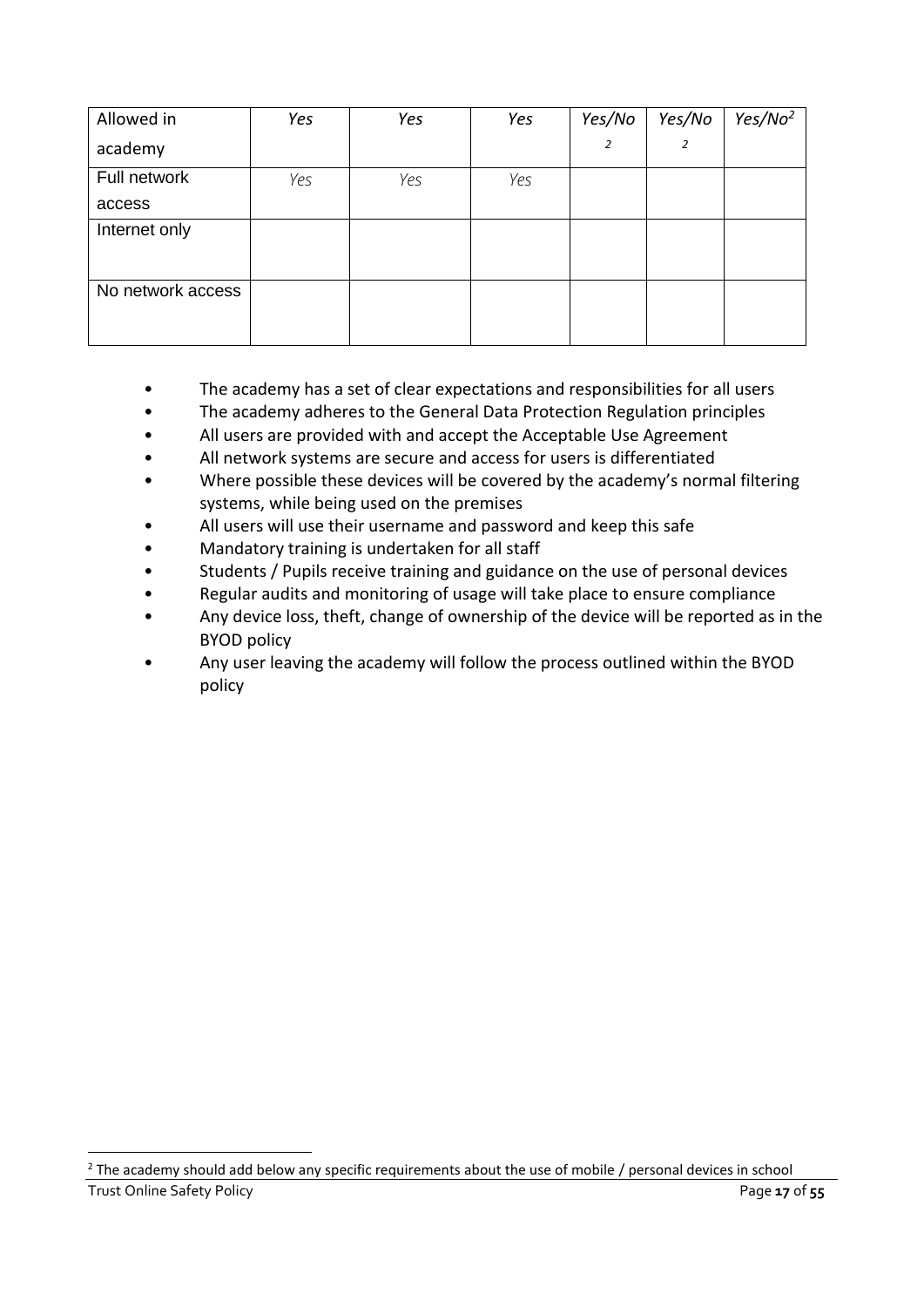## **Data Protection**

Personal data will be recorded, processed, transferred and made available according to the current data protection legislation.

The Trust must ensure that:

- It has paid the appropriate fee to the Information Commissioner's Office (ICO).
- It has appointed a Data Protection Officer (DPO) who has a high level of understanding of data protection laws and is free from any conflict of interest.
- It implements the data protection principles and is able to demonstrate that it does so through use of policies, privacy notices and records.

The academy must ensure that:

- It implements the data protection principles and is able to demonstrate that it does so through use of policies,
- privacy notices and records.
- it has an 'information asset register' in place and knows exactly what personal data it holds, where this data is held, why and which member of staff has responsibility for managing it
- the information asset register records the lawful basis for processing personal data (including, where relevant, how consent was obtained and refreshed). Where special category data is processed, an additional lawful basis will have also been recorded it will hold only the minimum personal data necessary to enable it to perform its function and it will not hold it for longer than necessary for the purposes it was collected for. It follows the Trust Data Protection and Retention policy to ensure there are clear and understood policies and routines for the deletion and disposal of data to support this. Personal data held must be accurate and up to date where this is necessary for the purpose it is processed for. It must have systems in place to identify inaccuracies, such as asking parents to check emergency contact details at suitable intervals
- it provides staff, parents, volunteers, teenagers and older children with information about
- how the school/academy looks after their data and what their rights are in a clear Privacy Notice
- procedures must be in place to deal with the individual rights of the data subject, e.g. one of the 8 data subject rights applicable is that of Subject Access which enables an individual to see to have a copy of the personal data held about them (subject to certain exceptions which may apply).
- Data Protection Impact Assessments (DPIA) are carried out where necessary. For example, to ensure protection of personal data when accessed using any remote access solutions, or entering into a relationship with a new supplier (this may also require ensuring that data processing clauses are included in the supply contract or as an addendum)
- it has undertaken appropriate due diligence and has required data processing clauses in contracts in place with any data processors where personal data is processed.
- it understands how to share data lawfully and safely with other relevant data controllers.
- it reports any relevant breaches to the Information Commissioner within 72hrs of becoming aware of the breach in accordance with UK data protection law. It also reports relevant breaches to the individuals affected as required by law. In order to do this, it has a policy for reporting, logging, managing, investigating and learning from information risk incidents.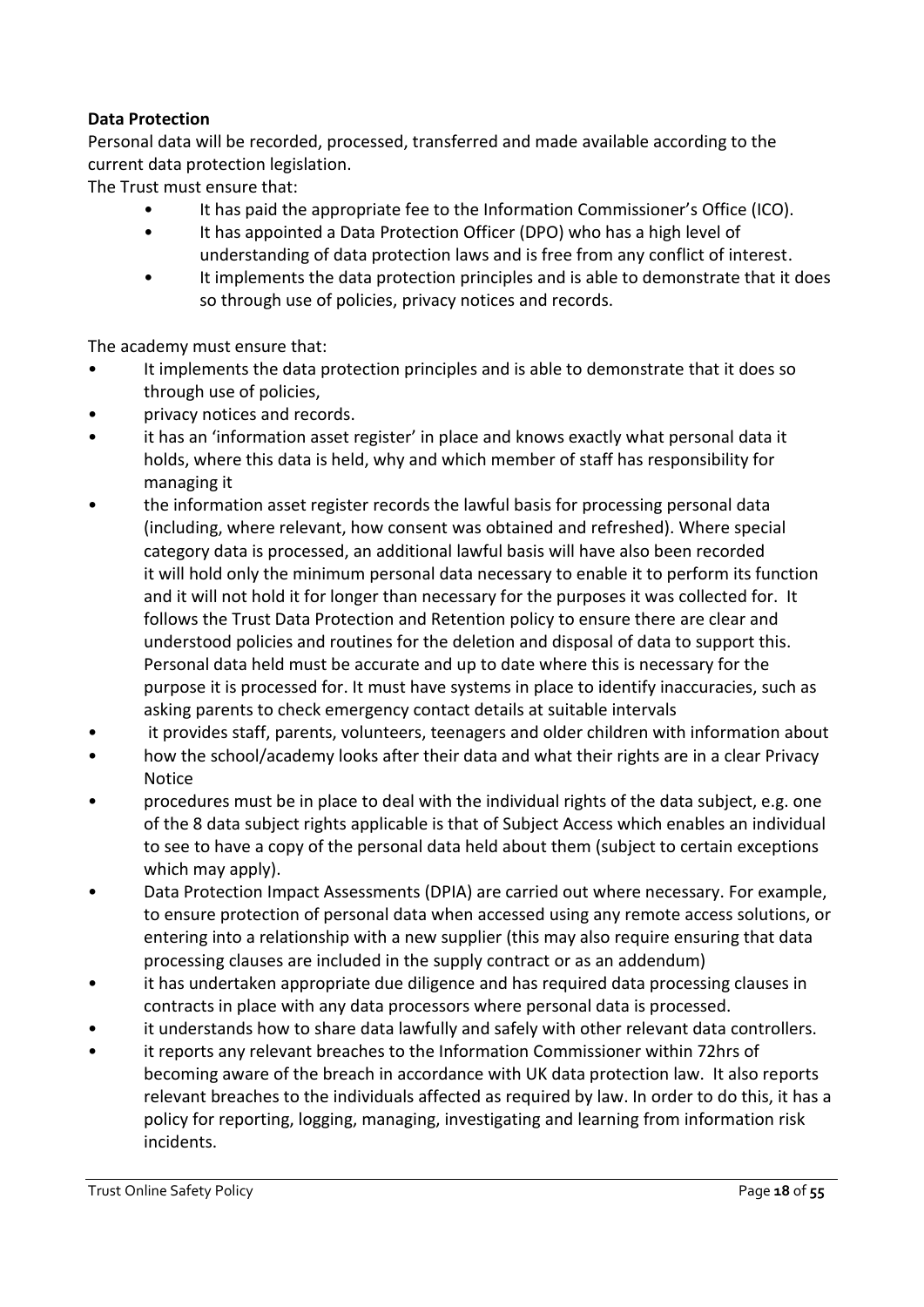- If a maintained school/academy, it must have a Freedom of Information Policy which sets out how it will deal with FOI requests.
- all staff receive data protection training at induction and appropriate refresher training thereafter. Staff undertaking particular data protection functions, such as handling requests under the individual's rights, will receive training appropriate for their function as well as the core training provided to all staff.

When personal data is stored on any mobile device or removable media the:

- data must be encrypted and password protected.
- device must be password protected. (be sure to select devices that can be protected in this way)
- device must be protected by up to date virus and malware checking software
- data must be securely deleted from the device, in line with school/academy policy (below) once it has been transferred or its use is complete.

Staff must ensure that they:

- at all times take care to ensure the safe keeping of personal data, minimising the risk of its loss or misuse
- can recognise a possible breach, understand the need for urgency and know who to report it to within the school
- can help data subjects understands their rights and know how to handle a request whether verbal or written. Know who to pass it to in the school
- where personal data is stored or transferred on mobile or other devices (including USBs) these must be encrypted and password protected.
- will not transfer any academy personal data to personal devices except as in line with school policy
- access personal data sources and records only on secure password protected computers and other devices, ensuring that they are properly "logged-off" at the end of any session in which they are using personal data

## **Communications**

This is an area of rapidly developing technologies and uses. Academy's will need to discuss and agree how they intend to implement and use these technologies eg some academy's do not allow students / pupils to use mobile phones in lessons, while others recognise their educational potential and allow their use. This section may also be influenced by the age of the students / pupils. The table has been left blank for LGB / academy to choose its own responses.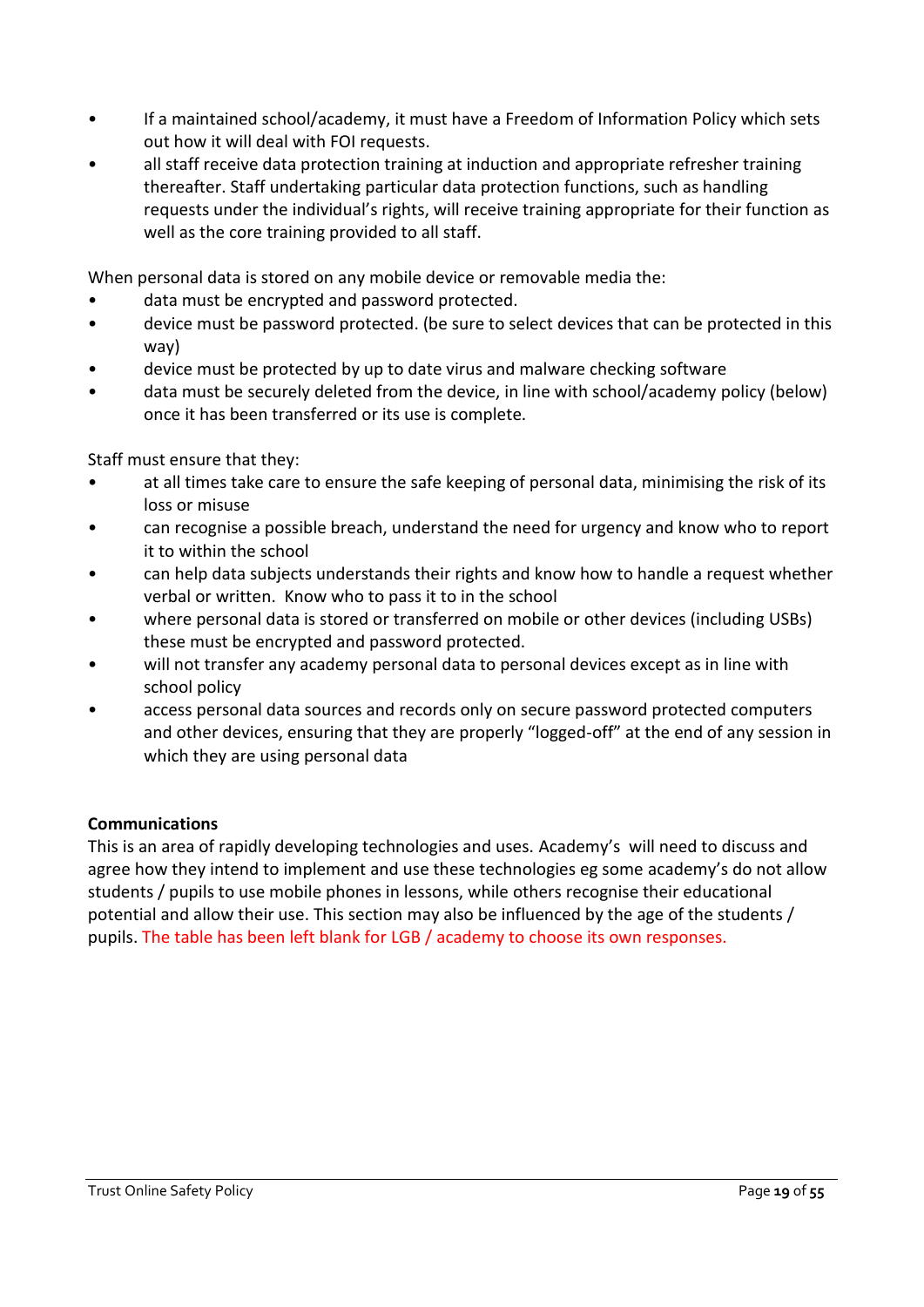|                                                                      | adults  | Staff & other            |                            | Students / Pupils |         |                          |                               |             |
|----------------------------------------------------------------------|---------|--------------------------|----------------------------|-------------------|---------|--------------------------|-------------------------------|-------------|
| <b>Communication Technologies</b>                                    | Allowed | Allowed at certain times | Allowed for selected staff | Not allowed       | Allowed | Allowed at certain times | Allowed with staff permission | Not allowed |
| Mobile phones may be brought to the academy                          |         |                          |                            |                   |         |                          |                               |             |
| Use of mobile phones in lessons                                      |         |                          |                            |                   |         |                          |                               |             |
| Use of mobile phones in social time                                  |         |                          |                            |                   |         |                          |                               |             |
| Taking photos on mobile phones / cameras                             |         |                          |                            |                   |         |                          |                               |             |
| Use of other mobile devices e.g. tablets, gaming devices             |         |                          |                            |                   |         |                          |                               |             |
| Use of personal email addresses in academy, or on<br>academy network |         |                          |                            |                   |         |                          |                               |             |
| Use of academy email for personal emails                             |         |                          |                            |                   |         |                          |                               |             |
| Use of messaging apps                                                |         |                          |                            |                   |         |                          |                               |             |
| Use of social media                                                  |         |                          |                            |                   |         |                          |                               |             |
| Use of blogs                                                         |         |                          |                            |                   |         |                          |                               |             |

When using communication technologies, the academy considers the following as good practice:

- The official academy email service may be regarded as safe and secure and is monitored. Users should be aware that email communications are monitored. Staff and students / pupils should therefore use only the academy email service to communicate with others when in the academy, or on academy systems (e.g. by remote access).
- Users must immediately report, to the nominated person  $-$  in accordance with the academy policy, the receipt of any communication that makes them feel uncomfortable, is offensive, discriminatory, threatening or bullying in nature and must not respond to any such communication. This includes any communication linked to Prevent Duty and radicalisation and linked to child sexual exploitation that can occur through the use of technology.
- Any digital communication between staff and students / pupils or parents / carers (email, chat, VLE etc) must be professional in tone and content. These communications may only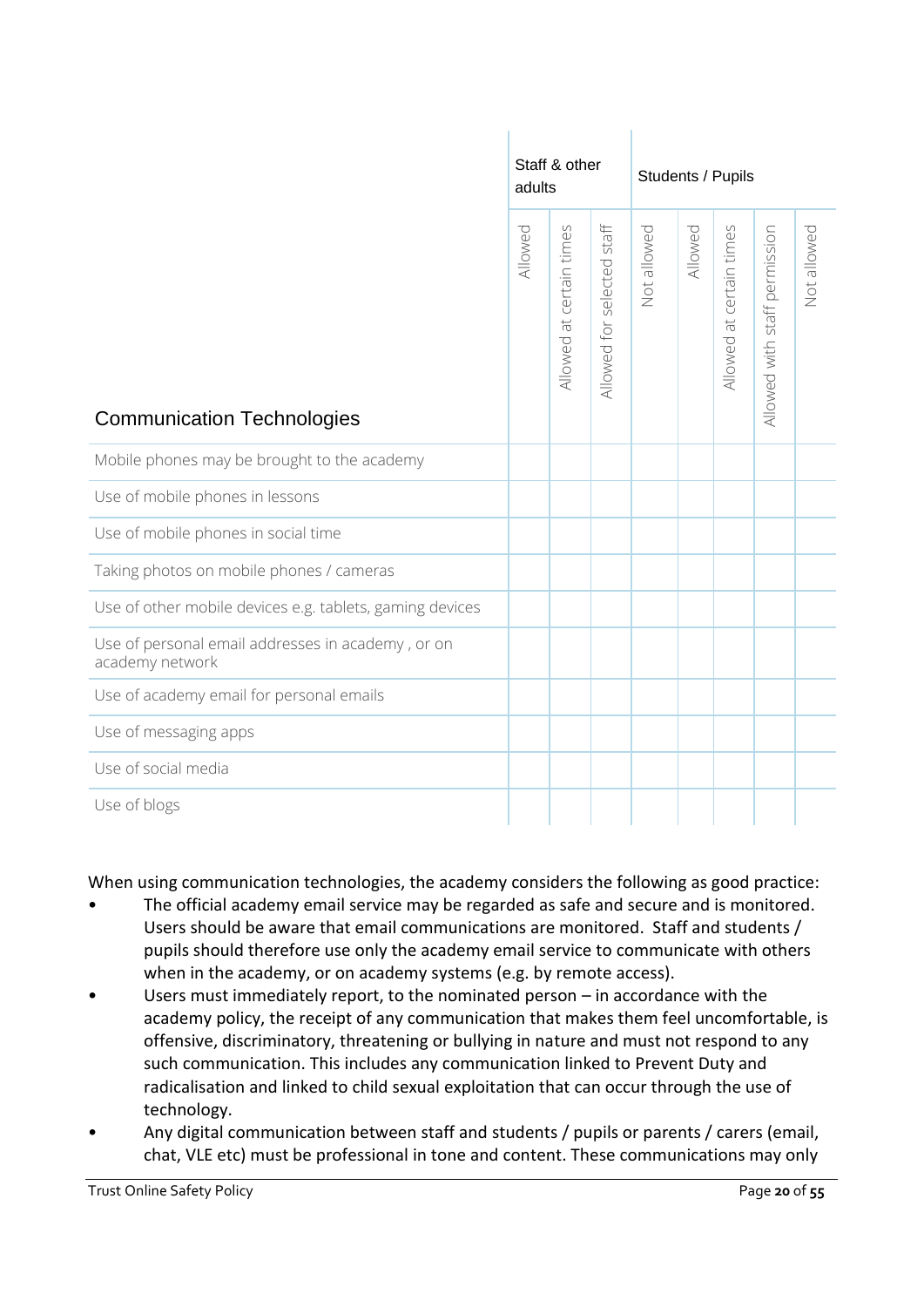take place on official (monitored) academy systems. Personal email addresses, text messaging or social media must not be used for these communications.

- Whole class / group email addresses may be used at KS1, while students / pupils at KS2 and above will be provided with individual academy email addresses for educational use.
- Students / pupils should be taught about online safety issues, such as the risks attached to the sharing of personal details. They should also be taught strategies to deal with inappropriate communications and be reminded of the need to communicate appropriately when using digital technologies.
- Personal information should not be posted on the academy website and only official email addresses should be used to identify members of staff.

# **Social Media - Protecting Professional Identity**

All MATs, academies and local authorities have a duty of care to provide a safe learning environment for pupils and staff. MATs, academies and local authorities could be held responsible, indirectly for acts of their employees in the course of their employment. Staff members who harass, cyberbully, discriminate on the grounds of sex, race or disability or who defame a third party may render the academy or the Trust liable to the injured party. Reasonable steps to prevent predictable harm must be in place.

The academy provides the following measures to ensure reasonable steps are in place to minimise risk of harm to pupils, staff and the academy through:

- Ensuring that personal information is not published
- Training to include: acceptable use; social media risks; checking of settings; data protection; reporting issues.
- Clear reporting guidance, including responsibilities, procedures and sanctions
- Risk assessment, including legal risk
- Academy and Trust staff should ensure that:
- No reference should be made in social media to students / pupils, parents / carers or academy staff
- They do not engage in online discussion on personal matters relating to members of the academy community
- Personal opinions should not be attributed to the academy or the Trust
- Security settings on personal social media profiles are regularly checked to minimise risk of loss of personal information.

The academy's use of social media for professional purposes will be checked regularly by the senior risk officer and online safety committee to ensure compliance with the Social Media, Data Protection, Communications policies and Online safety and ICT Acceptable Use Policy

# **Personal Use**:

• Personal communications are those made via a personal social media accounts. In all cases, where a personal account is used which associates itself with the academy or impacts on the academy, it must be made clear that the member of staff is not communicating on behalf of the academy with an appropriate disclaimer. Such personal communications are within the scope of this policy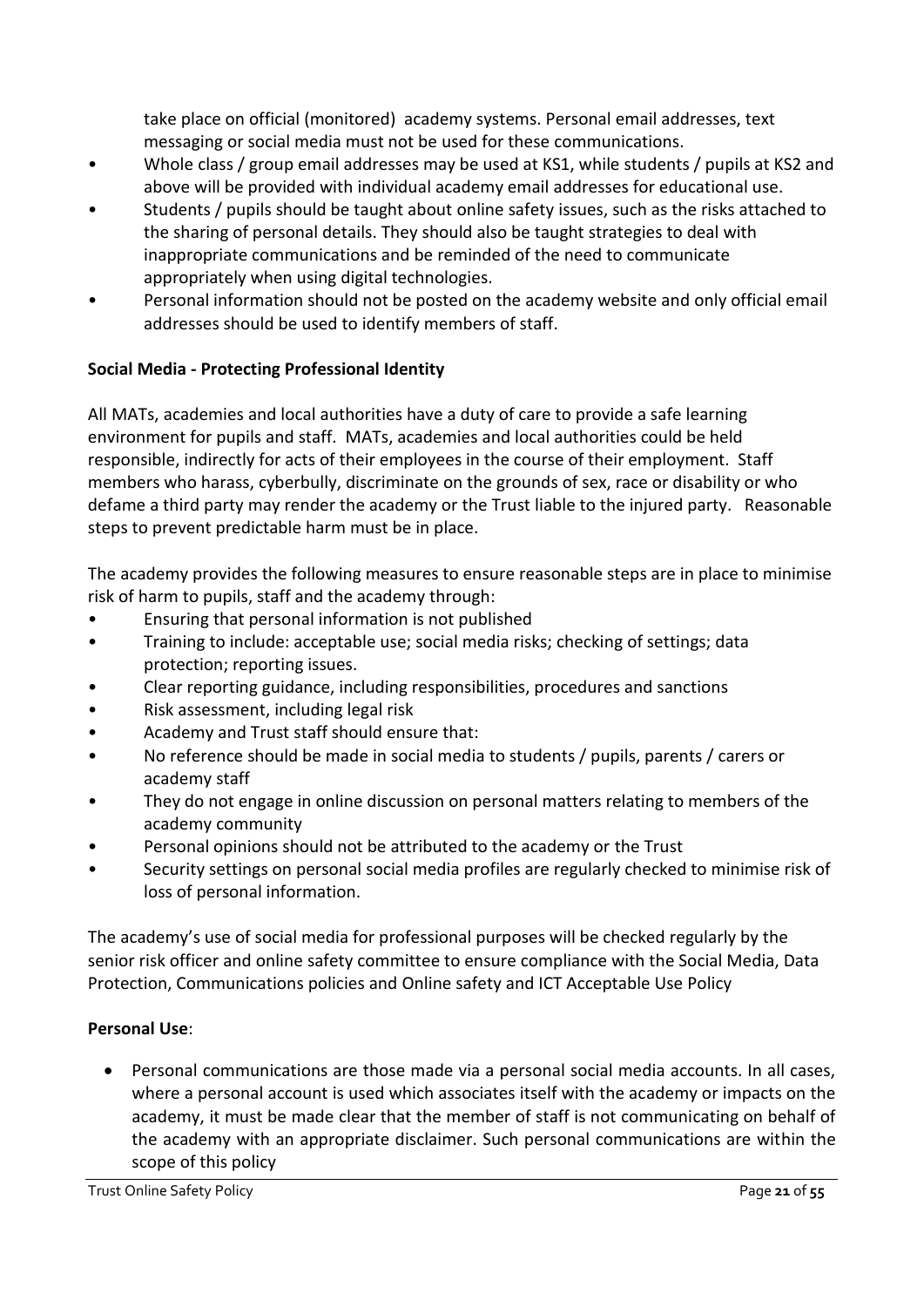- Personal communications which do not refer to or impact upon the academy are outside the scope of this policy
- Where excessive personal use of social media in academy is suspected, and considered to be interfering with relevant duties, disciplinary action may be taken
- The academy permits reasonable and appropriate access to private social media sites at the discretion of the Headteacher/Principal

#### **Monitoring of Public Social Media**

- As part of active social media engagement, it is considered good practice to pro-actively monitor the Internet for public postings about the academy and the Trust
- The academy should effectively respond to social media comments made by others according to a defined policy or process

The academy's use of social media for professional purposes will be checked regularly by the Trust and Online Safety Group to ensure compliance with the academy policies.

#### **Unsuitable / inappropriate activities**

The academy believes that the activities referred to in the following section would be inappropriate in an academy context and that users, as defined below, should not engage in these activities in or outside the academy when using academy equipment or systems. The academy policy restricts usage as follows:

| <b>User Actions</b>                                                               |                                                                                                                                                                                        | Acceptable | $\vec{a}$<br>certain times<br>Acceptable | users<br>for<br>Acceptable<br>nominated | <b>Unacceptable</b> | Unacceptable<br>and illegal |
|-----------------------------------------------------------------------------------|----------------------------------------------------------------------------------------------------------------------------------------------------------------------------------------|------------|------------------------------------------|-----------------------------------------|---------------------|-----------------------------|
| Users shall not visit<br>Internet sites, make,<br>post, download,<br>upload, data | Child sexual abuse images - The making,<br>production or distribution of indecent<br>images of children. Contrary to The<br>Protection of Children Act 1978                            |            |                                          |                                         |                     | X                           |
| transfer,<br>communicate or<br>pass on, material,<br>remarks, proposals           | Grooming, incitement, arrangement or<br>facilitation of sexual acts against children<br>Contrary to the Sexual Offences Act 2003.                                                      |            |                                          |                                         |                     | X                           |
| or comments that<br>contain or relate to:                                         | Possession of an extreme pornographic<br>image (grossly offensive, disgusting or<br>otherwise of an obscene character)<br>Contrary to the Criminal Justice and<br>Immigration Act 2008 |            |                                          |                                         |                     | X                           |
|                                                                                   | criminally racist material in UK - to stir up<br>religious hatred (or hatred on the grounds<br>of sexual orientation) - contrary to the<br>Public Order Act 1986                       |            |                                          |                                         |                     | X                           |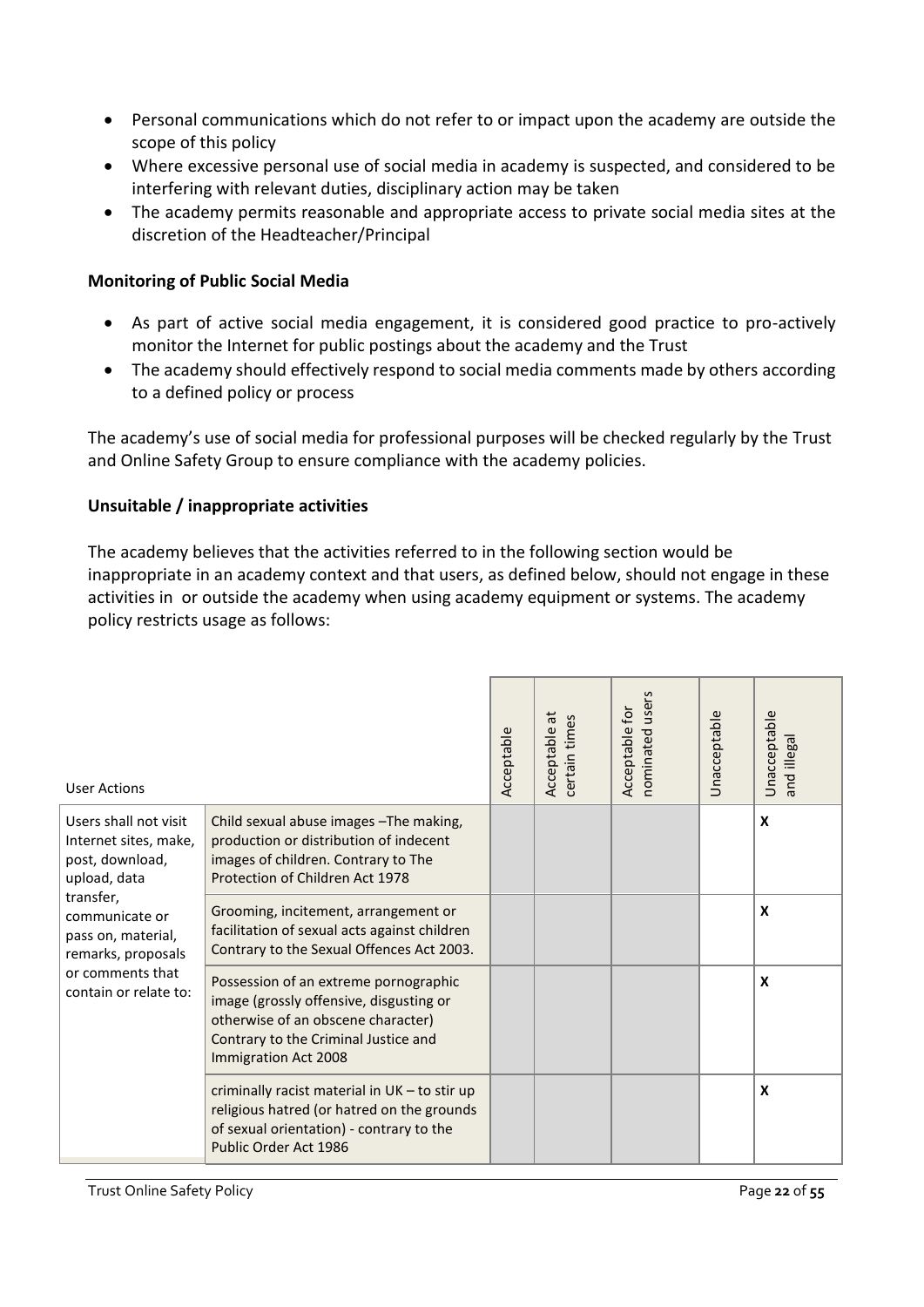|                                                                                                                                                                        | pornography                                                                                                                                                                                                                                                                                                                                                                                                                                                                                                                                                                                                                 |  | X |                           |
|------------------------------------------------------------------------------------------------------------------------------------------------------------------------|-----------------------------------------------------------------------------------------------------------------------------------------------------------------------------------------------------------------------------------------------------------------------------------------------------------------------------------------------------------------------------------------------------------------------------------------------------------------------------------------------------------------------------------------------------------------------------------------------------------------------------|--|---|---------------------------|
|                                                                                                                                                                        | promotion of any kind of discrimination                                                                                                                                                                                                                                                                                                                                                                                                                                                                                                                                                                                     |  | X |                           |
|                                                                                                                                                                        | threatening behaviour, including<br>promotion of physical violence or mental<br>harm                                                                                                                                                                                                                                                                                                                                                                                                                                                                                                                                        |  | X |                           |
|                                                                                                                                                                        | any other information which may be<br>offensive to colleagues or breaches the<br>integrity of the ethos of the academy or<br>brings the academy into disrepute                                                                                                                                                                                                                                                                                                                                                                                                                                                              |  | X |                           |
|                                                                                                                                                                        | Promotion of extremism or terrorism                                                                                                                                                                                                                                                                                                                                                                                                                                                                                                                                                                                         |  | X |                           |
|                                                                                                                                                                        | Any other information which may be<br>offensive to colleagues or breaches the<br>integrity of the ethos of the academy or<br>brings the academy into disrepute                                                                                                                                                                                                                                                                                                                                                                                                                                                              |  | X |                           |
|                                                                                                                                                                        | Activities that might be classed as cyber-<br>crime under the Computer Misuse Act:<br>Gaining unauthorised access to<br>school networks, data and files, through<br>the use of computers/devices<br>Creating or propagating computer<br>viruses or other harmful files<br>Revealing or publicising<br>confidential or proprietary information<br>(e.g. financial / personal information,<br>databases, computer / network access<br>codes and passwords)<br>Disable/Impair/Disrupt network<br>functionality through the use of<br>computers/devices<br>Using penetration testing<br>equipment (without relevant permission) |  |   | $\boldsymbol{\mathsf{X}}$ |
|                                                                                                                                                                        | Using academy systems to run a private business                                                                                                                                                                                                                                                                                                                                                                                                                                                                                                                                                                             |  | X |                           |
| Using systems, applications, websites or other mechanisms that<br>bypass the filtering or other safeguards employed by the<br>academy                                  |                                                                                                                                                                                                                                                                                                                                                                                                                                                                                                                                                                                                                             |  | X |                           |
| Infringing copyright                                                                                                                                                   |                                                                                                                                                                                                                                                                                                                                                                                                                                                                                                                                                                                                                             |  | X |                           |
| Revealing or publicising confidential or proprietary information<br>(eg financial / personal information, databases, computer /<br>network access codes and passwords) |                                                                                                                                                                                                                                                                                                                                                                                                                                                                                                                                                                                                                             |  | X |                           |
|                                                                                                                                                                        | Creating or propagating computer viruses or other harmful files                                                                                                                                                                                                                                                                                                                                                                                                                                                                                                                                                             |  | X |                           |
| others in their use of the internet)                                                                                                                                   | Unfair usage (downloading / uploading large files that hinders                                                                                                                                                                                                                                                                                                                                                                                                                                                                                                                                                              |  | X |                           |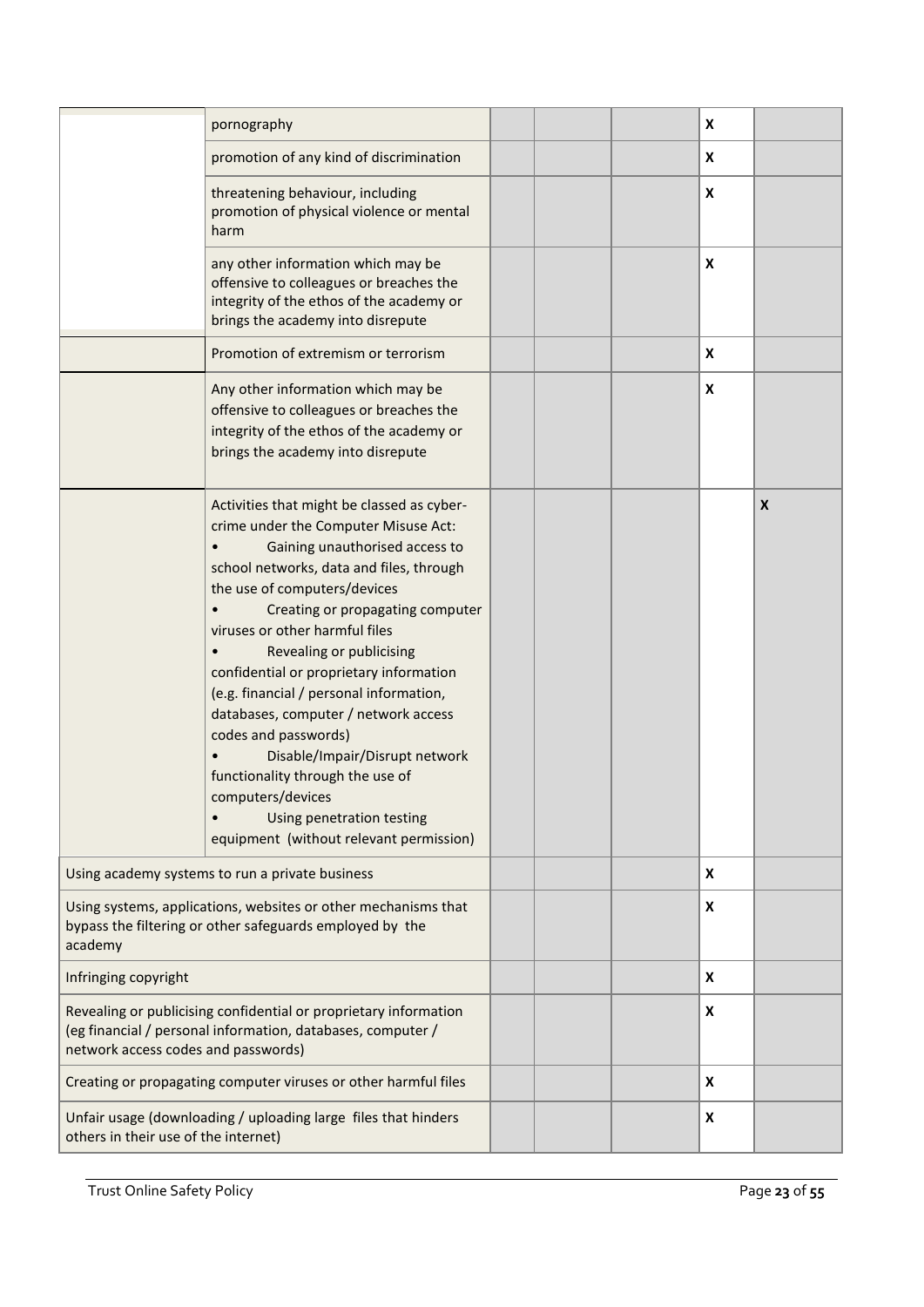| On-line gaming (educational)         |  |  |  |
|--------------------------------------|--|--|--|
| On-line gaming (non educational)     |  |  |  |
| On-line gambling                     |  |  |  |
| On-line shopping / commerce          |  |  |  |
| File sharing                         |  |  |  |
| Use of social media                  |  |  |  |
| Use of messaging apps                |  |  |  |
| Use of video broadcasting eg Youtube |  |  |  |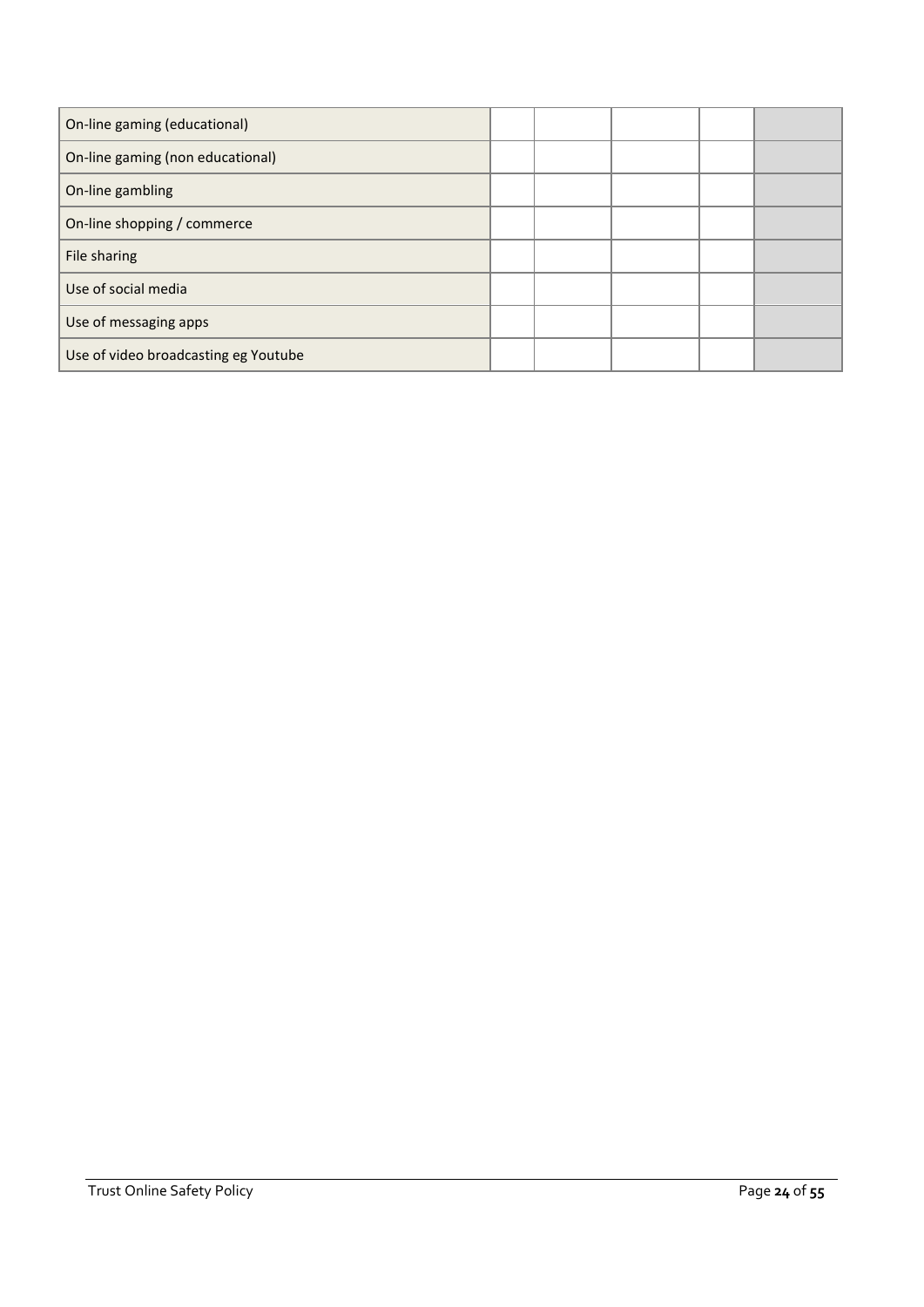#### **Responding to incidents of misuse**

#### **Illegal Incidents**

If there is any suspicion that the web site(s) concerned may contain child abuse images, or if there is any other suspected illegal activity, refer to the right hand side of the Flowchart for responding to online safety incidents and report immediately to the police.

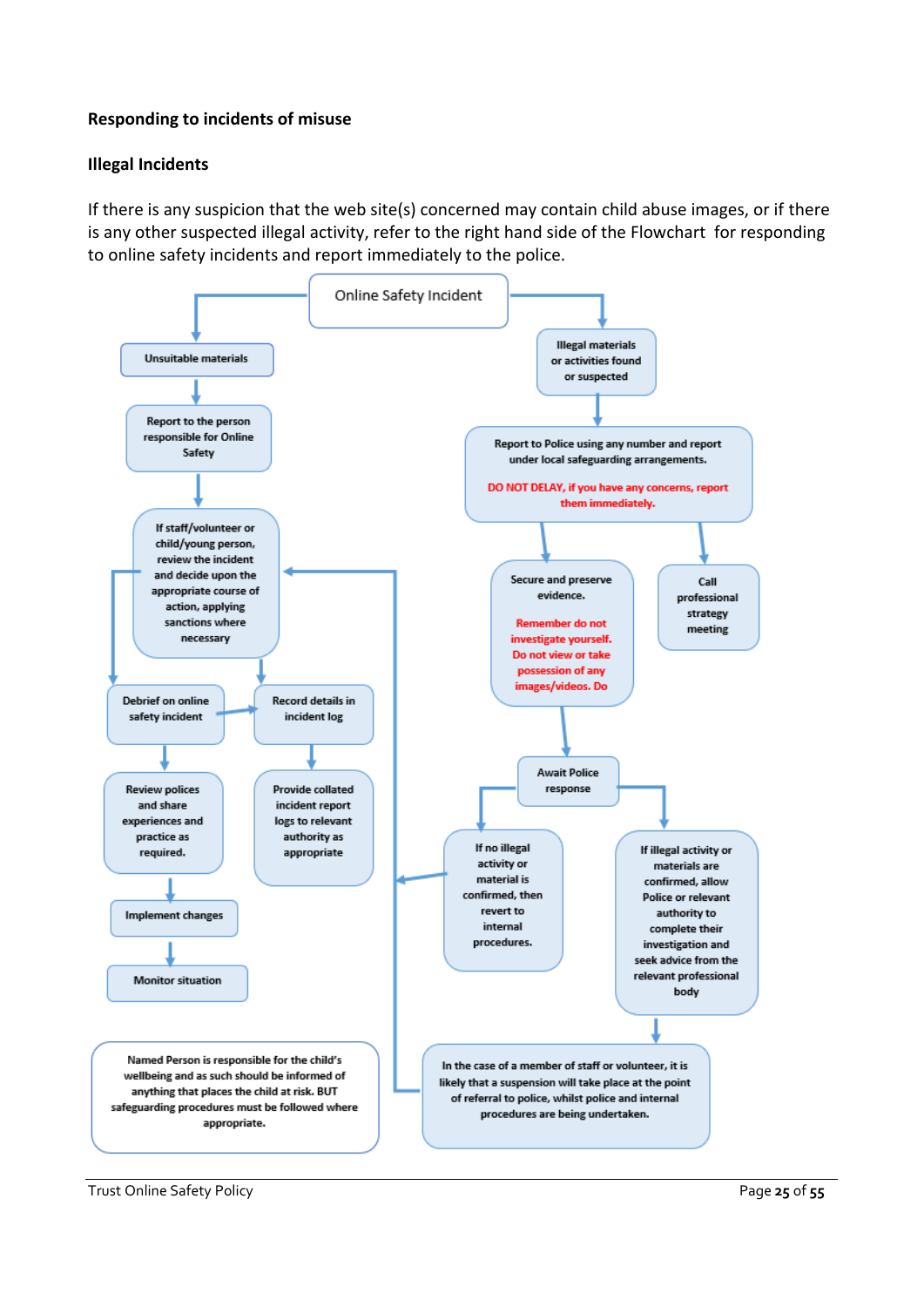# **Other Incidents**

In the event of suspicion, all steps in this procedure should be followed:

- Have more than one senior member of staff / volunteer involved in this process. This is vital to protect individuals if accusations are subsequently reported.
- Conduct the procedure using a designated computer that will not be used by young people and if necessary can be taken off site by the police should the need arise. Use the same computer for the duration of the procedure.
- It is important to ensure that the relevant staff should have appropriate internet access to conduct the procedure, but also that the sites and content visited are closely monitored and recorded (to provide further protection).
- Record the URL of any site containing the alleged misuse and describe the nature of the content causing concern. It may also be necessary to record and store screenshots of the content on the machine being used for investigation. These may be printed, signed and attached to the form (except in the case of images of child sexual abuse – see below)
- Once this has been completed and fully investigated the group will need to judge whether this concern has substance or not. If it does then appropriate action will be required and could include the following:
- Internal response or discipline procedures
- Involvement by the Trust, local authority or national / local organisation (as relevant).
- Police involvement and/or action
- If content being reviewed includes images of Child abuse then the monitoring should be halted and referred to the Police immediately. Other instances to report to the police would include:
- incidents of 'grooming' behaviour
- the sending of obscene materials to a child
- adult material which potentially breaches the Obscene Publications Act
- criminally racist material
- promotion of terrorism or extremism
- other criminal conduct, activity or materials including radicalisation
- Isolate the computer in question as best you can. Any change to its state may hinder a later police investigation.

## **Academy Actions & Sanctions**

The academy will need to agree sanctions with the Local Governing Body. The academy will need to deal with incidents as soon as possible in a proportionate manner ensuring that members of the academy community are aware that incidents have been dealt with appropriately. It is intended that incidents of misuse will be dealt with through normal behaviour/disciplinary procedures. (The following responses are to be agreed/amended placing ticks in the appropriate columns **APART FROM Staff**)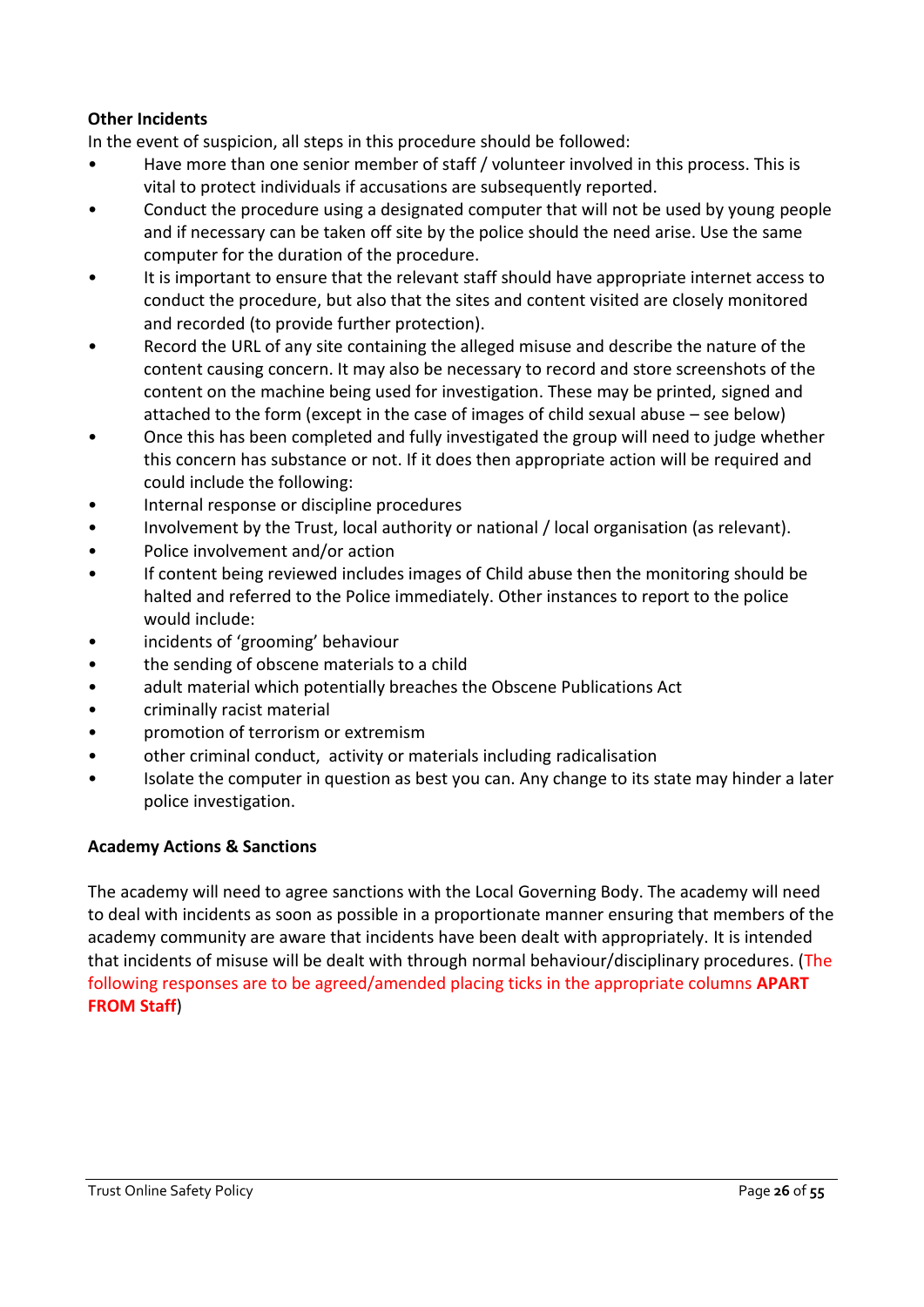| <b>Students / Pupils</b>                                                                                                                                                 |                                   | <b>Actions / Sanctions</b>                            |                                   |                 |                                                                                     |                         |                                             |         |                                              |
|--------------------------------------------------------------------------------------------------------------------------------------------------------------------------|-----------------------------------|-------------------------------------------------------|-----------------------------------|-----------------|-------------------------------------------------------------------------------------|-------------------------|---------------------------------------------|---------|----------------------------------------------|
| Incidents:                                                                                                                                                               | Refer to class teacher /<br>tutor | Department / Head of<br>Refer to Head of<br>what lata | Refer to Headteacher<br>Principal | Refer to Police | etc<br>staff for action<br>re filtering / security<br>Refer to technical<br>support | Inform parents / carers | Removal of network<br>internet access right | Warning | detention / exclusion<br>Further sanction eg |
| Deliberately accessing or trying<br>to access material that could be<br>considered illegal (see list in<br>earlier section on unsuitable /<br>inappropriate activities). |                                   | X                                                     | X                                 | X               |                                                                                     |                         |                                             |         |                                              |
| Unauthorised use of non-<br>educational sites during lessons                                                                                                             |                                   |                                                       |                                   |                 |                                                                                     |                         |                                             |         |                                              |
| Unauthorised use of mobile<br>phone / digital camera / other<br>mobile device                                                                                            |                                   |                                                       |                                   |                 |                                                                                     |                         |                                             |         |                                              |
| Unauthorised use of social<br>media / messaging apps /<br>personal email                                                                                                 |                                   |                                                       |                                   |                 |                                                                                     |                         |                                             |         |                                              |
| Unauthorised downloading or<br>uploading of files                                                                                                                        |                                   |                                                       |                                   |                 |                                                                                     |                         |                                             |         |                                              |
| Allowing others to access<br>academy network by sharing<br>username and passwords                                                                                        |                                   |                                                       |                                   |                 |                                                                                     |                         |                                             |         |                                              |
| Attempting to access or<br>accessing the academy<br>network, using another<br>student's / pupil's account                                                                |                                   |                                                       |                                   |                 |                                                                                     |                         |                                             |         |                                              |
| Attempting to access or<br>accessing the academy<br>network, using the account of a<br>member of staff                                                                   |                                   |                                                       |                                   |                 |                                                                                     |                         |                                             |         |                                              |
| Corrupting or destroying the<br>data of other users                                                                                                                      |                                   |                                                       |                                   |                 |                                                                                     |                         |                                             |         |                                              |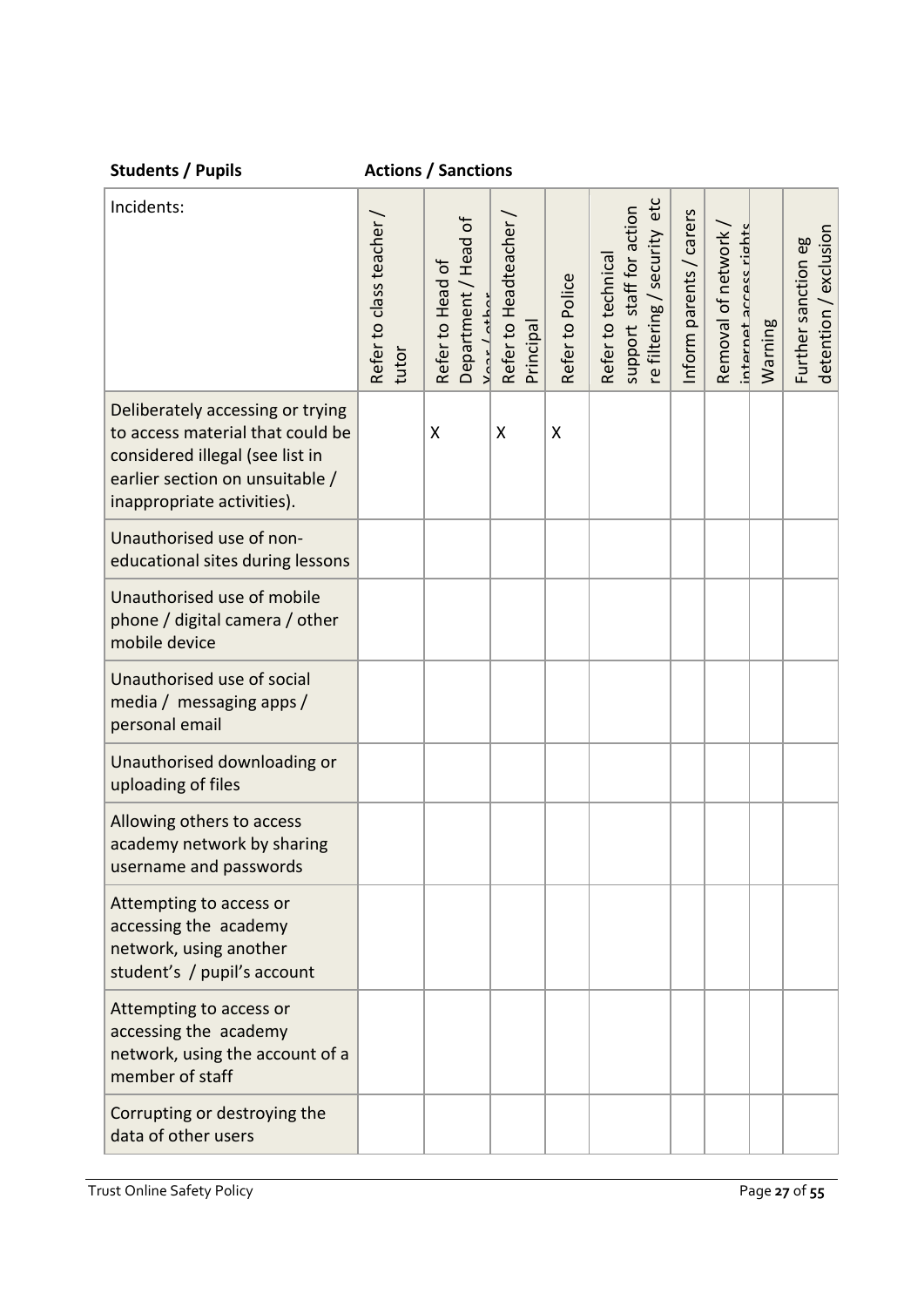| Sending an email, text or<br>message that is regarded as<br>offensive, harassment or of a<br>bullying nature      |  |  |  |  |  |
|-------------------------------------------------------------------------------------------------------------------|--|--|--|--|--|
| Continued infringements of the<br>above, following previous<br>warnings or sanctions                              |  |  |  |  |  |
| Actions which could bring the<br>academy into disrepute or<br>breach the integrity of the<br>ethos of the academy |  |  |  |  |  |
| Using proxy sites or other<br>means to subvert the<br>academy's filtering system                                  |  |  |  |  |  |
| Accidentally accessing offensive<br>or pornographic material and<br>failing to report the incident                |  |  |  |  |  |
| Deliberately accessing or trying<br>to access offensive or<br>pornographic material                               |  |  |  |  |  |
| Receipt or transmission of<br>material that infringes the<br>copyright of another person or<br>infringes the GDPR |  |  |  |  |  |

# **Staff**

| Incidents:                                                                                                      | manager<br>line<br>$\overline{c}$<br>Refer | Headteacher<br>Principal<br>Refer to | HR<br>Trust/<br>Refer to | Police<br>$\mathtt{c}$<br>Refer | action<br>Technical<br>Staff for<br>etc<br><b>filtering</b><br>Support:<br>Refer to<br>Γe | Warning/Management<br>(informal)<br>Instruction | action<br>Disciplinary<br>(formal) |
|-----------------------------------------------------------------------------------------------------------------|--------------------------------------------|--------------------------------------|--------------------------|---------------------------------|-------------------------------------------------------------------------------------------|-------------------------------------------------|------------------------------------|
| Deliberately accessing or trying to<br>access material that could be<br>considered illegal (see list in earlier |                                            | X                                    | X                        | X                               |                                                                                           |                                                 | Χ                                  |

Trust Online Safety Policy Page 28 of 55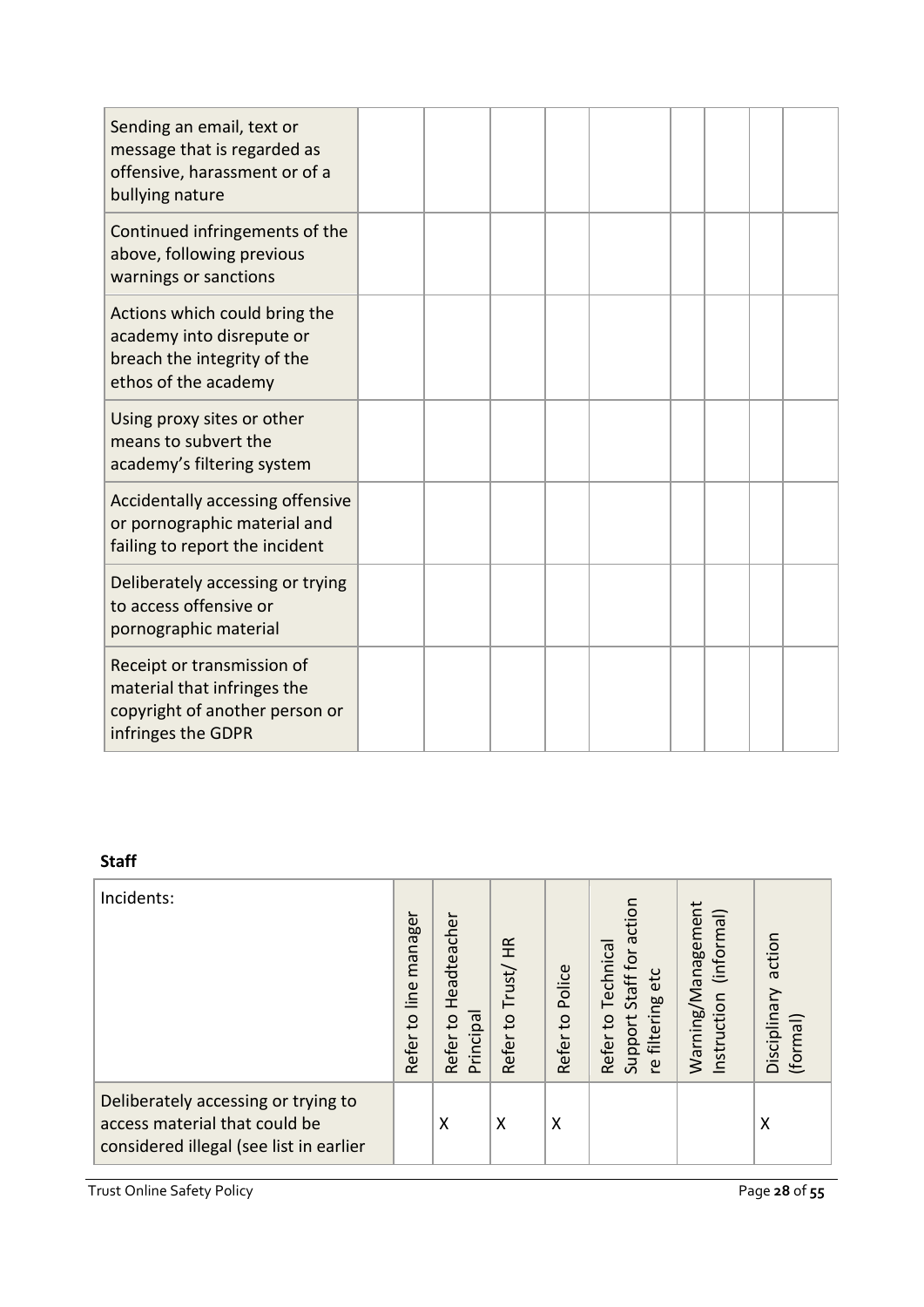| section on unsuitable / inappropriate<br>activities).                                                                                                                            |   |   |   |              |   |   |   |
|----------------------------------------------------------------------------------------------------------------------------------------------------------------------------------|---|---|---|--------------|---|---|---|
| Inappropriate personal use of the<br>internet / social media / personal<br>email                                                                                                 |   | X | X |              |   |   | X |
| Unauthorised downloading or<br>uploading of files                                                                                                                                |   | X |   |              | X | X |   |
| Allowing others to access academy<br>network by sharing username and<br>passwords or attempting to access or<br>accessing the academy network,<br>using another person's account |   | X | X |              | X | X |   |
| Careless use of personal data eg<br>holding or transferring data in an<br>insecure manner                                                                                        | X | X |   |              | X | X |   |
| Deliberate actions to breach data<br>protection or network security rules                                                                                                        |   | X | X | X            | X |   | X |
| Corrupting or destroying the data of<br>other users or causing deliberate<br>damage to hardware or software                                                                      |   | X | X |              | X |   | X |
| Sending an email, text or message<br>that is regarded as offensive,<br>harassment or of a bullying nature                                                                        |   | X | X | $\mathsf{X}$ |   |   | X |
| Using personal email / social<br>networking / instant messaging / text<br>messaging to carrying out digital<br>communications with students /<br>pupils                          |   | X | X | $\mathsf{X}$ |   |   | X |
| Actions which could compromise the<br>staff member's professional standing                                                                                                       | X | X |   |              |   | X |   |
| Actions which could bring the<br>academy into disrepute or breach the<br>integrity of the ethos of the academy                                                                   |   | X | X |              |   |   | X |
| Using proxy sites or other means to<br>subvert the academy's filtering<br>system                                                                                                 |   | X | X |              | X |   | X |
| Accidentally accessing offensive or<br>pornographic material and failing to<br>report the incident                                                                               |   | X | X |              | X | X |   |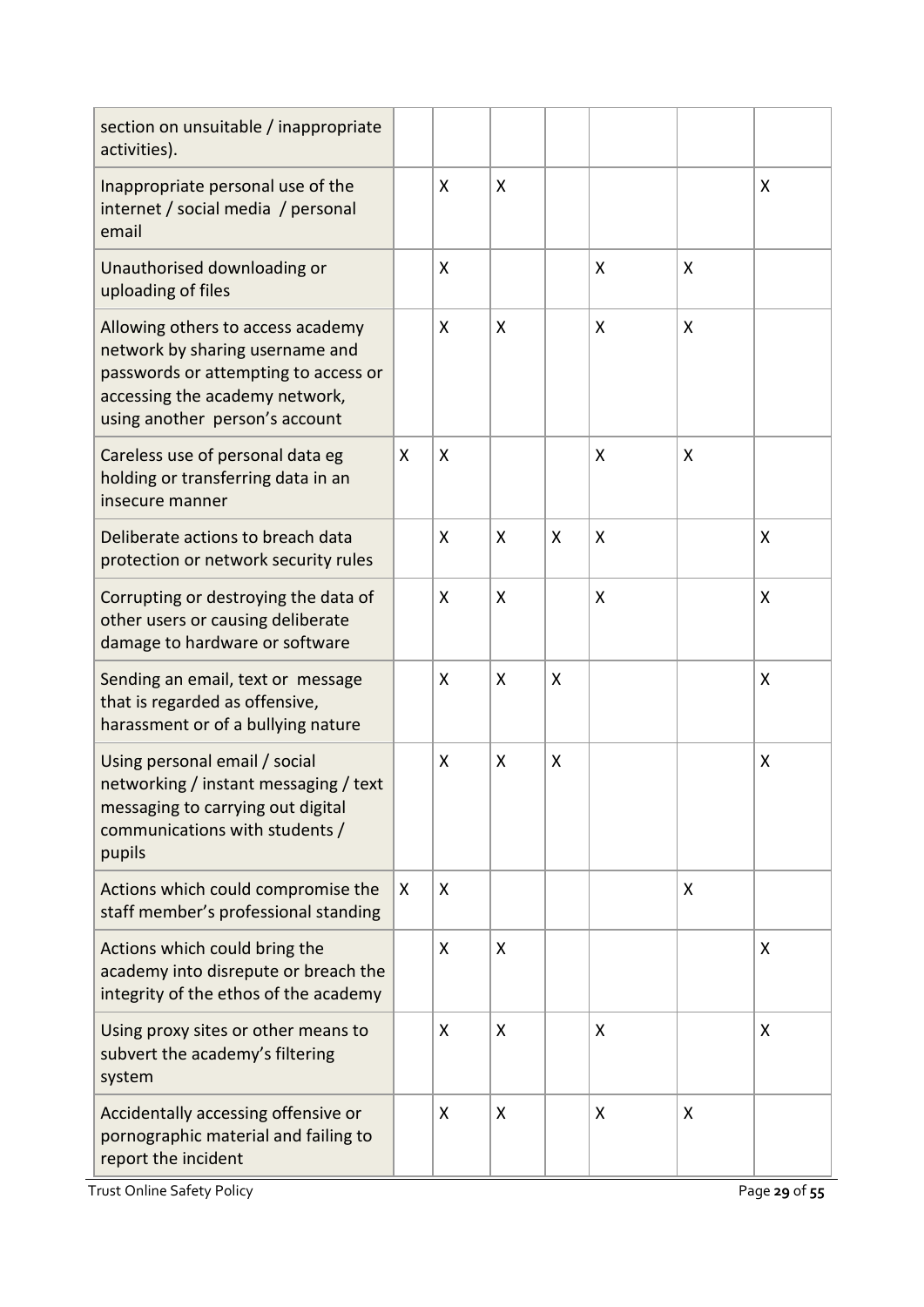| Deliberately accessing or trying to<br>access offensive or pornographic<br>material  | χ | x | х |   |   |   |
|--------------------------------------------------------------------------------------|---|---|---|---|---|---|
| Breaching copyright or licensing<br>regulations                                      | х | х |   | х | х |   |
| Continued infringements of the<br>above, following previous warnings<br>or sanctions | х | Χ |   |   |   | ∧ |

Signature Date Date Date Headteacher

Signature Date Date Date Chair of Governors

#### **Links to Other Policies**

- Data Protection & FOI Policy
- Safeguarding Policy 2021
- Bullying and Harassment Policy
- Complaints Policy
- Staff Grievance Procedure
- Disciplinary Procedures
- Statement of procedures for dealing with allegations of abuse against staff
- Code of Conduct
- Preventing Extremism and Radicalisation Policy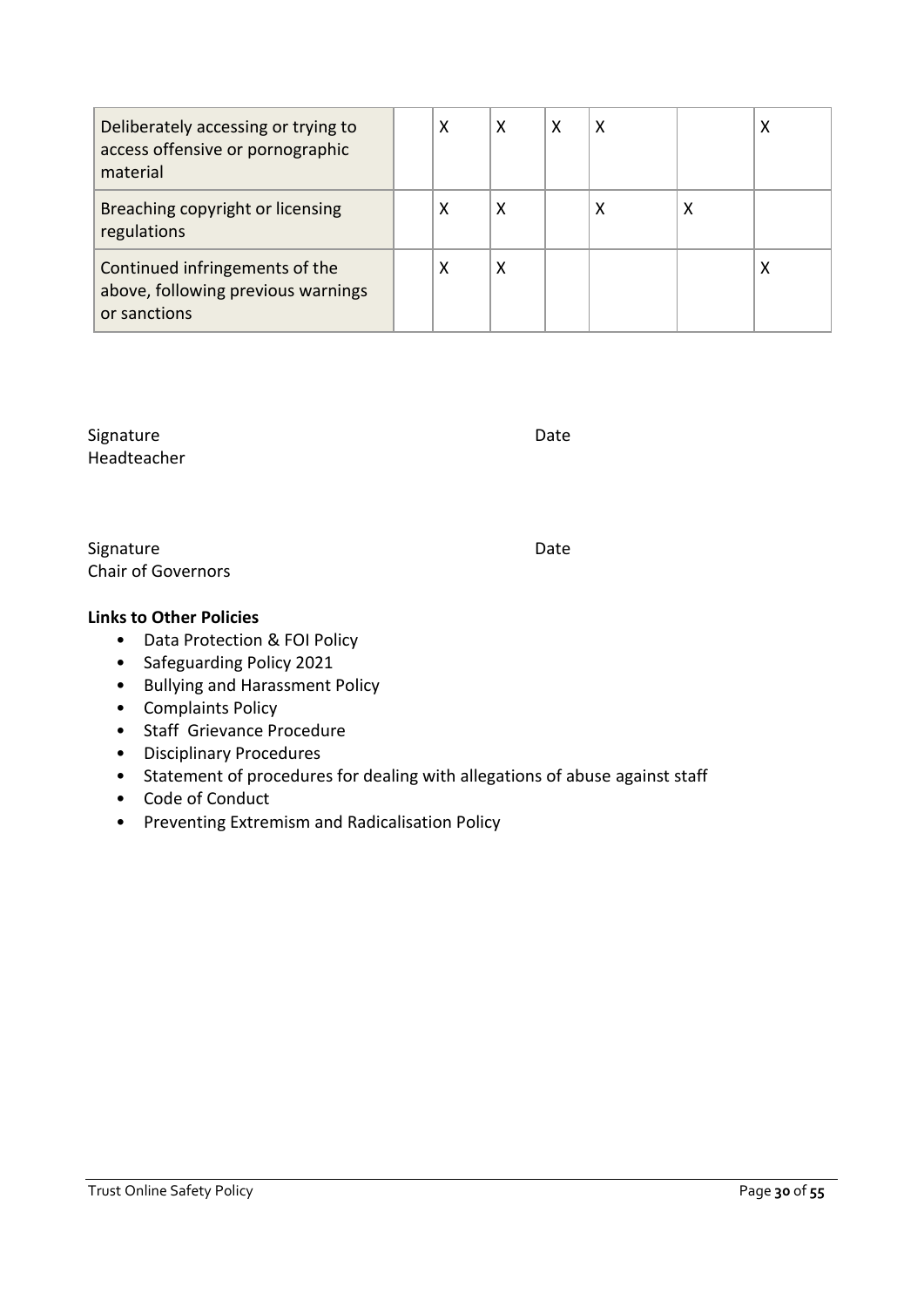#### **APPENDIX 1**

#### **Staff (and Volunteer) Online safety and ICT Acceptable Use Agreement**

#### [Insert name of academy here]

New technologies have become integral to the lives of children and young people in today's society, both within academys / academies and in their lives outside academy. The internet and other digital information and communications technologies are powerful tools, which open up new opportunities for everyone. These technologies can stimulate discussion, promote creativity and stimulate awareness of context to promote effective learning. They also bring opportunities for staff to be more creative and productive in their work. All users should have an entitlement to safe access to the internet and digital technologies at all times.

This Acceptable Use Policy is intended to ensure:

- that staff and volunteers will be responsible users and stay safe while using the internet and other communications technologies for educational, personal and recreational use.
- that academy systems and users are protected from accidental or deliberate misuse that could put the security of the systems and users at risk.
- that staff are protected from potential risk in their use of technology in their everyday work.

The academy will try to ensure that staff and volunteers will have good access to digital technology to enhance their work, to enhance learning opportunities for students / pupils learning and will, in return, expect staff and volunteers to agree to be responsible users.

#### **Acceptable Use Policy Agreement**

I understand that I must use academy systems in a responsible way, to ensure that there is no risk to my safety or to the safety and security of the systems and other users. I recognise the value of the use of digital technology for enhancing learning and will ensure that students / pupils receive opportunities to gain from the use of digital technology. I will, where possible, educate the young people in my care in the safe use of digital technology and embed online safety in my work with young people.

#### **For my professional and personal safety:**

- I understand that the academy will monitor my use of the academy digital technology and communications systems.
- I understand that the rules set out in this agreement also apply to use of these technologies (e.g. laptops, email, VLE etc.) out of academy, and to the transfer of personal data (digital or paper based) out of academy.
- I understand that the academy digital technology systems are primarily intended for educational use and that I will only use the systems for personal or recreational use within the policies and rules set down by the academy.
- I will not disclose my username or password to anyone else, nor will I try to use any other person's username and password. I understand that I should not write down or store a password where it is possible that someone may steal it.
- I will immediately report any illegal, inappropriate or harmful material or incident, I become aware of, to the appropriate person.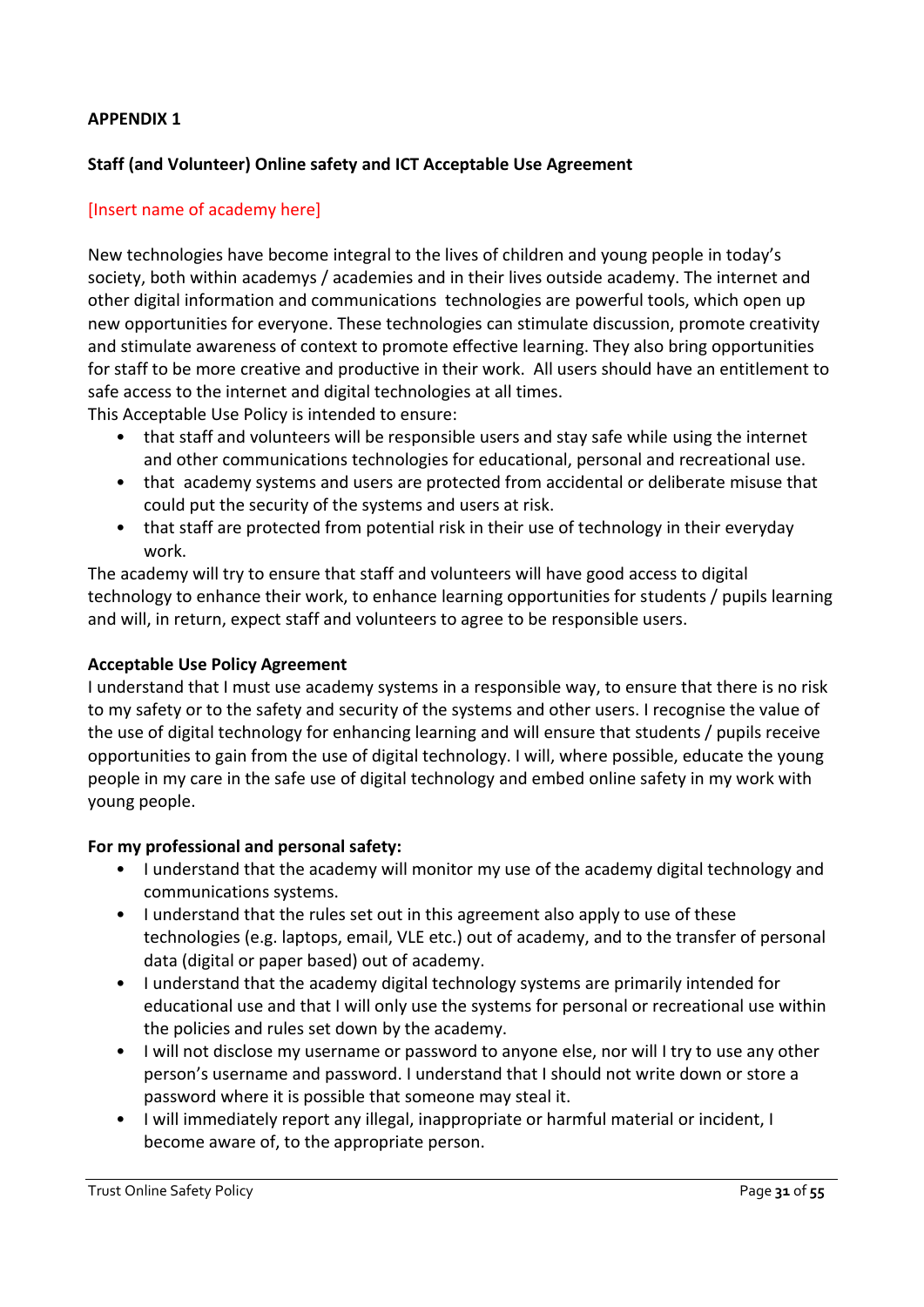#### **I will be professional in my communications and actions when using academy ICT systems**:

- I will not access, copy, remove or otherwise alter any other user's files, without their express permission.
- I will communicate with others in a professional manner, I will not use aggressive or inappropriate language and I appreciate that others may have different opinions.
- I will ensure that when I take and / or publish images of others I will do so with their permission and in accordance with the academy's policy on the use of digital / video images. I will not use my personal equipment to record these images, unless I have permission to do so. Where these images are published (eg on the academy website / VLE) it will not be possible to identify by name, or other personal information, those who are featured.
- I will only use social networking sites in academy in accordance with the academy's policies.
- I will only communicate with students / pupils and parents / carers using official academy systems. Any such communication will be professional in tone and manner.
- I will not engage in any on-line activity that may compromise my professional responsibilities.
- The academy and the Trust have the responsibility to provide safe and secure access to technologies and ensure the smooth running of the academy:
- When I use my mobile devices (laptops / tablets / mobile phones / USB devices etc) in academy, I will follow the rules set out in this agreement, in the same way as if I was using academy equipment. I will also follow any additional rules set by the academy about such use. I will ensure that any such devices are protected by up to date anti-virus software and are free from viruses.
- I will not use personal email addresses on the academy ICT systems.
- I will not open any hyperlinks in emails or any attachments to emails, unless the source is known and trusted, or if I have any concerns about the validity of the email (due to the risk of the attachment containing viruses or other harmful programmes)
- I will ensure that my data is regularly backed up, in accordance with relevant academy policies.
- I will not try to upload, download or access any materials which are illegal (child sexual abuse images, criminally racist material, adult pornography covered by the Obscene Publications Act) or inappropriate or may cause harm or distress to others. I will not try to use any programmes or software that might allow me to bypass the filtering / security systems in place to prevent access to such materials.
- I will not try (unless I have permission) to make large downloads or uploads that might take up internet capacity and prevent other users from being able to carry out their work.
- I will not install or attempt to install programmes of any type on a machine, or store programmes on a computer, nor will I try to alter computer settings, unless this is allowed in academy policies.
- I will not disable or cause any damage to academy equipment, or the equipment belonging to others.
- I will only transport, hold, disclose or share personal information about myself or others, as outlined in the Trust Data Protection & FOI Policy (or other relevant policy). Where digital personal data is transferred outside the secure local network, it must be encrypted. Paper based Protected and Restricted data must be held in lockable storage.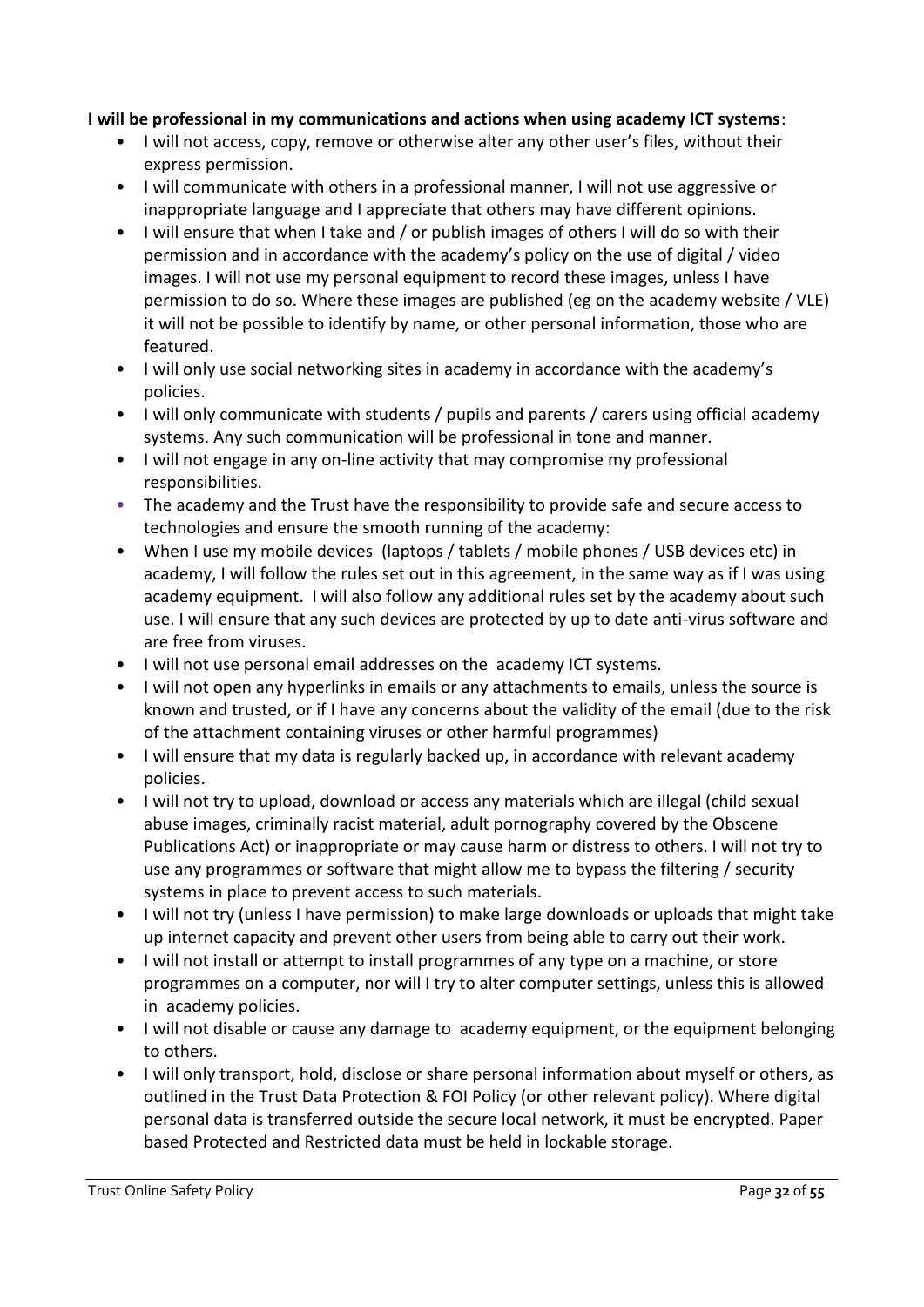- I understand that data protection policy requires that any staff or student / pupil data to which I have access, will be kept private and confidential, except when it is deemed necessary that I am required by law or by academy policy to disclose such information to an appropriate authority.
- I will immediately report any damage or faults involving equipment or software, however this may have happened.

#### **When using the internet in my professional capacity or for academy sanctioned personal use**:

- I will ensure that I have permission to use the original work of others in my own work
- Where work is protected by copyright, I will not download or distribute copies (including music and videos).

#### **I understand that I am responsible for my actions in and out of the academy**:

- I understand that this Acceptable Use Policy applies not only to my work and use of academy digital technology equipment in academy, but also applies to my use of academy systems and equipment off the premises and my use of personal equipment on the premises or in situations related to my employment by the academy
- I understand that if I fail to comply with this Acceptable Use Policy Agreement, I could be subject to disciplinary action. This could include a warning, a suspension, referral to the Trust or the Local Authority and in the event of illegal activities the involvement of the police.
- I have read and understand the above and agree to use the academy digital technology systems (both in and out of academy) and my own devices (in academy and when carrying out communications related to the academy) within these guidelines.

#### **User Signature**

I agree to follow this code of conduct and to support the safe use of ICT throughout the academy.

**Signature:** …………………………………………………………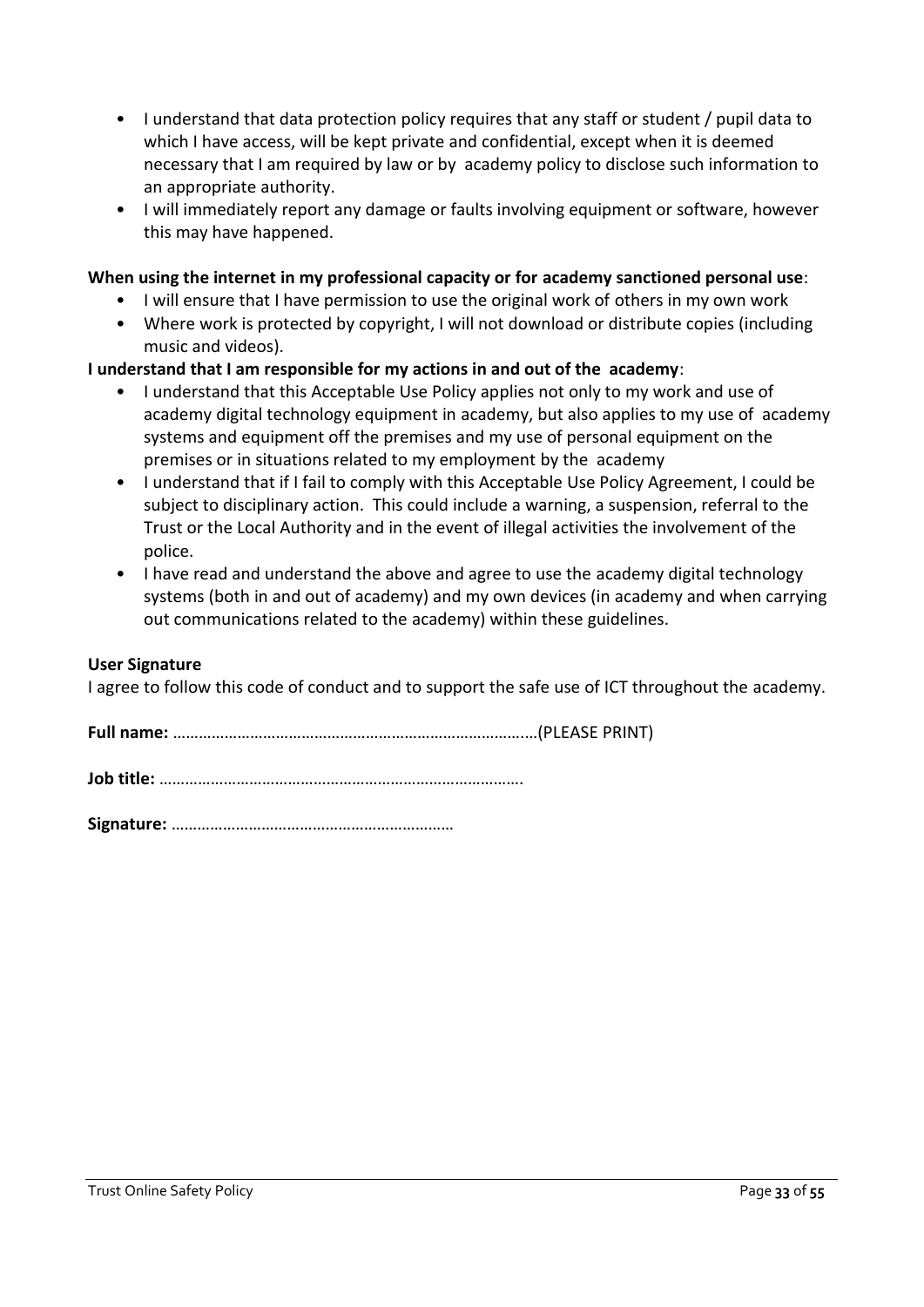#### **APPENDIX 2**

**Online safety and ICT Acceptable Use Agreement for Parents/Carers**

| Parent's/Carer's name: | (PLEASE PRINT)         |  |  |
|------------------------|------------------------|--|--|
| Child's name:          | <b>Year and Class:</b> |  |  |
| Child's name:          | <b>Year and Class:</b> |  |  |

As the parent/carer of the above child(ren), I grant permission for my child(ren) to have access to use the Internet, the Virtual Learning Environment, academy email and other ICT facilities at [Academy Name].

I know that my daughter or son has signed a form to confirm that they will keep to the academy's rules for responsible ICT use, outlined in the online safety and ICT Acceptable Use Rules for Children. I also understand that my son/daughter may be informed, if the rules have to be changed during the year. I know that the latest copy of the online safety and ICT Acceptable Use Policy and the Rules are available on the 's website insert web address and that further advice about safe use of the Internet can be found through our links on the website.

I accept that ultimately the academy cannot be held responsible for the nature and content of materials accessed through the Internet and mobile technologies, but I understand that the academy will take every reasonable precaution to keep children safe and to prevent children from accessing inappropriate materials. These steps include using a filtered internet service, secure access to email, employing appropriate teaching practice and teaching online safety skills to children.

I understand that the academy can check my child's computer files, and the Internet sites they visit. I also know that the academy may contact me if there are concerns about my son/ daughter's online safety or e-behaviour.

I will support the academy by promoting safe use of the Internet and digital technology at home and will inform the academy if I have any concerns over my child's online safety.

|  | Parent's signature: |
|--|---------------------|
|--|---------------------|

**Pate: \_\_\_\_\_\_\_\_\_\_\_**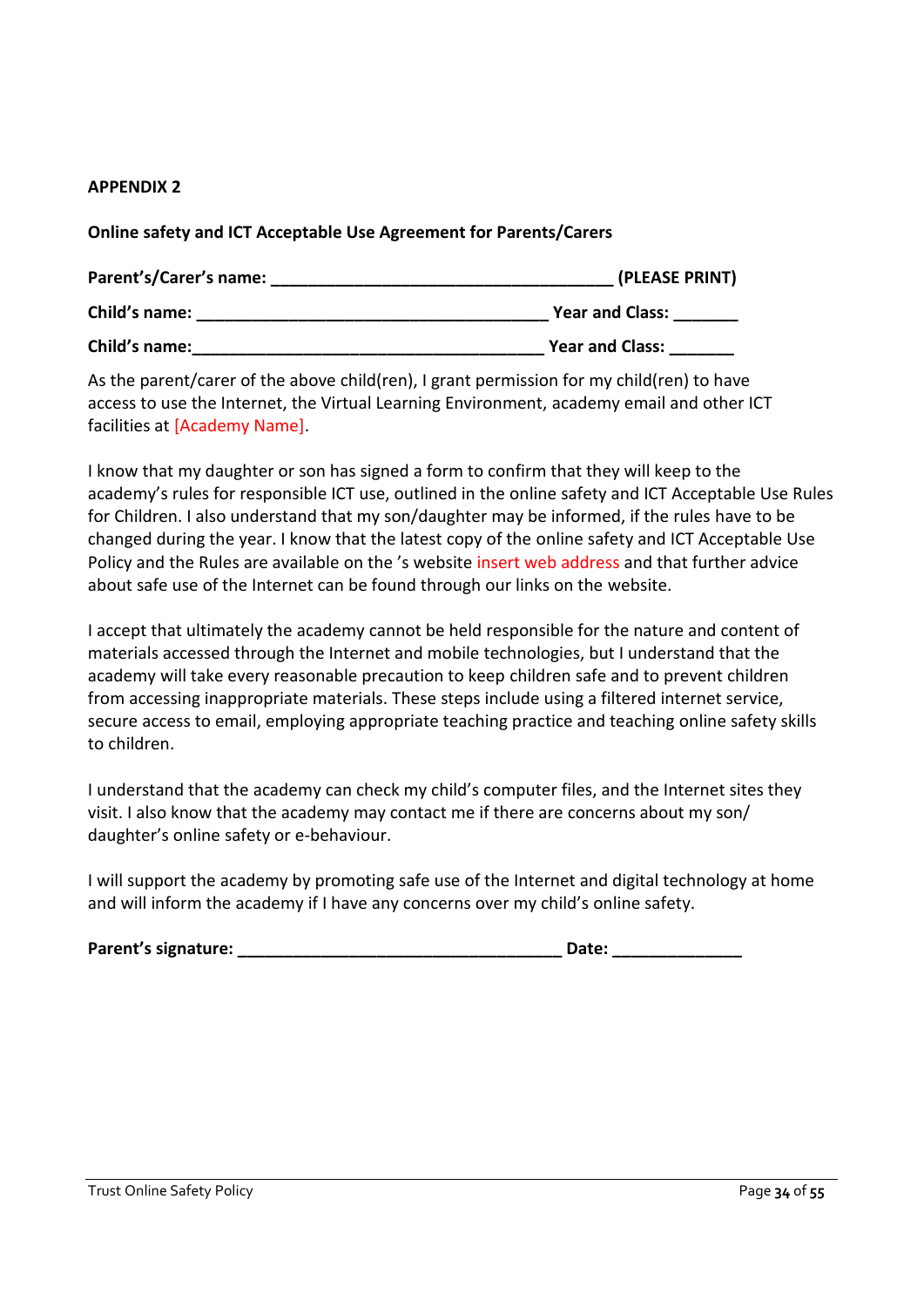# **APPENDIX 3 Use of Cloud Systems Permissions Form (for use with Google Apps – if using other apps academies to amend permissions forms as needed)**

The academy uses Google Cloud Based Apps for Education for pupils / students and staff. This permission form describes the tools and pupil / student responsibilities for using these services. The following services are available to each pupil / student and hosted by Google as part of the academy's online presence in Google Apps for Education:

**Mail** - an individual email account for academy use managed by the academy

**Calendar** - an individual calendar providing the ability to organize schedules, daily activities, and assignments

**Docs** - a word processing, spreadsheet, drawing, and presentation toolset that is very similar to Microsoft Office

**Sites** - an individual and collaborative website creation tool

Using these tools, pupils / students collaboratively create, edit and share files and websites for academy related projects and communicate via email with other pupils / students and members of staff. These services are entirely online and available 24/7 from any Internet-connected computer. Examples of student use include showcasing class projects, building an electronic portfolio of academy learning experiences, and working in small groups on presentations to share with others.

The academy believes that use of the tools significantly adds to your child's educational experience.

As part of the Google terms and conditions we are required to seek your permission for your child to have a Google Apps for Education account:

Parent / Carers Name: 

Student / Pupil Name: 

As the parent / carer of the above student / pupil, I agree to my child using the As the parently earer of the above studently pupil, ragice to my ennu using the Yes / No<br>academy using Apps for Education.

Signed:

Date: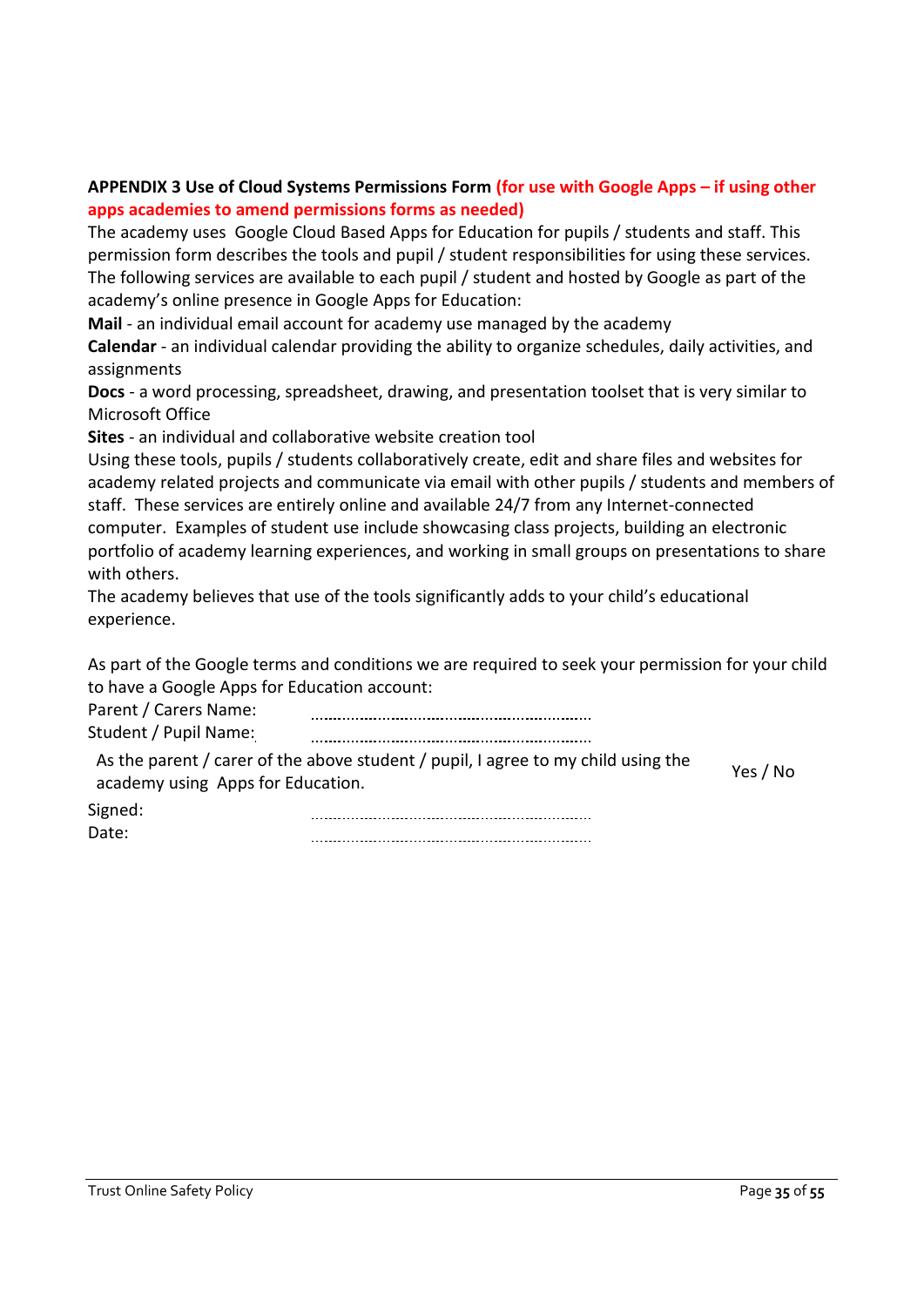# **APPENDIX 4 Acceptable use template for older students**

#### **Academy Policy**

Digital technologies have become integral to the lives of children and young people, both within schools and outside school. These technologies are powerful tools, which open up new opportunities for everyone. These technologies can stimulate discussion, promote creativity and stimulate awareness of context to promote effective learning. Young people should have an entitlement to safe internet access at all times.

This Acceptable Use Agreement is intended to ensure:

- that young people will be responsible users and stay safe while using the internet and other digital technologies for educational, personal and recreational use.
- that school systems and users are protected from accidental or deliberate misuse that could put the security of the systems and will have good access to digital technologies to enhance their learning and will, in return, expect the students / pupils to agree to be responsible users.

#### **Acceptable Use Policy Agreement**

I understand that I must use school systems in a responsible way, to ensure that there is no risk to my safety or to the safety and security of the systems and other users. For my own personal safety:

- I understand that the academy will monitor my use of the systems, devices and digital communications.
- I will keep my username and password safe and secure I will not share it, nor will I try to use any other person's username and password. I understand that I should not write down or store a password where it is possible that someone may steal it.
- I will be aware of "stranger danger", when I am communicating on-line.
- I will not disclose or share personal information about myself or others when on-line (this could include names, addresses, email addresses, telephone numbers, age, gender, educational details, financial details etc )
- If I arrange to meet people off-line that I have communicated with on-line, I will do so in a public place and take an adult with me.
- I will immediately report any unpleasant or inappropriate material or messages or anything that makes me feel uncomfortable when I see it on-line.
- I understand that everyone has equal rights to use technology as a resource and:
- I understand that the school / academy systems and devices are primarily intended for educational use and that I will not use them for personal or recreational use unless I have permission.
- I will not try (unless I have permission) to make large downloads or uploads that might take up internet capacity and prevent other users from being able to carry out their work.
- I will not use the academy systems or devices for on-line gaming, on-line gambling, internet shopping, file sharing, or video broadcasting (eg YouTube), unless I have permission of a member of staff to do so. (schools / academies should amend this section to take account of their policy on each of these issues)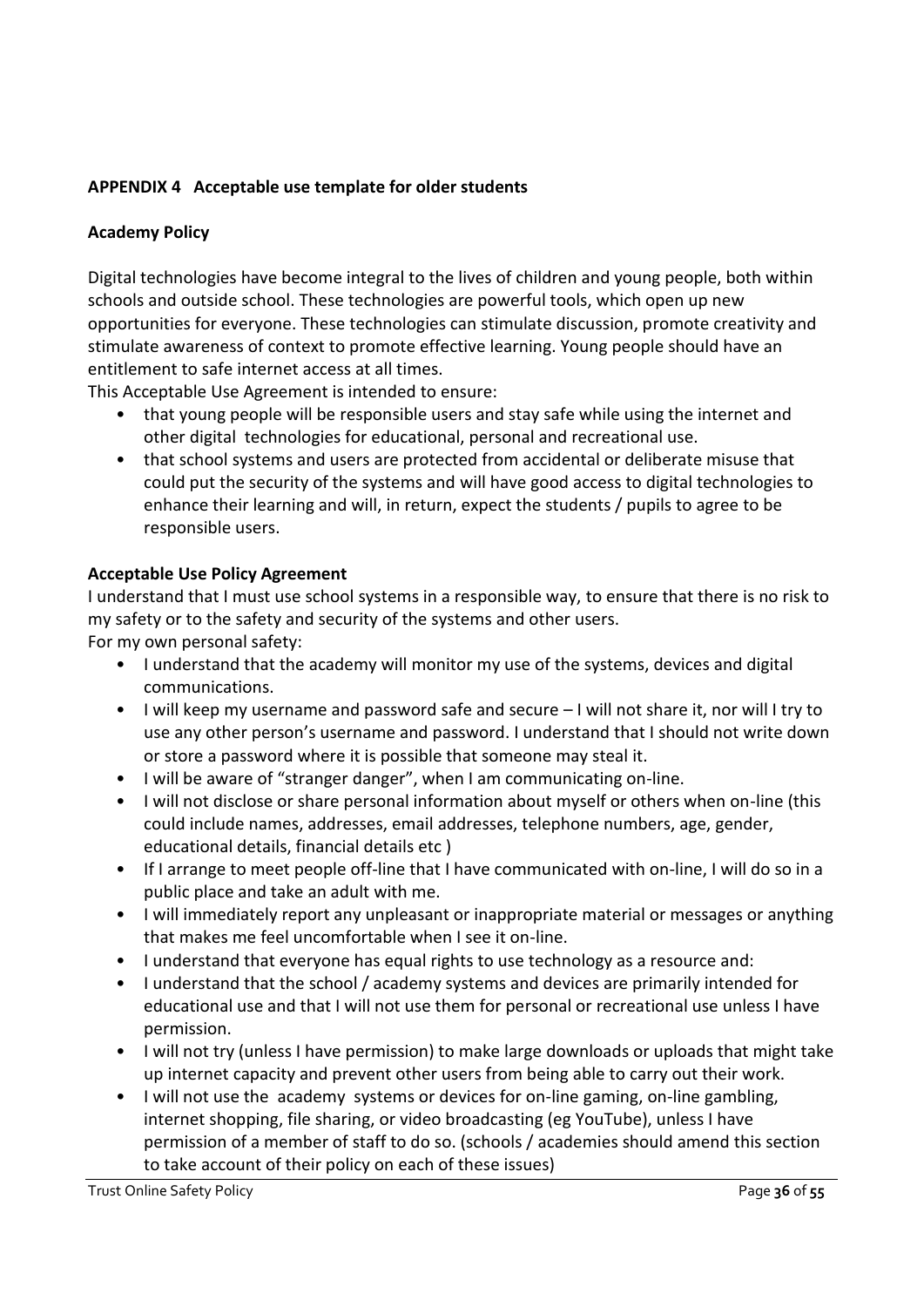I will act as I expect others to act toward me:

- I will respect others' work and property and will not access, copy, remove or otherwise alter any other user's files, without the owner's knowledge and permission.
- I will be polite and responsible when I communicate with others, I will not use strong, aggressive or inappropriate language and I appreciate that others may have different opinions.
- I will not take or distribute images of anyone without their permission.
- I recognise that the school has a responsibility to maintain the security and integrity of the technology it offers me and to ensure the smooth running of the school / academy:
- I will only use my own personal devices (mobile phones / USB devices etc) in school if I have permission ( academies should amend this section in the light of their mobile devices policies). I understand that, if I do use my own devices in the school / academy, I will follow the rules set out in this agreement, in the same way as if I was using school equipment.
- I understand the risks and will not try to upload, download or access any materials which are illegal or inappropriate or may cause harm or distress to others, nor will I try to use any programmes or software that might allow me to bypass the filtering / security systems in place to prevent access to such materials.
- I will immediately report any damage or faults involving equipment or software, however this may have happened.
- I will not open any hyperlinks in emails or any attachments to emails, unless I know and trust the person / organisation who sent the email, or if I have any concerns about the validity of the email (due to the risk of the attachment containing viruses or other harmful programmes)
- I will not install or attempt to install or store programmes of any type on any school device, nor will I try to alter computer settings.
- I will only use social media sites with permission and at the times that are allowed (schools / academies should amend this section to take account of their policy on access to social media).
- When using the internet for research or recreation, I recognise that:
- I should ensure that I have permission to use the original work of others in my own work
- Where work is protected by copyright, I will not try to download copies (including music and videos)
- When I am using the internet to find information, I should take care to check that the information that I access is accurate, as I understand that the work of others may not be truthful and may be a deliberate attempt to mislead me.
- I understand that I am responsible for my actions, both in and out of school:
- I understand that the academy also has the right to take action against me if I am involved in incidents of inappropriate behaviour, that are covered in this agreement, when I am out of school and where they involve my membership of the school community (examples would be cyber-bullying, use of images or personal information).
- I understand that if I fail to comply with this Acceptable Use Policy Agreement, I will be subject to disciplinary action. This may include ( academies should amend this section to provide relevant sanctions as per their behaviour policies) loss of access to the school network / internet, detentions, suspensions, contact with parents and in the event of illegal activities involvement of the police.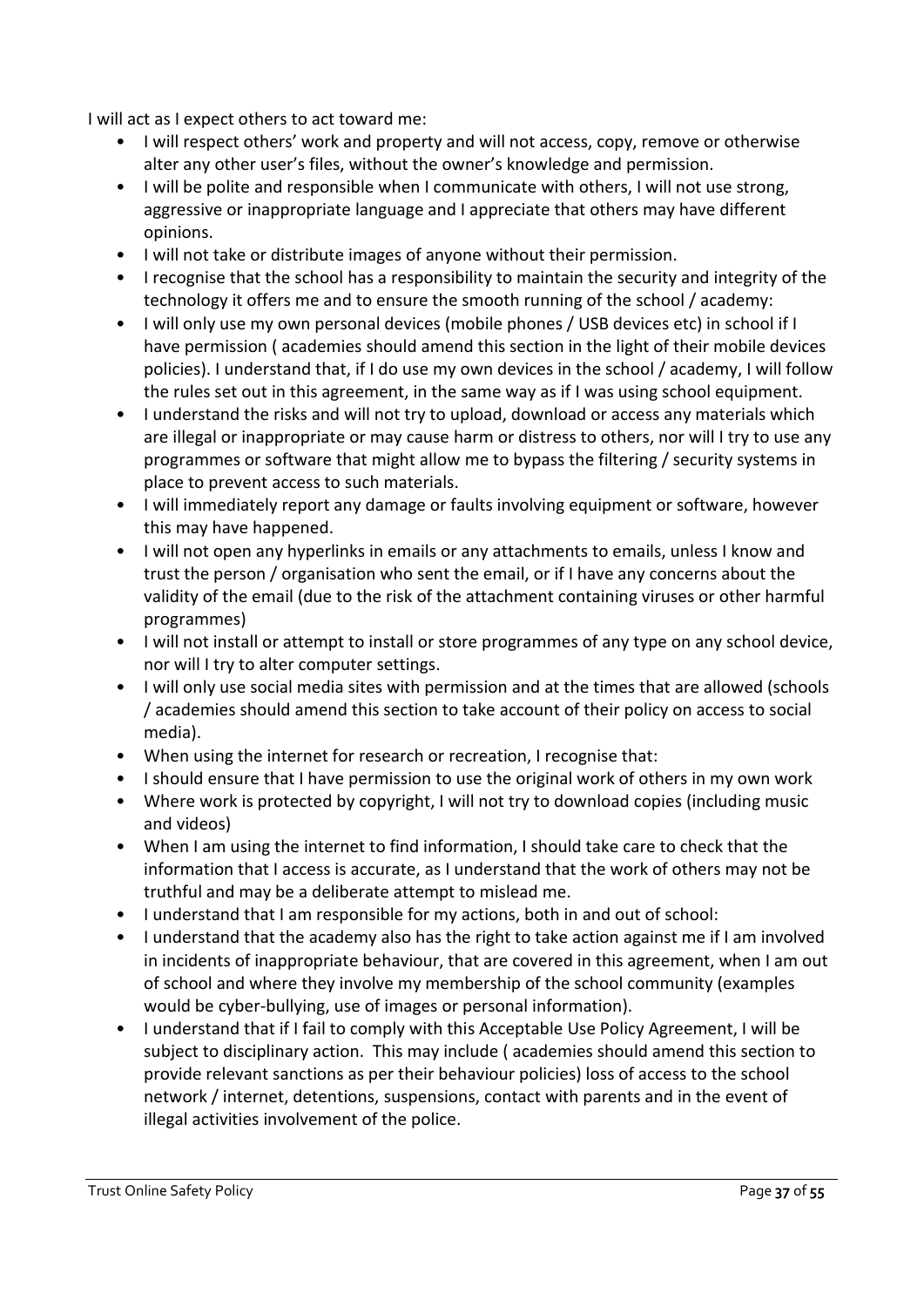Please complete the sections on the next page to show that you have read, understood and agree to the rules included in the Acceptable Use Agreement. If you do not sign and return this agreement, access will not be granted to school systems and devices.

# **Student / Pupil Acceptable Use Agreement Form**

This form relates to the student / pupil Acceptable Use Agreement, to which it is attached. Please complete the sections below to show that you have read, understood and agree to the rules included in the Acceptable Use Agreement. If you do not sign and return this agreement, access will not be granted to school systems. (academies will need to decide if they require students / pupils to sign, or whether they wish to simply make them aware through education programmes / awareness raising).

I have read and understand the above and agree to follow these guidelines when:

- I use the school / academy systems and devices (both in and out of school)
- I use my own devices in the school / academy (when allowed) e.g. mobile phones, gaming devices USB devices, cameras etc.
- I use my own equipment out of the school / academy in a way that is related to me being a member of this school / academy eg communicating with other members of the school, accessing school email, VLE, website etc.

## **Name of Student / Pupil:**

**Group / Class:**

**Signed:**

**Date:**

# **Parent / Carer Countersignature** (optional)

It is for academies to decide whether or not they require parents / carers to sign the Parent / Carer Acceptable Use Agreement This includes a number of other permission forms (including digital and video images / biometric permission / cloud computing permission). Some academies may, instead, wish to add a countersignature box for parents / carers to this student / pupil Acceptable Use Agreement.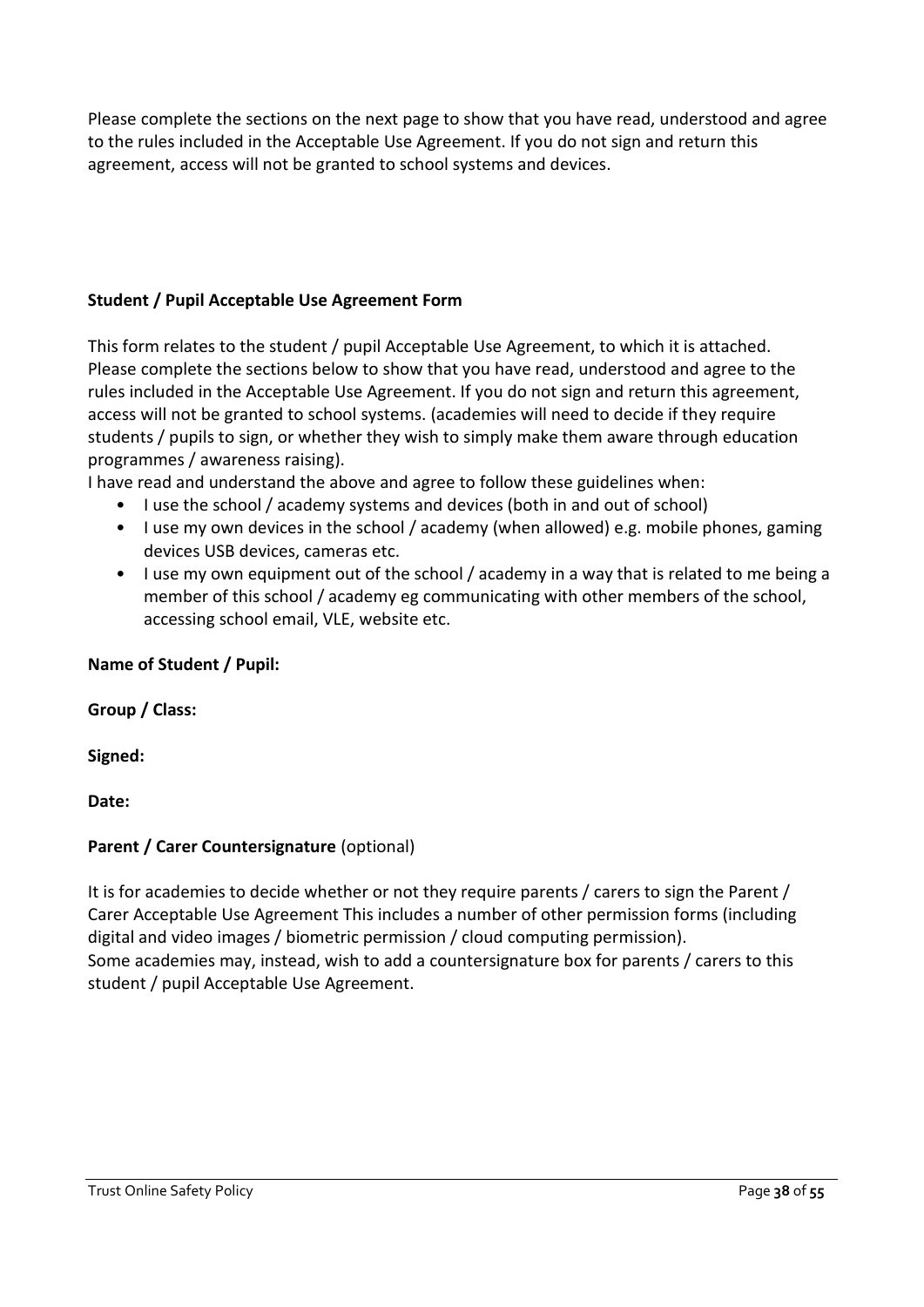# **APPENDIX 5 Student / Pupil Acceptable Use Policy Agreement Template – for younger pupils (Foundation / KS1)**

This is how we stay safe when we use computers:

- I will ask a teacher or suitable adult if I want to use the computers / tablets
- I will only use activities that a teacher or suitable adult has told or allowed me to use
- I will take care of the computer and other equipment
- I will ask for help from a teacher or suitable adult if I am not sure what to do or if I think I have done something wrong
- I will tell a teacher or suitable adult if I see something that upsets me on the screen
- I know that if I break the rules I might not be allowed to use a computer / tablet

# **Signed (child):**

(The school will need to decide whether or not they wish the children to sign the agreement – and at which age - for younger children the signature of a parent / carer should be sufficient)

## **Signed (parent**):

Primary schools using this acceptable use agreement for younger children may also wish to use (or adapt for use) the Parent / Carer Acceptable Use Agreement as this provides additional permission forms (including the digital and video images permission form).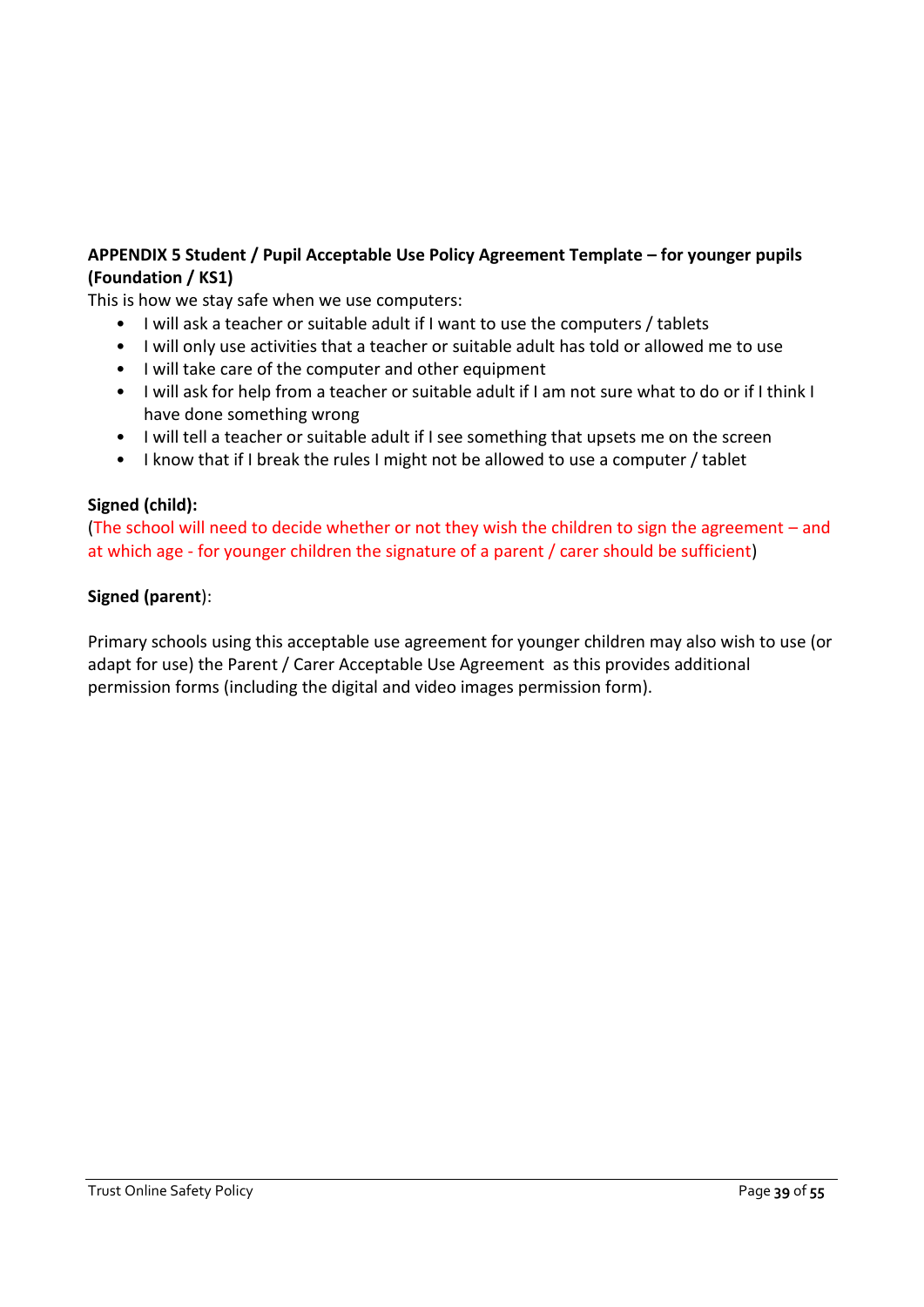# **Appendix 6 Community Users Acceptable Use Agreement**

This Acceptable Use Agreement is intended to ensure:

- that community users of academy digital technologies will be responsible users and stay safe while using these systems and devices
- that academy systems, devices and users are protected from accidental or deliberate misuse that could put the security of the systems and users at risk.

• that users are protected from potential risk in their use of these systems and devices Acceptable Use Agreement

I understand that I must use academy systems and devices in a responsible way, to ensure that there is no risk to my safety or to the safety and security of the systems, devices and other users. This agreement will also apply to any personal devices that I bring into the academy:

- I understand that my use of academy) systems and devices and digital communications will be monitored
- I will not use a personal device that I have brought into academy for any activity that would be inappropriate in a academy setting.
- I will not try to upload, download or access any materials which are illegal (child sexual abuse images, criminally racist material, adult pornography covered by the Obscene Publications Act) or inappropriate or may cause harm or distress to others. I will not try to use any programmes or software that might allow me to bypass the filtering / security systems in place to prevent access to such materials.
- I will immediately report any illegal, inappropriate or harmful material or incident, I become aware of, to the appropriate person.
- I will not access, copy, remove or otherwise alter any other user's files, without permission.
- I will ensure that if I take and / or publish images of others I will only do so with their permission. I will not use my personal equipment to record these images, without permission. If images are published it will not be possible to identify by name, or other personal information, those who are featured.
- I will not publish or share any information I have obtained whilst in the academy on any personal website, social networking site or through any other means, unless I have permission from the academy.
- I will not, without permission, make large downloads or uploads that might take up internet capacity and prevent other users from being able to carry out their work.
- I will not install or attempt to install programmes of any type on a academy device, nor will I try to alter computer settings, unless I have permission to do so.
- I will not disable or cause any damage to academy equipment, or the equipment belonging to others.
- I will immediately report any damage or faults involving equipment or software, however this may have happened.
- I will ensure that I have permission to use the original work of others in my own work
- Where work is protected by copyright, I will not download or distribute copies (including music and videos).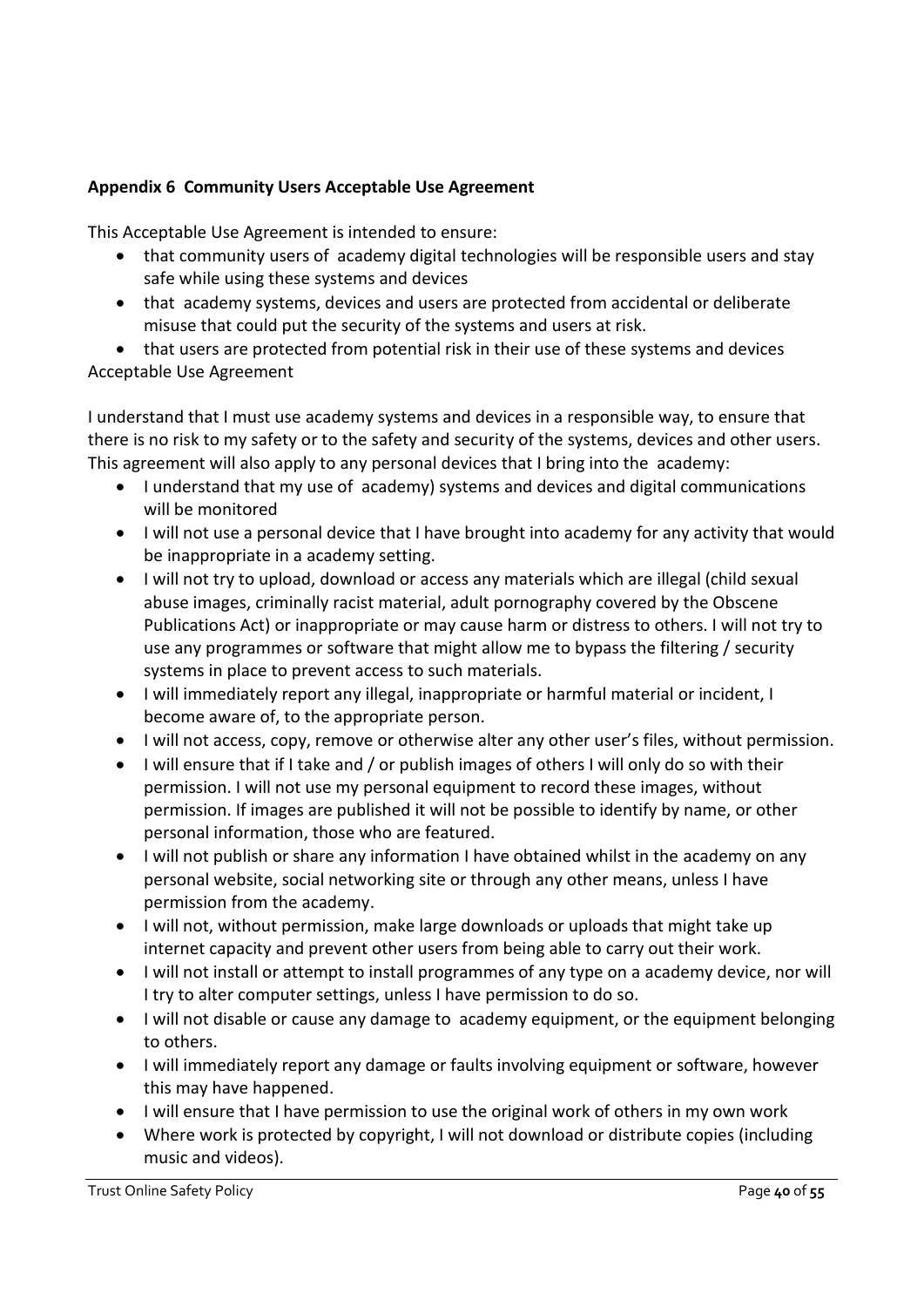• I understand that if I fail to comply with this Acceptable Use Agreement, the academy has the right to remove my access to academy systems / devices

I have read and understand the above and agree to use the academy digital technology systems (both in and out of academy) and my own devices (in academy and when carrying out communications related to the academy) within these guidelines.

| Name:   |  |
|---------|--|
| Signed: |  |
| Date:   |  |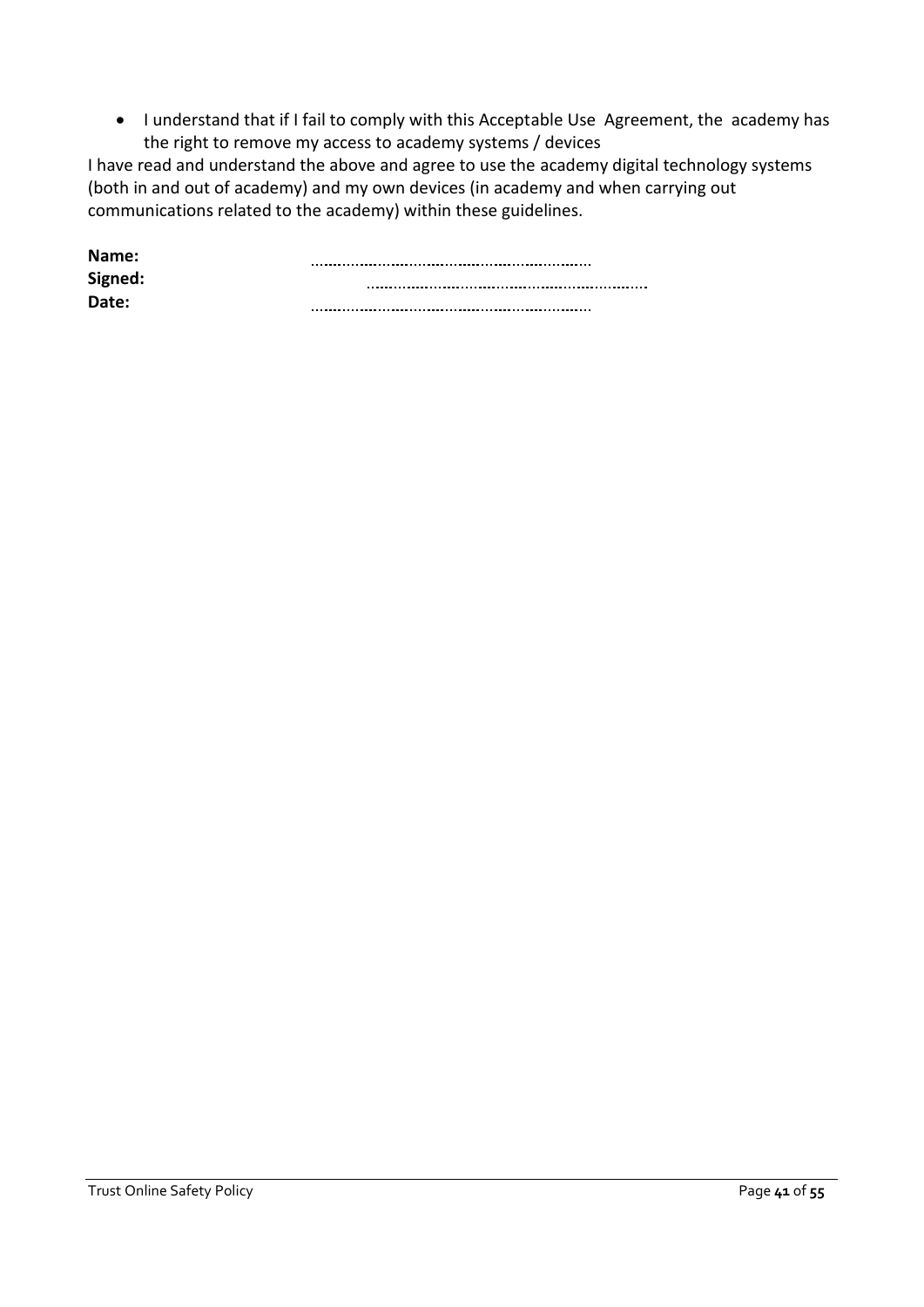# **Appendix 7 Academy Policy Template: Electronic Devices-Searching & Deleting**

#### **Introduction**

The changing face of information technologies and ever increasing pupil / student use of these technologies has meant that the Education Acts have had to change in an attempt to keep pace. Within Part 2 of the Education Act 2011 (Discipline) there have been changes to the powers afforded to academy's by statute to search pupils in order to maintain discipline and ensure safety. Academies are required to ensure they have updated policies which take these changes into account. No such policy can on its own guarantee that the academy will not face legal challenge, but having a robust policy which takes account of the Act and applying it in practice will however help to provide the academy with justification for what it does.

The particular changes we deal with here are the added power to search for items 'banned under the academy rules' and the power to 'delete data' stored on seized electronic devices. Items banned under the academy rules are determined and publicised by the Headteacher (section 89 Education and Inspections Act 1996).

An item banned by the academy rules may only be searched for under these new powers if it has been identified in the academy rules as an item that can be searched for. It is therefore important that there is a academy policy which sets out clearly and unambiguously the items which:

- are banned under the academy rules; and
- are banned AND can be searched for by authorised academy staff

The act allows authorised persons to examine data on electronic devices if they think there is a good reason to do so. In determining a 'good reason' to examine or erase the data or files the authorised staff member must reasonably suspect that the data or file on the device in question has been, or could be, used to cause harm, to disrupt teaching or could break the academy rules. Following an examination, if the person has decided to return the device to the owner, or to retain or dispose of it, they may erase any data or files, if they think there is a good reason to do so. The Head Teacher / Principal must publicise the academy behaviour policy, in writing, to staff, parents / carers and students / pupils at least once a year. (There should therefore be clear links between the search etc. policy and the behaviour policy).

DfE advice on these sections of the Education Act 2011 can be found in the document: "Screening, searching and confiscation – Advice for head teachers, staff and governing bodies" (2014 and updated January 2018)

[http://www.education.gov.uk/academys/pupilsupport/behaviour/behaviourpolicies/f0076897/scr](http://www.education.gov.uk/schools/pupilsupport/behaviour/behaviourpolicies/f0076897/screening-searching-and-confiscation) [eening-searching-and-confiscation](http://www.education.gov.uk/schools/pupilsupport/behaviour/behaviourpolicies/f0076897/screening-searching-and-confiscation)

It is recommended that Headteachers / Principals (and, at the least, other senior leaders) should be familiar with this guidance.

Relevant legislation:

- Education Act 1996
- Education and Inspections Act 2006
- Education Act 2011 Part 2 (Discipline)

Trust Online Safety Policy Page **42** of **55**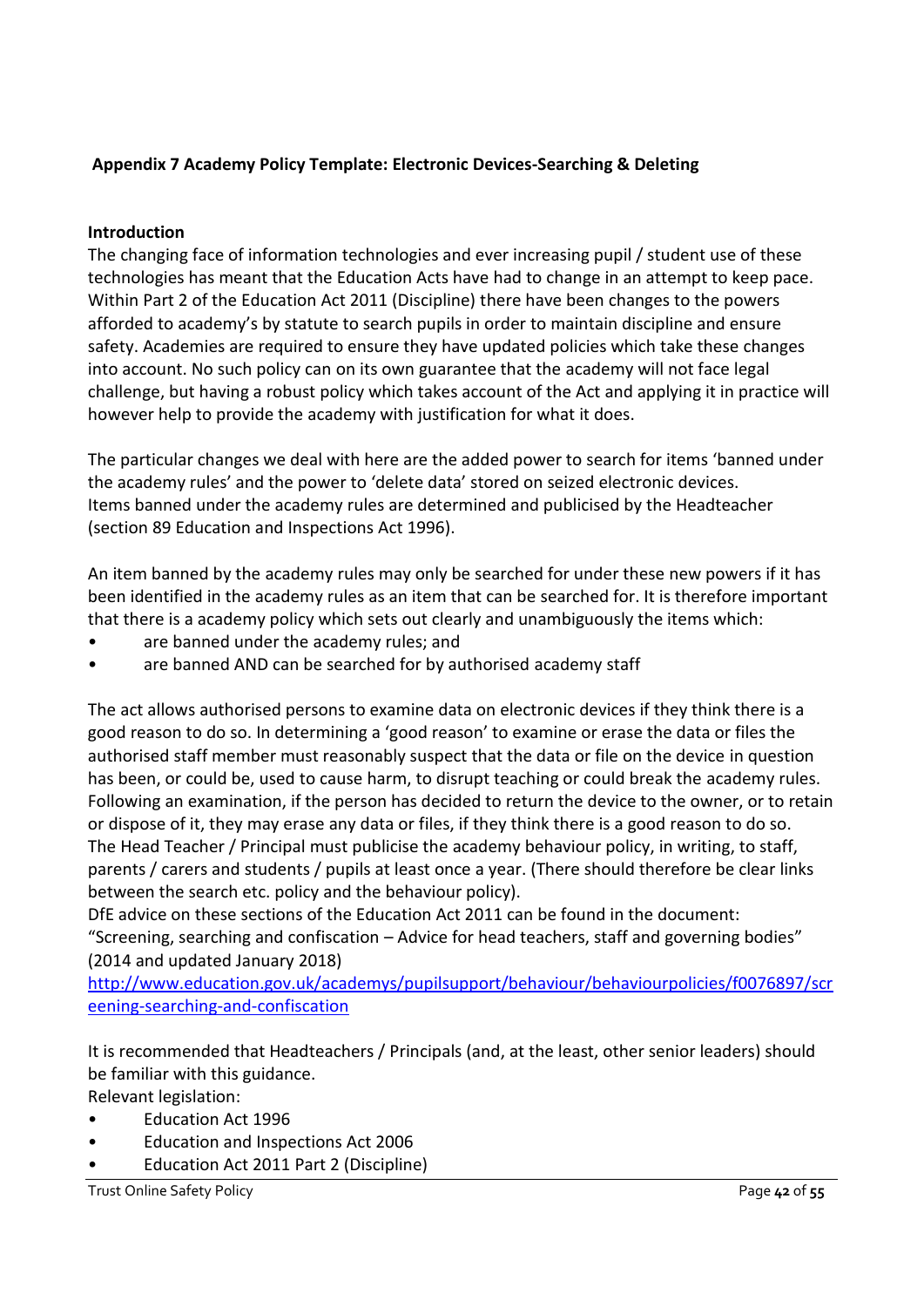- The Academy Behaviour (Determination and Publicising of Measures in Academies) Regulations 2012
- Health and Safety at Work etc. Act 1974
- Obscene Publications Act 1959
- Children Act 1989
- Human Rights Act 1998
- Computer Misuse Act 1990

This is not a full list of Acts involved in the formation of this advice. Further information about relevant legislation can be found via the above link to the DfE advice document.

# **Responsibilities**

The Headteacher / Principal is responsible for ensuring that the academy policies reflect the requirements contained within the relevant legislation. The formulation of these policies may be delegated to other individuals or groups. The policies will normally be taken to Governors for approval. The Headteacher/Principal will need to authorise those staff who are allowed to carry out searches.

This policy has been written by and will be reviewed by: [insert relevant names / roles / group]

The Headteacher / Principal has authorised the following members of staff to carry out searches for and of electronic devices and the deletion of data / files on those devices: (the policy should here list those staff / roles given such authority. A Headteacher / Principal may choose to authorise all staff willing to be authorised, but should consider training needs in making this decision).

The Headteacher / Principal may authorise other staff members in writing in advance of any search they may undertake, subject to appropriate training.

Members of staff (other than Security Staff) cannot be required to carry out such searches. They can each choose whether or not they wish to be an authorised member of staff.

# **Training / Awareness**

It is essential that all staff should be made aware of and should implement the academy's policy. Members of staff should be made aware of the academy's policy on "Electronic devices – searching and deletion":

- at induction
- at regular updating sessions on the academy's online safety policy

Members of staff authorised by the Headteacher / Principal to carry out searches for and of electronic devices and to access and delete data / files from those devices should receive training that is specific and relevant to this role.

Specific training is required for those staff who may need to judge whether material that is accessed is inappropriate or illegal.

## **Policy Statements**

## **Search:**

The academy Behaviour Policy refers to the policy regarding searches with and without consent for the wide range of items covered within the Education Act 2011 and lists those items. This policy refers only to the searching for and of electronic devices and the deletion of data / files on those devices.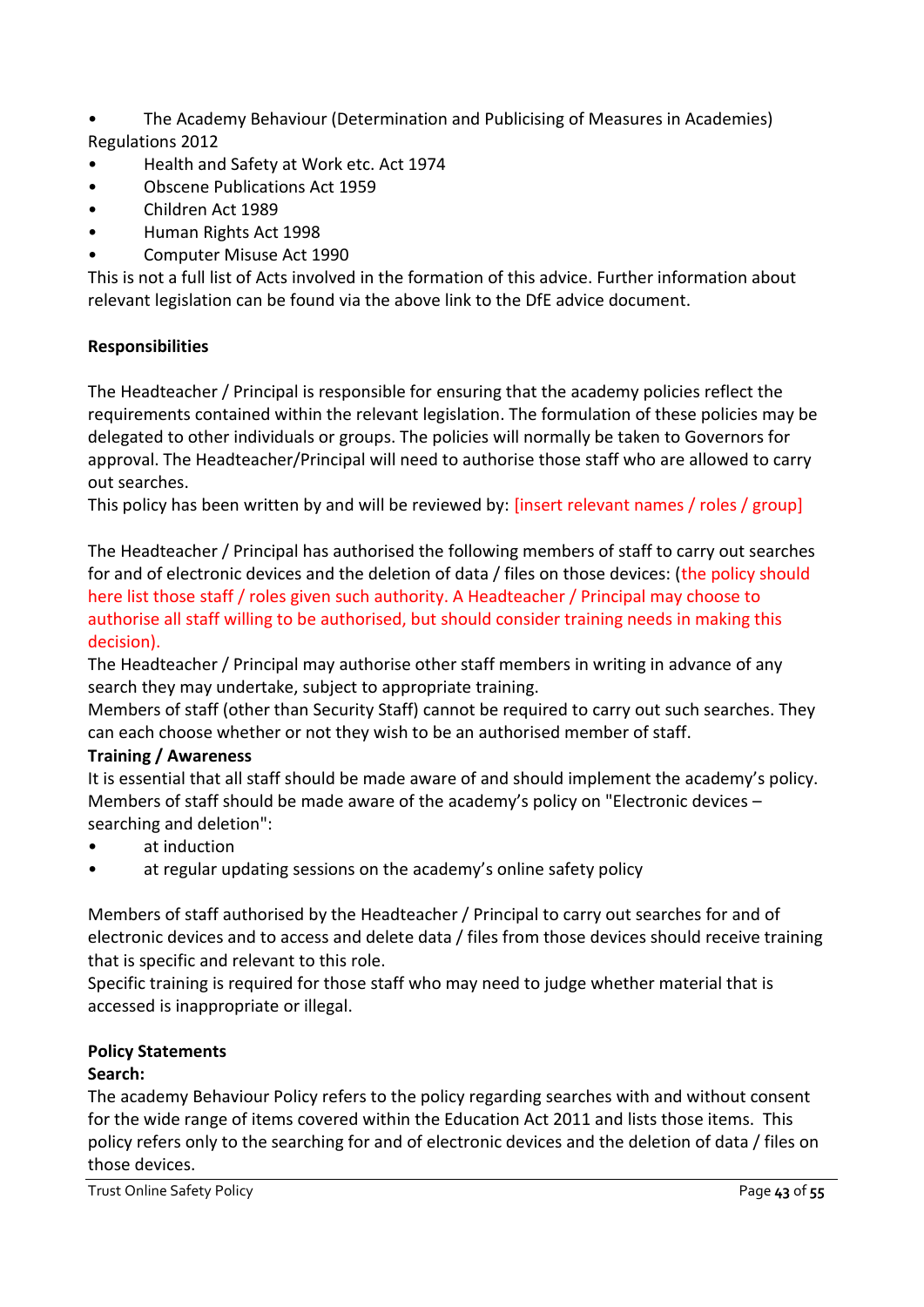The academy will already have a policy relating to whether or not mobile phones and other electronic devices are banned, or are allowed only within certain conditions. The academy should therefore consider including one of the following statements in the policy:

# **Either:**

Pupils/students are not allowed to bring mobile phones or other personal electronic devices to academy or use them in the academy.

# **Or**

Pupils / students are allowed to bring mobile phones or other personal electronic devices to academy and use them only within the rules laid down by the academy. (you should refer to the relevant policy or to list here the conditions under which they are allowed)

If pupils / students breach these roles:

# **Either:**

The sanctions for breaking these rules will be: (list here)

# **Or**

The sanctions for breaking these rules can be found in the (name the policy - for many academys this will be the Behaviour Policy)

Authorised staff (defined in the responsibilities section above) have the right to search for such electronic devices where they reasonably suspect that the data or file on the device in question has been, or could be, used to cause harm, to disrupt teaching or break the academy rules.

- Searching with consent Authorised staff may search with the pupil's consent for any item
- Searching without consent Authorised staff may only search without the pupil's consent for anything which is either 'prohibited' (as defined in Section 550AA of the Education Act 1996) or appears in the academy rules as an item which is banned and may be searched for

In carrying out the search:

The authorised member of staff must have reasonable grounds for suspecting that a student / pupil is in possession of a prohibited item i.e. an item banned by the academy rules and which can be searched for. (Whether there are 'reasonable grounds' is a matter decided on by reference to the circumstances witnessed by, or reported to, someone who is authorised and who exercises properly informed professional judgment and has received appropriate training).

The authorised member of staff should take reasonable steps to check the ownership of the mobile phone / personal electronic device before carrying out a search. (The powers included in the Education Act do not extend to devices owned (or mislaid) by other parties e.g. a visiting parent or contractor, only to devices in the possession of pupils / students.)

The authorised member of staff should take care that, where possible, searches should not take place in public places e.g. an occupied classroom, which might be considered as exploiting the student / pupil being searched.

The authorised member of staff carrying out the search must be the same gender as the student / pupil being searched; and there must be a witness (also a staff member) and, if at all possible, they too should be the same gender as the student/ pupil being searched.

There is a limited exception to this rule: Authorised staff can carry out a search of a student / pupil of the opposite gender including without a witness present, but only where you reasonably believe that there is a risk that serious harm will be caused to a person if you do not conduct the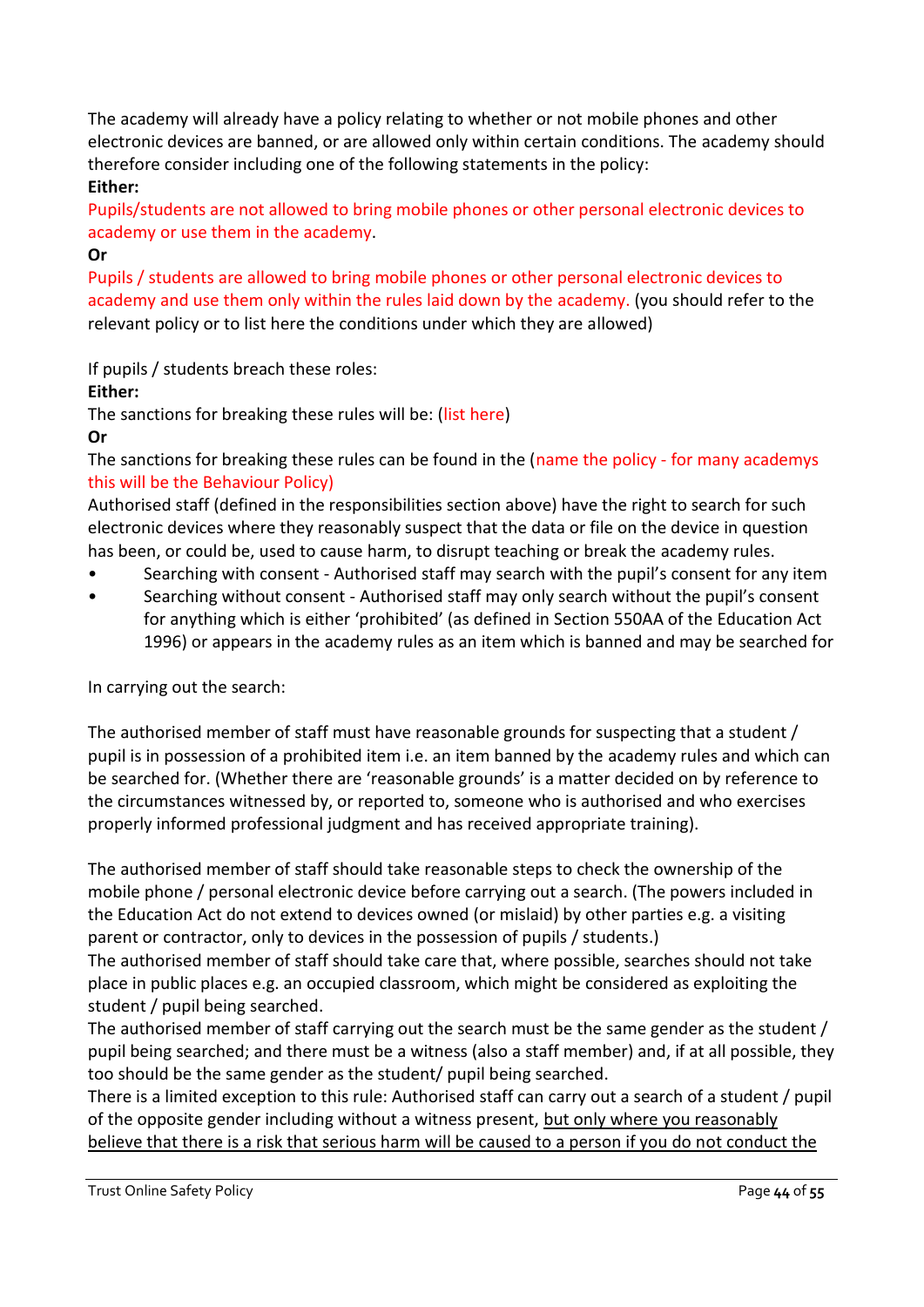search immediately and where it is not reasonably practicable to summon another member of staff.

## **Extent of the search**:

The person conducting the search may not require the student/ pupil to remove any clothing other than outer clothing.

Outer clothing means clothing that is not worn next to the skin or immediately over a garment that is being worn as underwear (outer clothing includes hats; shoes; boots; coat; blazer; jacket; gloves and scarves).

'Possessions' means any goods over which the student / pupil has or appears to have control – this includes desks, lockers and bags. (academys will need to take account of their normal policies regarding religious garments / headwear and may wish to refer to it in this policy)

A student's / pupil's possessions can only be searched in the presence of the student / pupil and another member of staff, except where there is a risk that serious harm will be caused to a person if the search is not conducted immediately and where it is not reasonably practicable to summon another member of staff.

The power to search without consent enables a personal search, involving removal of outer clothing and searching of pockets; but not an intimate search going further than that, which only a person with more extensive powers (e.g. a police officer) can do.

Use of Force – force cannot be used to search without consent for items banned under the academy rules regardless of whether the rules say an item can be searched for.

## **Electronic devices**

An authorised member of staff finding an electronic device may access and examine any data or files on the device if they think there is a good reason to do so (i.e. the staff member must reasonably suspect that the data or file on the device in question has been, or could be, used to cause harm, to disrupt teaching or break the academy rules).

The examination of the data / files on the device should go only as far as is reasonably necessary to establish the facts of the incident. Any further intrusive examination of personal data may leave the academy open to legal challenge. It is important that authorised staff should have training and sufficient knowledge of electronic devices and data storage.

If inappropriate material is found on the device it is up to the authorised member of staff to decide whether they should delete that material, retain it as evidence (of a criminal offence or a breach of academy discipline) or whether the material is of such seriousness that it requires the involvement of the police. Examples of illegal activity would include:

- child sexual abuse images (including images of one child held by another child)
- adult material which potentially breaches the Obscene Publications Act
- criminally racist material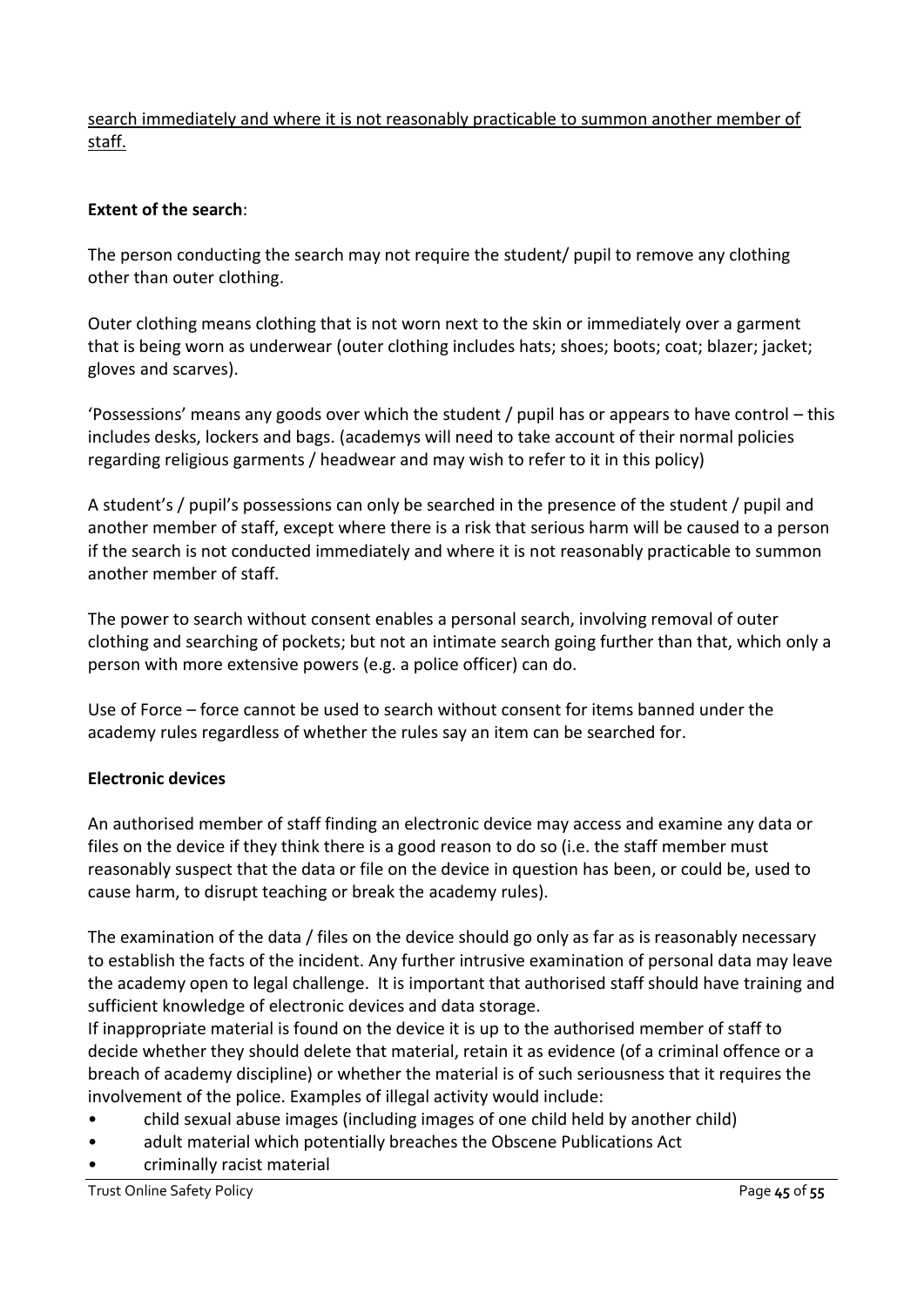• other criminal conduct, activity or materials

Members of staff may require support in judging whether the material is inappropriate or illegal. One or more Senior Leaders should receive additional training to assist with these decisions. Care should be taken not to delete material that might be required in a potential criminal investigation. The academy should also consider their duty of care responsibility in relation to those staff who may access disturbing images or other inappropriate material whilst undertaking a search. Seeing such material can be most upsetting. There should be arrangements in place to support such staff. The academy may wish to add further detail about these arrangements.

# **Deletion of Data**

Following an examination of an electronic device, if the authorised member of staff has decided to return the device to the owner, or to retain or dispose of it, they may erase any data or files, if they think there is a good reason to do so. (i.e. the staff member must reasonably suspect that the data or file on the device in question has been, or could be, used to cause harm, to disrupt teaching or break the academy rules).

If inappropriate material is found on the device, it is up to the authorised member of staff to decide whether they should delete that material, retain it as evidence (of a possible criminal offence or a breach of academy discipline) or whether the material is of such seriousness that it requires the involvement of the police.

A record should be kept of the reasons for the deletion of data / files. (DfE guidance states and other legal advice recommends that there is no legal reason to do this, best practice suggests that the academy can refer to relevant documentation created at the time of any search or data deletion in the event of a pupil /student, parental or other interested party complaint or legal challenge. Records will also help the academy to review online safety incidents, learn from what has happened and adapt and report on application of policies as necessary).

## **Care of Confiscated Devices**

Academy staff are reminded of the need to ensure the safe keeping of confiscated devices, to avoid the risk of compensation claims for damage / loss of such devices (particularly given the possible high value of some of these devices).

The academy may wish to add a disclaimer to the relevant section of the Behaviour Policy which may assist in covering the academy against damage / loss claims.

## **Audit / Monitoring / Reporting / Review**

The responsible person (insert title) will ensure that full records are kept of incidents involving the searching for and of mobile phones and electronic devices and the deletion of data / files.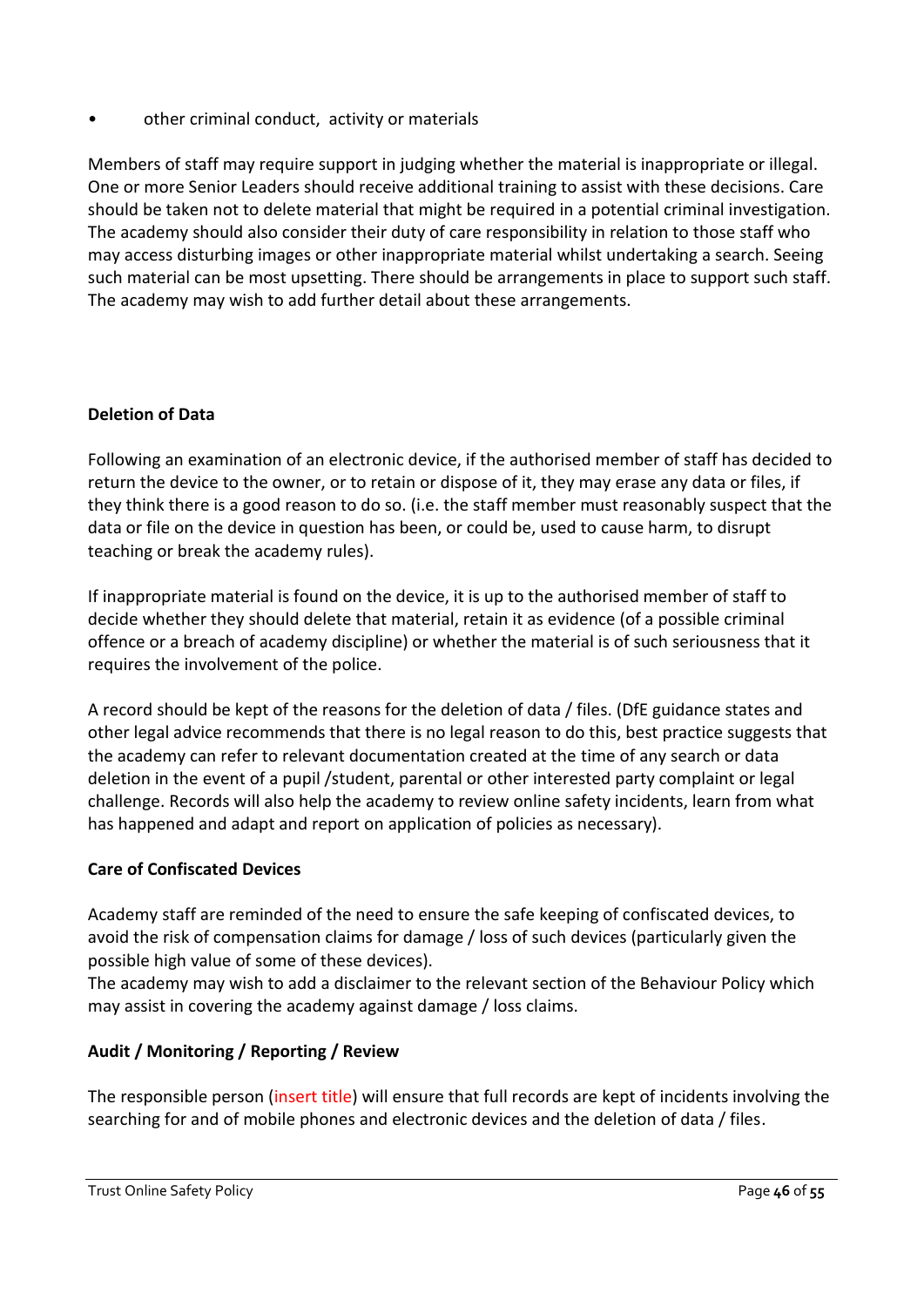These records will be reviewed by ... (Online Safety Officer / Online Safety Committee / Online Safety Governor/insert name ) at regular intervals (state the frequency).

This policy will be reviewed by the head teacher and governors annually and in response to changes in guidance and evidence gained from the records.

The academy is required is publish its Behaviour Policy to parents annually (including on its website) – the Behaviour Policy should be cross referenced with this policy on search and deletion. DfE guidance can be found at: [https://www.gov.uk/government/publications/searching](https://www.gov.uk/government/publications/searching-screening-and-confiscation)[screening-and-confiscation](https://www.gov.uk/government/publications/searching-screening-and-confiscation)

# **APPENDIX 8 Social Media Policy Template**

## **Scope**

This policy is subject to the academy's Codes of Conduct and Online safety and Acceptable Use of ICT Agreements.

This policy:

- Applies to all staff and to all online communications which directly or indirectly, represent the academy.
- Applies to such online communications posted at any time and from anywhere.
- Encourages the safe and responsible use of social media through training and education

The academy respects privacy and understands that staff and pupils/students may use social media forums in their private lives. However, personal communications likely to have a negative impact on professional standards and/or the academy's reputation are within the scope of this policy.

Professional communications are those made through official channels, posted on a academy account or using the academy name. All professional communications are within the scope of this policy.

Personal communications are those made via a personal social media accounts. In all cases, where a personal account is used which associates itself with the academy or impacts on the academy, it must be made clear that the member of staff is not communicating on behalf of the academy with an appropriate disclaimer. Such personal communications are within the scope of this policy.

Personal communications which do not refer to or impact upon the academy are outside the scope of this policy.

Digital communications with pupils/students are also considered. Staff may use social media to communicate with learners via a academy social media account for teaching and learning purposes but must consider whether this is appropriate and consider the potential implications.

#### **Organisational control**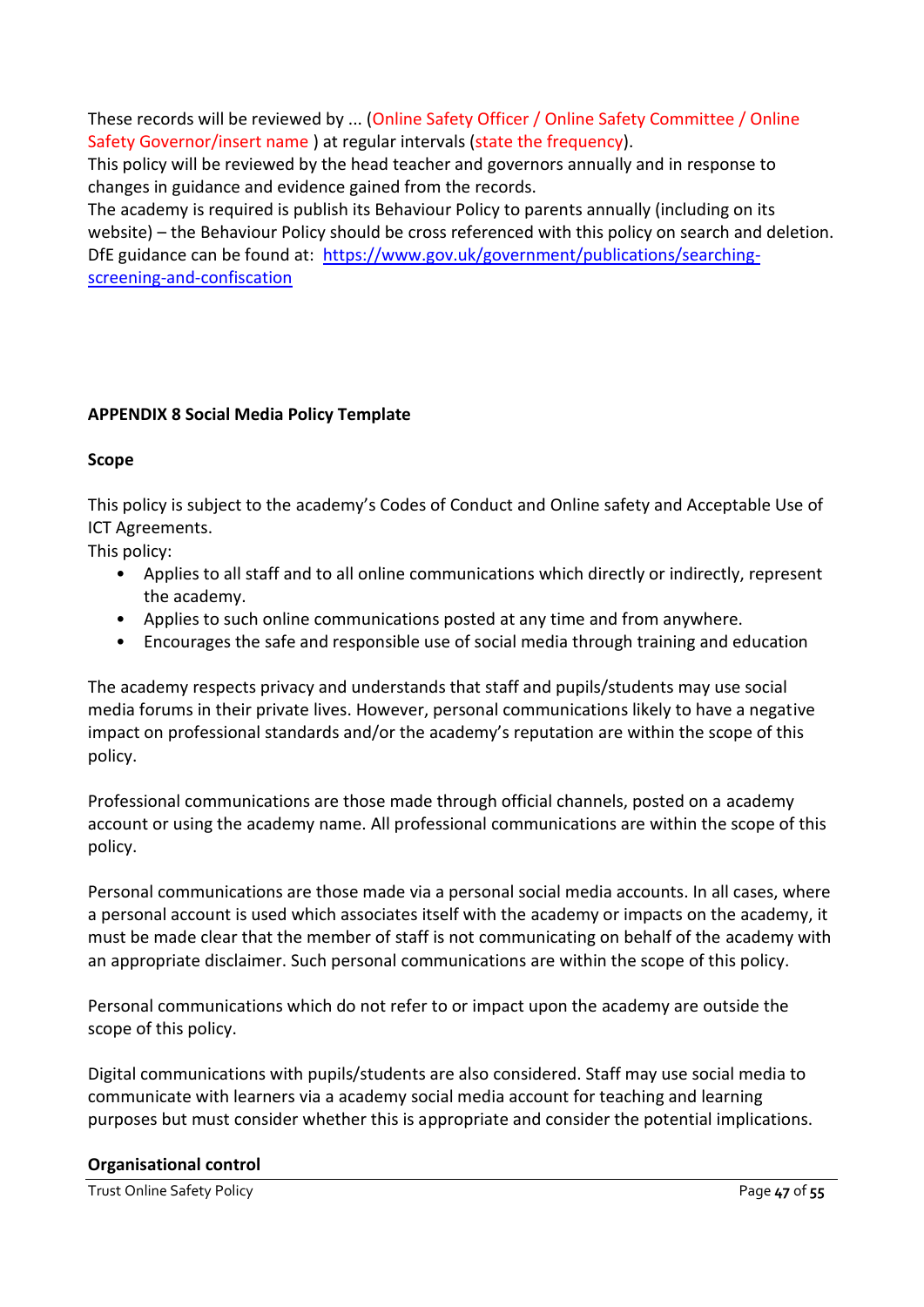#### **Roles & Responsibilities**

- SLT
- o Facilitating training and guidance on Social Media use.
- o Developing and implementing the Social Media policy
- o Taking a lead role in investigating any reported incidents.
- o Making an initial assessment when an incident is reported and involving appropriate staff and external agencies as required.
- o Receive completed applications for Social Media accounts
- o Approve account creation
- Administrator / Moderator
- o Create the account following SLT approval
- o Store account details, including passwords securely
- o Be involved in monitoring and contributing to the account
- o Control the process for managing an account after the lead staff member has left the organisation (closing or transferring)
- Staff
- o Know the contents of and ensure that any use of social media is carried out in line with this and other relevant policies
- o Attending appropriate training
- o Regularly monitoring, updating and managing content he/she has posted via academy accounts
- o Adding an appropriate disclaimer to personal accounts when naming the academy

#### **Process for creating new accounts**

The academy community is encouraged to consider if a social media account will help them in their work, e.g. a history department Twitter account, or a "Friends of the academy" Facebook page. Anyone wishing to create such an account must present a business case to the Academy Leadership Team which covers the following points:-

- The aim of the account
- The intended audience
- How the account will be promoted
- Who will run the account (at least two staff members should be named)
- Will the account be open or private/closed

Following consideration by the SLT an application will be approved or rejected. In all cases, the SLT must be satisfied that anyone running a social media account on behalf of the academy has read and understood this policy and received appropriate training. This also applies to anyone who is not directly employed by the academy, including volunteers or parents.

#### **Monitoring**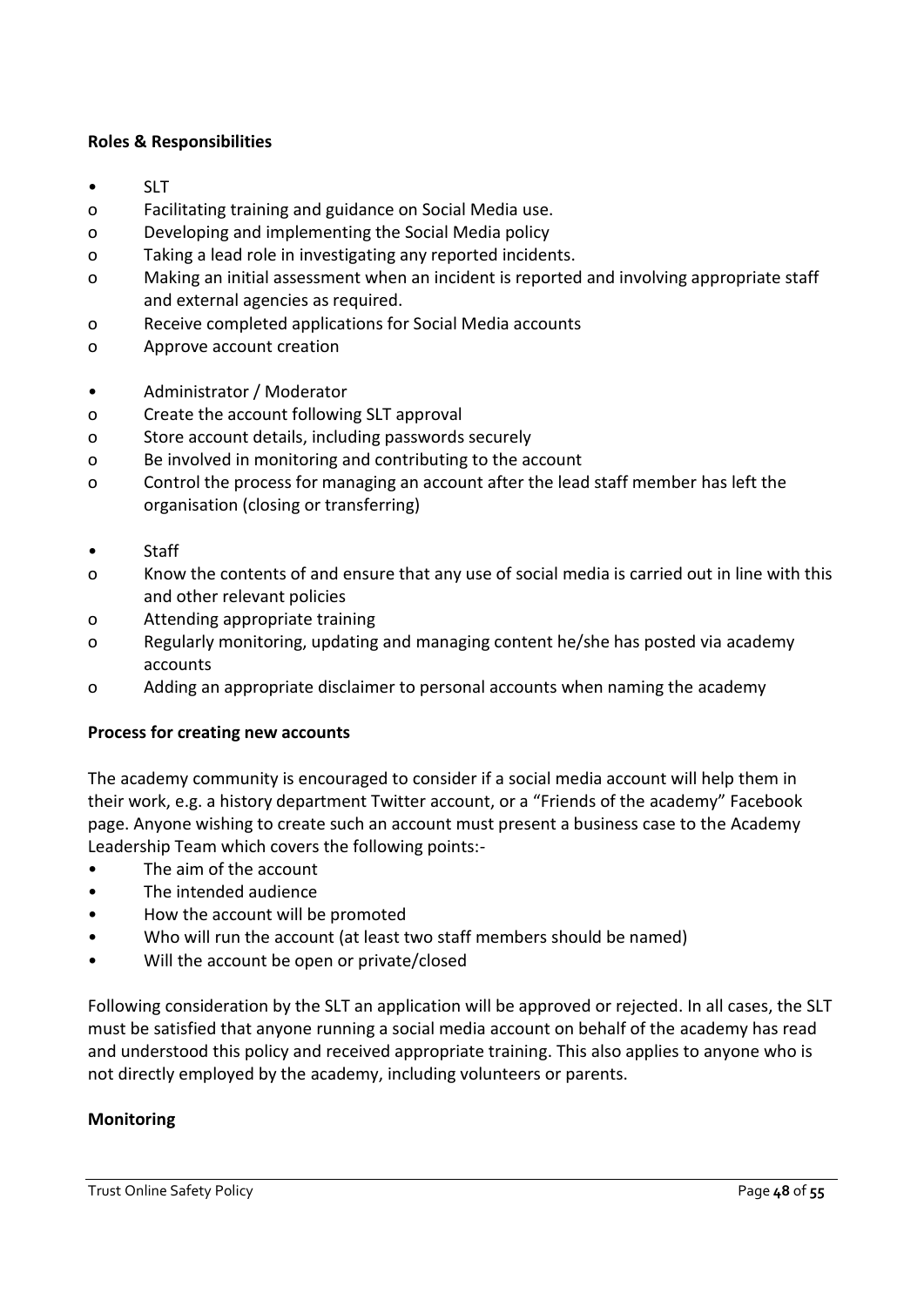Academy accounts must be monitored regularly and frequently (preferably 7 days a week, including during holidays). Any comments, queries or complaints made through those accounts must be responded to within 24 hours (or on the next working day if received at a weekend) even if the response is only to acknowledge receipt. Regular monitoring and intervention is essential in case a situation arises where bullying or any other inappropriate behaviour arises on a academy social media account.

## **Behaviour**

- The academy requires that all users using social media adhere to the standard of behaviour as set out in this policy and other relevant policies.
- Digital communications by staff must be professional and respectful at all times and in accordance with this policy. Staff will not use social media to infringe on the rights and privacy of others or make ill-considered comments or judgments about staff. Academy social media accounts must not be used for personal gain. Staff must ensure that confidentiality is maintained on social media even after they leave the employment of the academy.
- Users must declare who they are in social media posts or accounts. Anonymous posts are discouraged in relation to academy activity.
- If a journalist makes contact about posts made using social media staff must follow the academy media policy before responding.
- Unacceptable conduct, (e.g. defamatory, discriminatory, offensive, harassing content or a breach of data protection, confidentiality, copyright) will be considered extremely seriously by the academy and will be reported as soon as possible to a relevant senior member of staff, and escalated where appropriate.
- The use of social media by staff while at work may be monitored, in line with academy policies. The academy permits reasonable and appropriate access to private social media sites. However, where excessive use is suspected, and considered to be interfering with relevant duties, disciplinary action may be taken
- The academy will take appropriate action in the event of breaches of the social media policy. Where conduct is found to be unacceptable, the academy will deal with the matter internally. Where conduct is considered illegal, the academy will report the matter to the police and other relevant external agencies, and may take action according to the disciplinary policy.

#### **Legal considerations**

- Users of social media should consider the copyright of the content they are sharing and, where necessary, should seek permission from the copyright holder before sharing.
- Users must ensure that their use of social media does not infringe upon relevant data protection laws, or breach confidentiality.
- Handling abuse
- When acting on behalf of the academy, handle offensive comments swiftly and with sensitivity.
- If a conversation turns and becomes offensive or unacceptable, academy users should block, report or delete other users or their comments/posts and should inform the audience exactly why the action was taken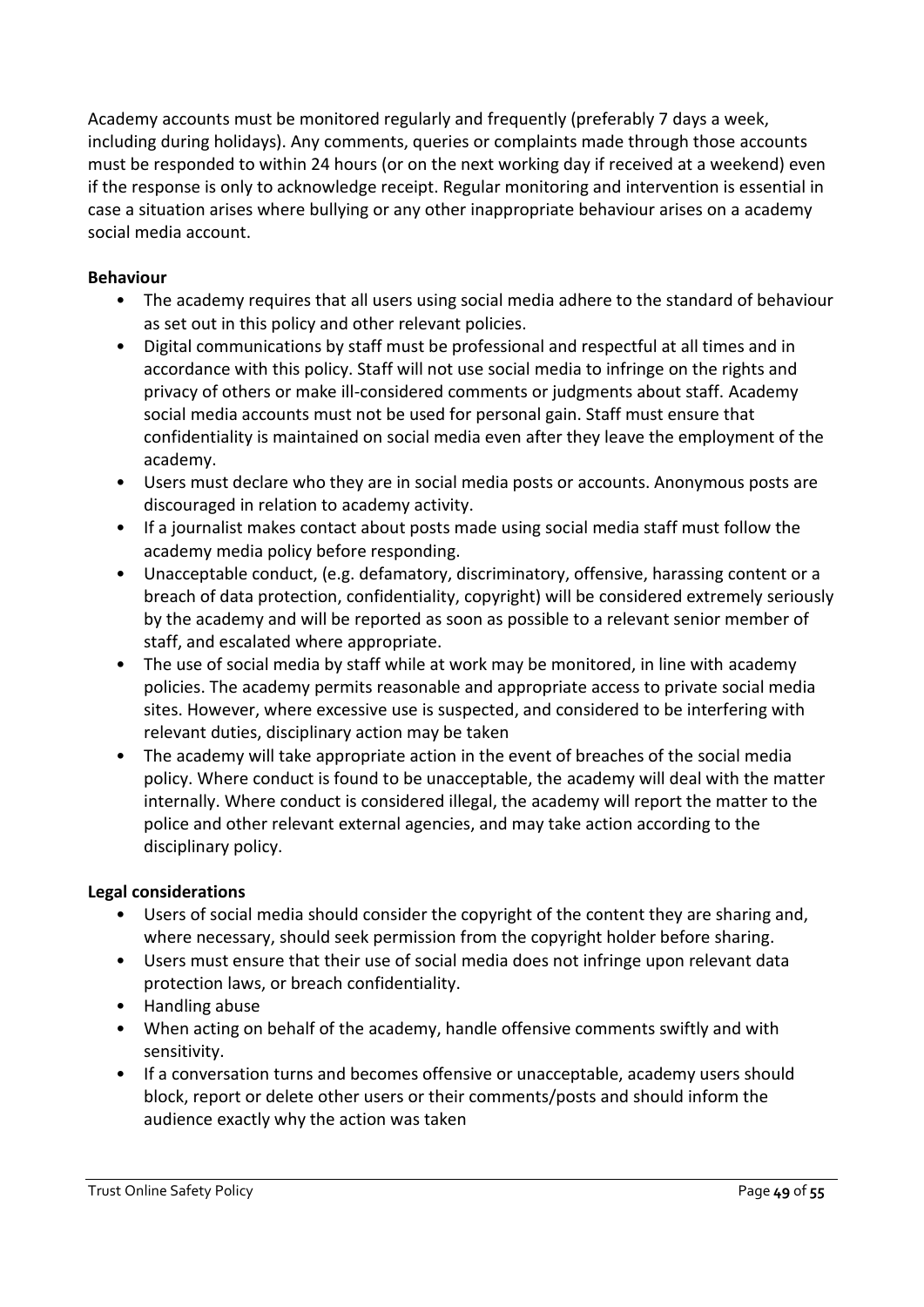• If you feel that you or someone else is subject to abuse by colleagues through use of a social networking site, then this action must be reported using the agreed academy protocols.

## **Tone**

The tone of content published on social media should be appropriate to the audience, whilst retaining appropriate levels of professional standards. Key words to consider when composing messages are:

- Engaging
- **Conversational**
- Informative
- Friendly (on certain platforms, e.g. Facebook)

## **Use of images**

Academy use of images can be assumed to be acceptable, providing the following guidelines are strictly adhered to.

- Permission to use any photos or video recordings should be sought in line with the academy's digital and video images policy. If anyone, for any reason, asks not to be filmed or photographed then their wishes should be respected.
- Under no circumstances should staff share or upload student pictures online other than via academy owned social media accounts
- Staff should exercise their professional judgement about whether an image is appropriate to share on academy social media accounts. Students should be appropriately dressed, not be subject to ridicule and must not be on any academy list of children whose images must not be published.
- If a member of staff inadvertently takes a compromising picture which could be misconstrued or misused, they must delete it immediately.

#### Personal use

- Staff
- o Personal communications are those made via a personal social media accounts. In all cases, where a personal account is used which associates itself with the academy or impacts on the academy, it must be made clear that the member of staff is not communicating on behalf of the academy with an appropriate disclaimer. Such personal communications are within the scope of this policy.
- o Personal communications which do not refer to or impact upon the academy are outside the scope of this policy.
- o Where excessive personal use of social media in academy is suspected, and considered to be interfering with relevant duties, disciplinary action may be taken
- o The academy permits reasonable and appropriate access to private social media sites.
- Pupil/Students
- o Staff are not permitted to follow or engage with current or prior pupils/students of the academy on any personal social media network account.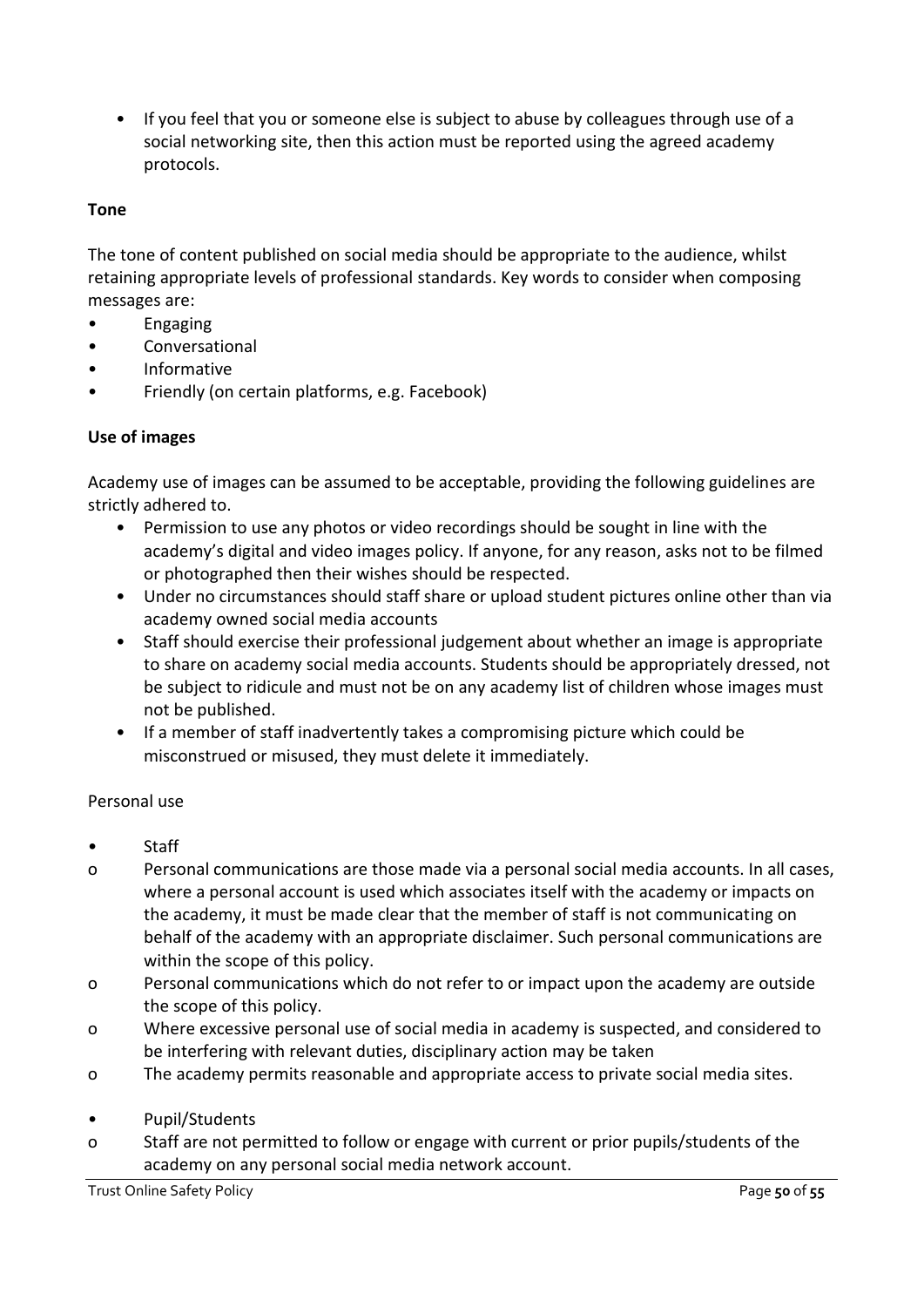- o The academy's education programme should enable the pupils/students to be safe and responsible users of social media.
- o Pupils/students are encouraged to comment or post appropriately about the academy. Any offensive or inappropriate comments will be resolved by the use of the academy's behaviour policy
- Parents/Carers
- o If parents/carers have access to a academy learning platform where posting or commenting is enabled, parents/carers will be informed about acceptable use.
- o The academy has an active parent/carer education programme which supports the safe and positive use of social media. This includes information on the website.
- o Parents/Carers are encouraged to comment or post appropriately about the academy. In the event of any offensive or inappropriate comments being made, the academy will ask the parent/carer to remove the post and invite them to discuss the issues in person. If necessary, refer parents to the academy's complaints procedures.

## **Monitoring posts about the academy**

- As part of active social media engagement, it is considered good practice to pro-actively monitor the Internet for public postings about the academy.
- The academy should effectively respond to social media comments made by others according to a defined policy or process.

#### **Appendix**

Managing your personal use of Social Media:

- "Nothing" on social media is truly private
- Social media can blur the lines between your professional and private life. Don't use the academy logo and/or branding on personal accounts
- Check your settings regularly and test your privacy
- Keep an eye on your digital footprint
- Keep your personal information private
- Regularly review your connections keep them to those you want to be connected to
- When posting online consider; Scale, Audience and Permanency of what you post
- If you want to criticise, do it politely.
- Take control of your images do you want to be tagged in an image? What would children or parents say about you if they could see your images?
- Know how to report a problem

#### **Managing academy social media accounts**

#### **The Do's**

- Check with a senior leader before publishing content that may have controversial implications for the academy
- Use a disclaimer when expressing personal views
- Make it clear who is posting content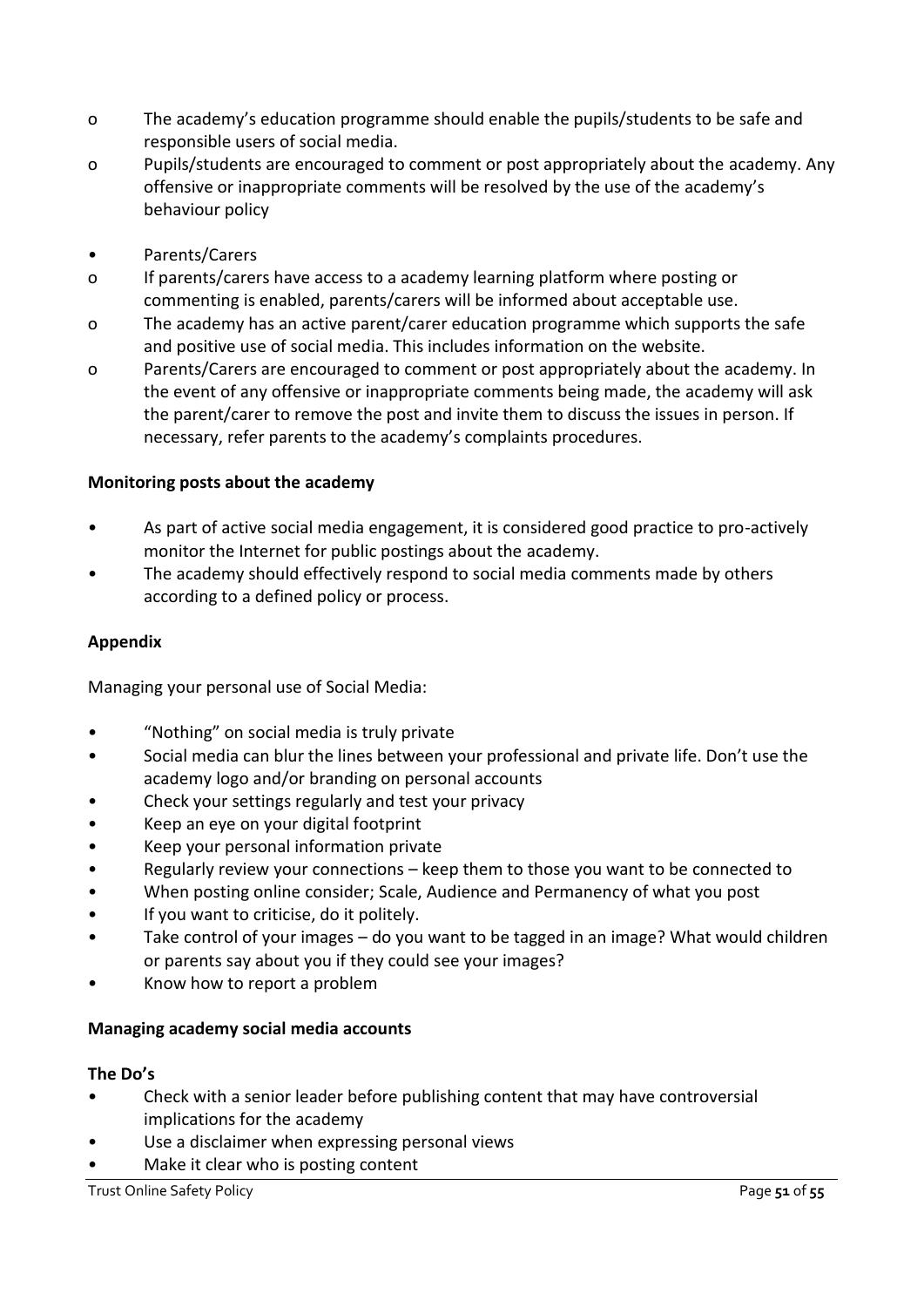- Use an appropriate and professional tone
- Be respectful to all parties
- Ensure you have permission to 'share' other peoples' materials and acknowledge the author
- Express opinions but do so in a balanced and measured manner
- Think before responding to comments and, when in doubt, get a second opinion
- Seek advice and report any mistakes using the academy's reporting process
- Consider turning off tagging people in images where possible

#### **The Don'ts**

- Don't make comments, post content or link to materials that will bring the academy into disrepute
- Don't publish confidential or commercially sensitive material
- Don't breach copyright, data protection or other relevant legislation
- Consider the appropriateness of content for any audience of academy accounts, and don't link to, embed or add potentially inappropriate content
- Don't post derogatory, defamatory, offensive, harassing or discriminatory content
- Don't use social media to air internal grievances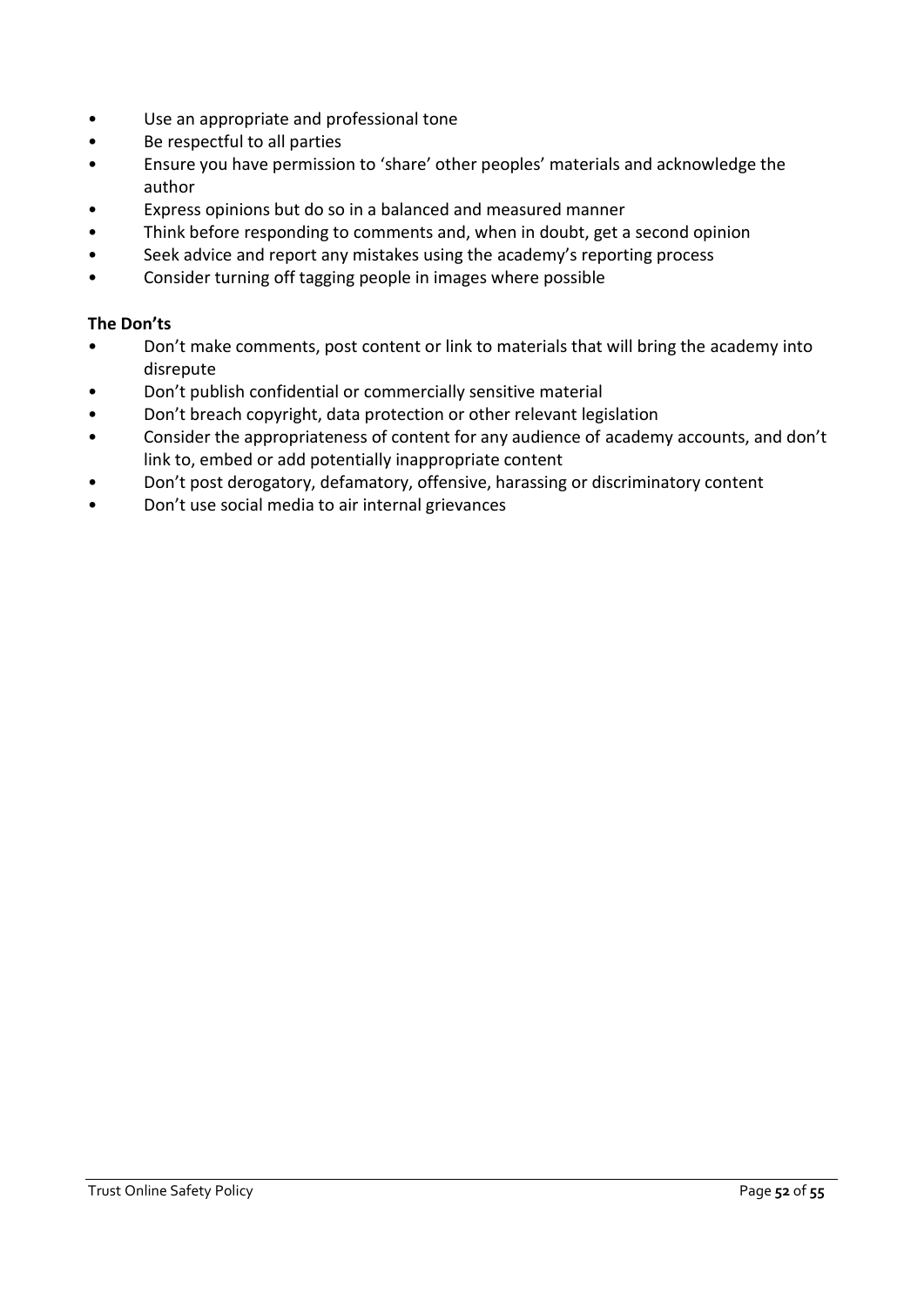# **Trust Password Policy**

#### **Version Control**

| <b>Number</b> | <b>Description &amp; Date</b> | Author/Reviewer |
|---------------|-------------------------------|-----------------|
| 0.1           | Final - July 2020             | RH (RM)         |
|               |                               |                 |
|               |                               |                 |

#### **Introduction**

Passwords help protect our data and systems. However, they are just part of what prevents hackers gaining access to systems. In designing this policy, we have reviewed **National Cyber Security Centre Password Guidance:**

<https://www.ncsc.gov.uk/collection/passwords/updating-your-approach>

In particular, the paragraph:

#### *Don't enforce regular password expiry*

*Regular password changing harms rather than improves security. Many systems will force users to change their password at regular intervals, typically every 30, 60 or 90 days. This imposes burdens on the user and there are costs associated with recovering accounts.*

*Forcing password expiry carries no real benefits because:*

- *the user is likely to choose new passwords that are only minor variations of the old*
- *stolen passwords are generally exploited immediately*
- *resetting the password gives you no information about whether a compromise has occurred*
- *an attacker with access to the account will probably also receive the request to reset the password*
- *if compromised via insecure storage, the attacker will be able to find the new password in the same place*

*Instead of forcing expiry, you should counter the illicit use of compromised passwords by:*

- *ensuring an effective movers/leavers process is in place*
- *automatically locking out inactive accounts*
- *monitoring logins for suspicious behaviour (such as unusual login times, logins using new devices)*
- *encouraging users to report when something is suspicious*

*You can also mitigate the risk of compromised accounts by using MFA, which will make a compromised password less useful to an attacker. Some MFA methods (such as SMS or email notifications) can even warn the user that they have been compromised, as they will receive a code when they did not request it. If you are using this form of MFA, you should encourage users to report this behaviour through your training.*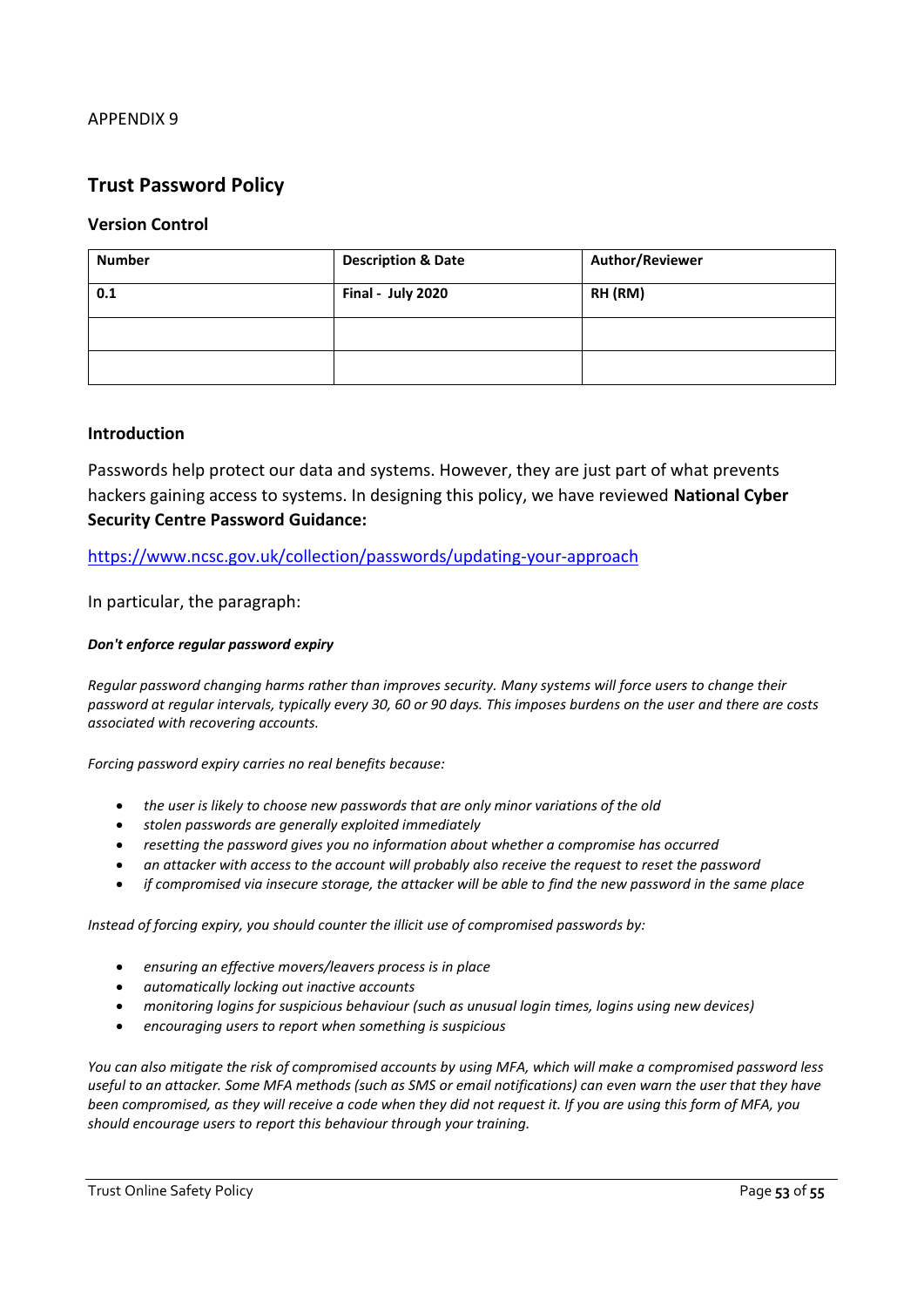#### **Trust Core policy**

With regards to the National Cyber Security Centre guidance, we use RM Unify (Single Sign on) and MFA (Multi Factor Authentication) to help protect access to Microsoft Office 365.

Please see Appendix 1 – RM Unify Password Policy below. This includes the RM Unify password complexity rules.

#### **Appendix 1:**

**RM Unify Password Policy (updated Feb 2020) Please see link below for current version.** 

#### <https://rmi.rmplc.net/Support/TechnicalArticle.asp?cref=TEC5943089>

#### **Foreword**

When logging on to RM Unify, the user provides a password to verify their identity. It is important for the password to be hard for others to guess, but easy for the user to remember. Based on a recent analysis, looking at six million leaked passwords (obtained by hackers targeting various large Internet companies), over 99.8% occur in the top 10,000 common password list, with 91% in the top 1000 list. The main takeaway from this is that end users repeatedly choose passwords that are easy for a hacker to guess, in spite of today's password policies.

#### **Heuristics, not composition rules**

Composition rules are the traditional approach to ensure that a user sets a good quality password. For example: two lower case characters, one upper case, one symbol, and a maximum password length of 16 characters. Composition rules give a false sense of security, for example P@55word is a common, easy to guess password that is accepted by many traditional password policies. Following guidance of the UK and US government security agencies, RM Unify takes a different approach. Based on an open source research project from Dropbox.com, we use real world **heuristics**from hacker techniques to determine how strong a user's password is. RM Unify uses a password strength checker that, in seconds, can calculate a password's 'crackability'. This takes into account:

- Top 10,000 commonly used passwords
- Common dictionary words
- Common names in multiple languages
- 'L33t' substitution, e.g., 3 for e, 4 for a, \$ for s, @ for a
- Keyboard spatial patterns, e.g., qwerty, 54321, zxcvbn

By deciding how 'crackable' a password is, RM Unify can ensure that your users' passwords meet a minimum threshold, making your passwords harder to guess.

#### **Does this mean that passwords need to be long and hard to remember?**

A hard to guess password does not mean that it needs to be hard to remember. It is true that longer passwords are generally harder to crack, but short passwords can also be strong. A passphrase would be ideal, but another approach is to choose two uncommon words and separate them with a space or symbol, for example, 'jade\_walk' or 'clap cow' (we recommend you do not use these as actual passwords).

#### **Scenarios for password changes**

#### • **When a user changes their own password through RM Unify**

The Change Password page gives instant feedback on the strength of the password and will not allow the password if it is weak (i.e. easily 'crackable'). This real-time feedback to the user on the quality of their password encourages less predictable passwords and aims to help educate users on good password hygiene.